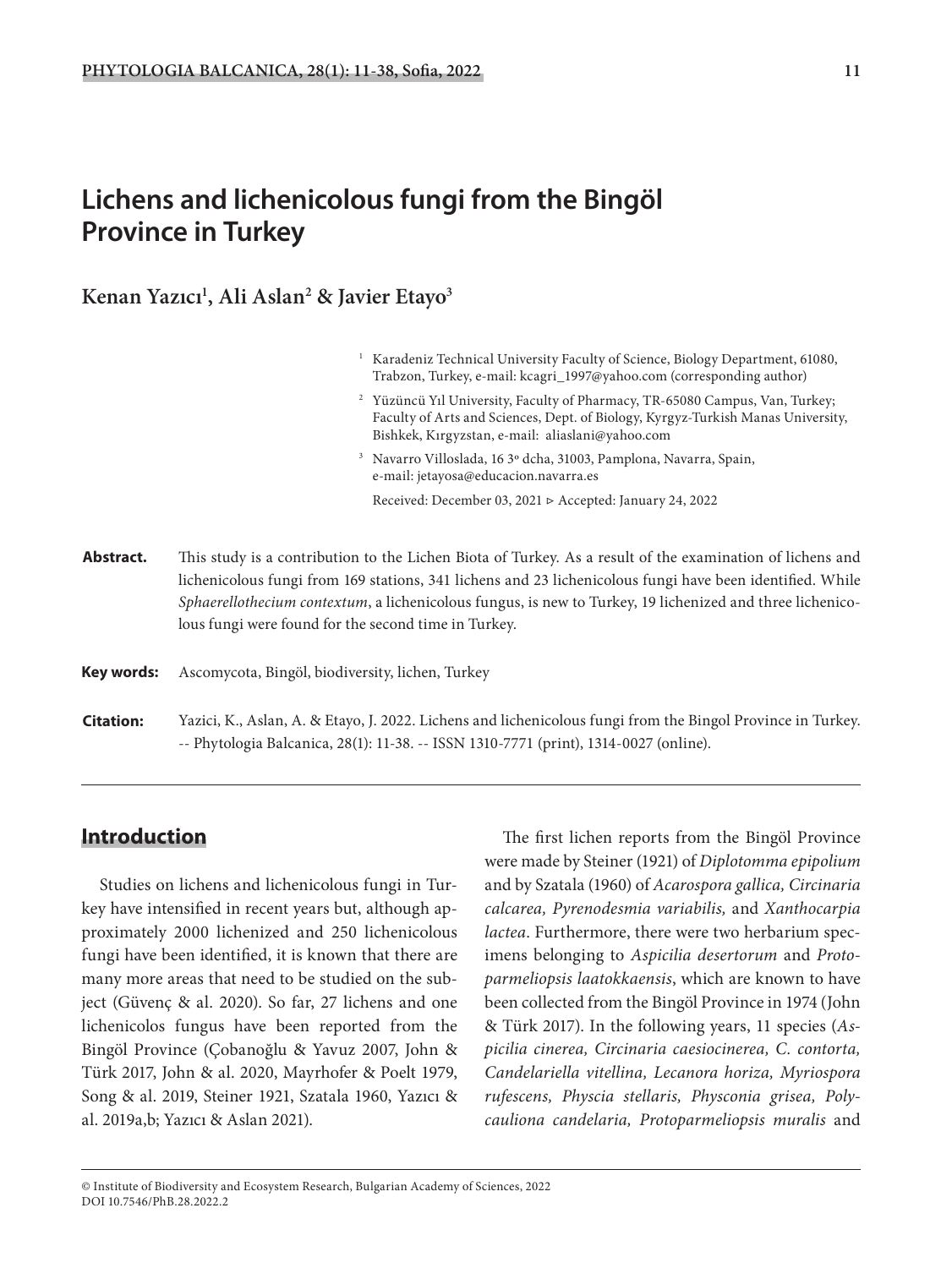*Xanthocarpia lactea*) were registered from Bingöl by Çobanoğlu & Yavuz (2007), as well as three *Rinodina* species (*Rinodina calcarea, R. luridescens* and *R. milvina*) by Mayrhofer & Poelt (1979), and *Athallia pyracea* by Vondrák & al. (2016). Recently, the records of lichenized and lichenicolous fungi given as new for Turkey from the Bingöl Province include *Acarospora scotica* and *Megaspora rimisorediata* (Yazıcı & Aslan 2021), *Candelariella oleaginescens* and *Verrucaria murina* (Song & al. 2019), *Polycauliona phlogina* (Yazıcı et al. 2019a) and the lichenicolous fungus *Sclerococcum tephromelarum* (Yazıcı et al. 2019b).

According to the checklist of lichenized and lichenicolos fungi (John & Türk 2017) and further subsequent records (John & al. 2020), 18 lichenized and one lichenicolos fungi have been reported from the Bingöl Province. After the latest studies, lichen diversity of the Bingöl Province accounts for 27 lichenized and one lichenicolous fungi.

Apparently, these studies do not reflect the lichen and lichenicol fungus flora of the region.

The present paper is a contribution to the checklist of lichens of the Bingöl Province.

Bingöl Province, in the Upper Euphrates section of the Eastern Anatolia region, is located between 38º27' and 40º27' E and 41º20' and 39º54' N. The total area of the Province is 812 537 hectares, 7.28% of which is under agricultural land, 27.92% under forests, 10.25% subject to afforestation, 51% pastures, 2.2% meadows and 1.3% under other areas.

Bingöl is strongly mountainous, with heights exceeding 3000 m. Bingöl (3250 m), Genç (2940 m), Şeytan (2906 m,), and Şerafettin (2544 m) are the major mountains. The height of the plateaus and plains there does not fall below 2000 m. The high parts of the mountains are covered with peaks and glacial lakes, while the mountain foots are strewn by moraine (moralestone) rocks. The mountains are generally sparsely forested, and some of their southern parts are bare.

The Bingöl Plateau, Şerafettin, Çötele (Çotla) in Genç, Hırhal and Çavreş in Karlıova, Kiğı and Dağin Düzü in Kiğı, and Karer in Adaklı are some of the major plateaus. There are also important rivers such as Peri, Murat and Göynük (URL-1. 2022).

Bingöl, which has plenty of snow and rain, is cov-

ered with lush vegetation in spring. The valleys of the streams are especially green. The Province has meadows at high altitudes, steppes at low altitudes, and dry forests at the higher elevations around them (Baytop & Denizci 1963).

In Bingöl, which is one of the the forest-richest provinces in Eastern Anatolia, oak forests prevail. These forests reach 1900 m in altitude. However, after a long-term deforsetation and in places where the forests are completely destroyed, steppe vegetation has set in. Oak forests still persist in the lower parts of the mountains, below 1200 m. Broad-leaved trees are common, such as *Salix, Populus, Juglans, Prunus,*  and *Fraxinus,* observed especially in the village settlements along rivers, streams and in lowlands (Baytop & Denizci 1963).

Bingöl has the harsh continental climate of Eastern Anatolia. It is open to humid-cool air masses coming from the north and, due to the altitude factor, the winter season in Bingöl is quite cold and long, while the summer season is hot and dry. Snowfall is plentiful. One- third of the year the Province is covered with snow. The average temperature in January, which is the coldest month in Eastern Anatolia, is –4.2 ºC. The average temperature in July, the hottest month, is 24.2 ºC, while the annual average temperature is 10.2 ºC. The average annual total precipitation amounts to 579.4 millimeters, and most of it comes in the winter and spring seasons. It rains heavily in spring. The climate values in Bingöl are generally above the regional averages (Akman 1999).

The place with most common volcanic fields is the region between Göynük and Peri water. This volcanic region with its depressions and elevations changes the general character of the mountains. The mountainous areas at an altitude of more than 2000 m and the hilly areas at an altitude of 1500-2000 m had been formed by the tectonic shifts in the 3<sup>rd</sup> geological period (Mesozoic Tertiary). Basalt and andesites generally constitute the structure of Bingöl mountains. In the mountains, flowing lava, partly of bezel-type and partly of andesite-type, occurs extensively. After the ruptures caused by tectonic events at the end of the 3rd period, the lava that came to the surface had spread around like a cover. Meanwhile,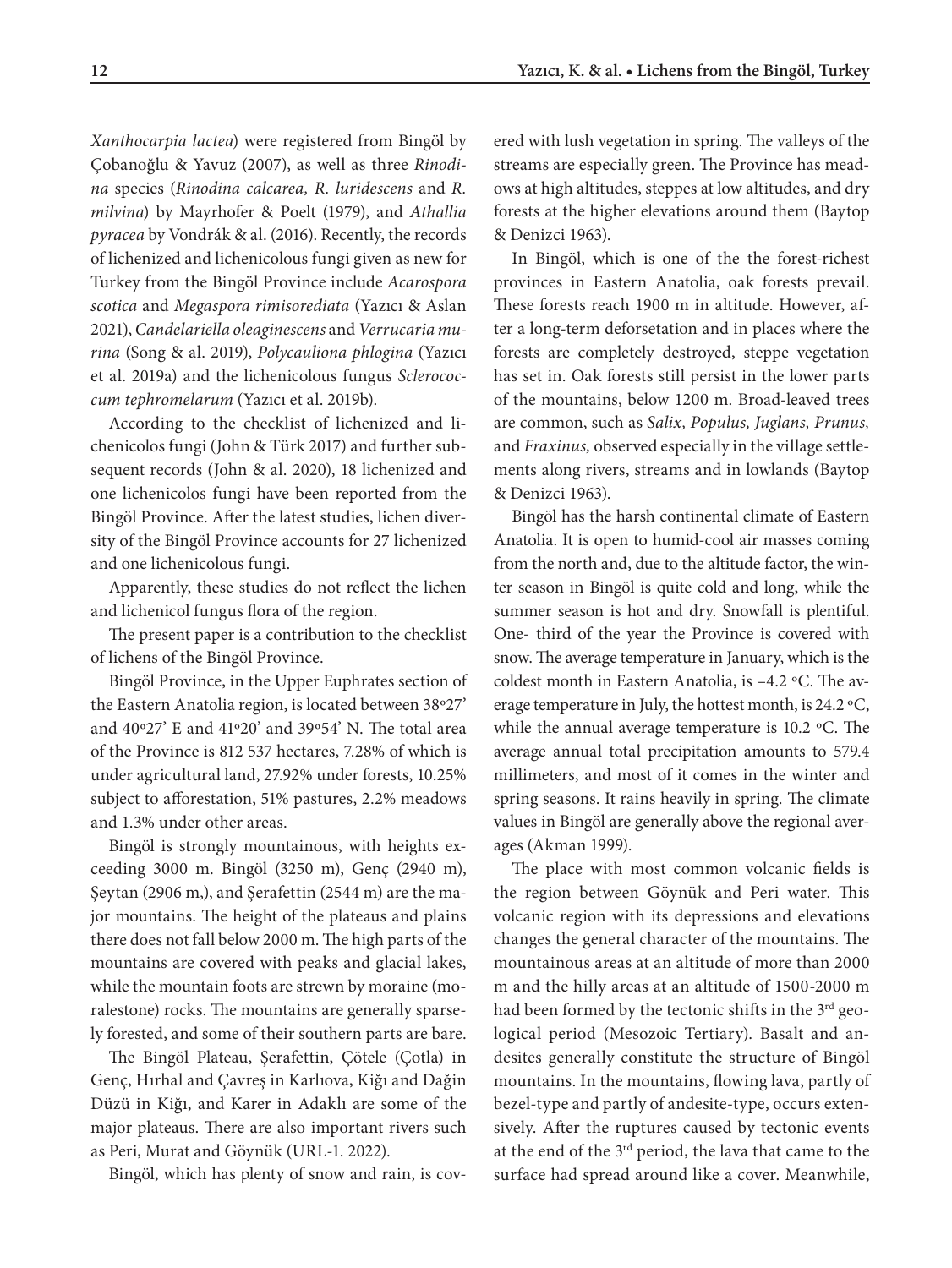as a result of fractures, some masses of that cover had collapsed, while others rose. It was then that the mountains that gave the name to the Bingöl Province were formed (Afshar 1965).

### **Material and methods**

The lichens and lichenicolous fungi were collected at 169 different localities in the Bingöl Province, between 31.07.2018 and 18.09.2020 (Table 1, Fig. 1). Lichen samples were studied under a Nikon SMZ1500

stereomicroscope and a Nikon Eclipse 80i light microscope by standard identification methods for lichenized and lichenicolous fungi (Arup & al. 2013; Blanco & al. 2004; Brodo & al. 2001; Calatayud & al. 2002; Darmostuk 2016; Dobson 2005; Esslinger 1997; Etayo & Calatayud 1998; Galloway & Moberg 2005; Giralt 2001; Navarro-Rosinés & al. 2009; Nordin & al. 2010; Smith & al. 2009). Specimens are deposited in the Herbarium of the Biology Department, Faculty of Science, Karadeniz Technical University, Turkey (KTUB).



**Fig. 1.** Map of Turkey showing the Bingöl Province and the collecting numbers.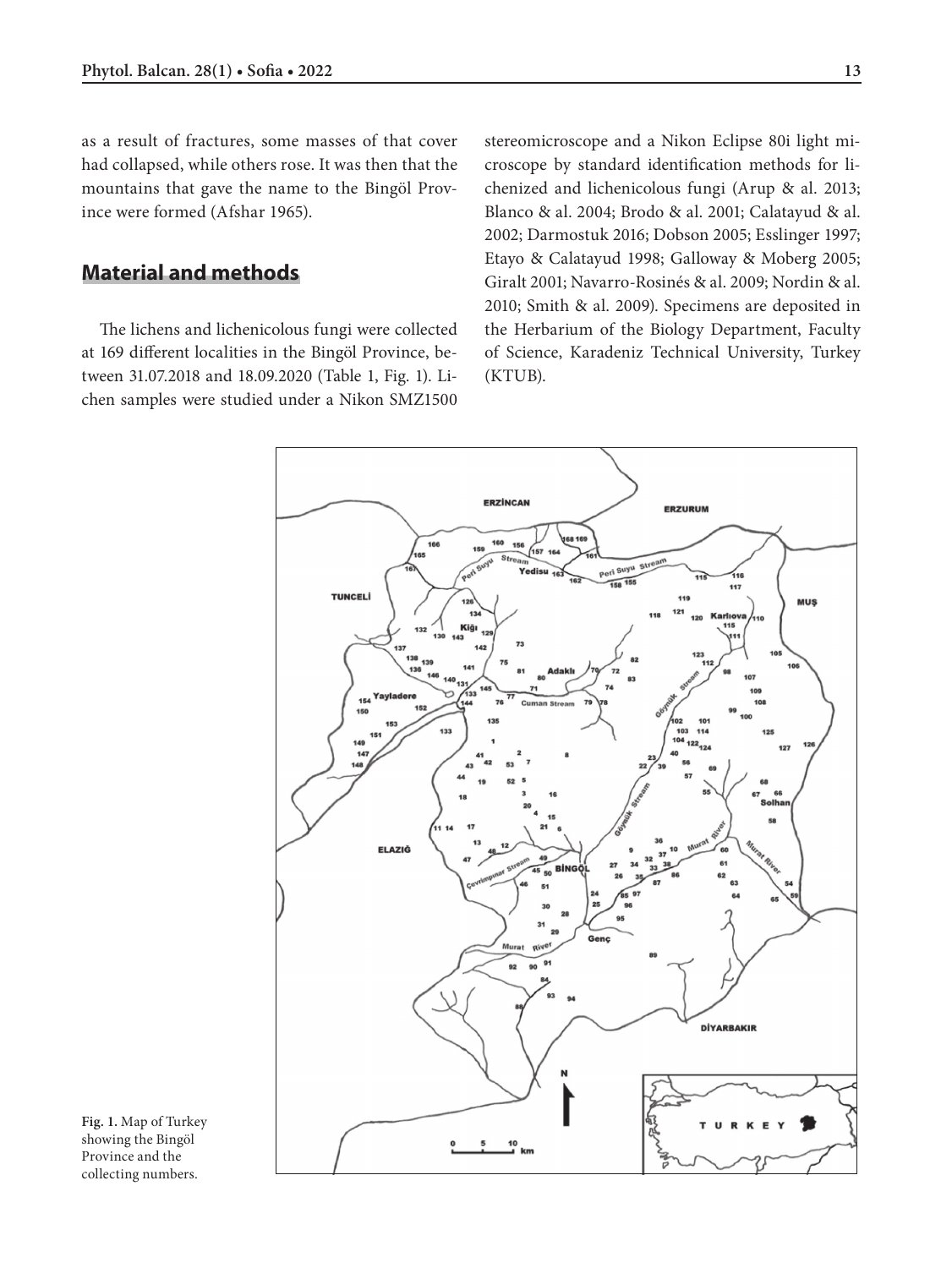| <b>Station</b><br>N <sub>o</sub>                                                     | Location                                                                                                                     | Coordinates                    | Altitude<br>(m) | Date       |
|--------------------------------------------------------------------------------------|------------------------------------------------------------------------------------------------------------------------------|--------------------------------|-----------------|------------|
| $\mathbf{1}$                                                                         | Bingöl, center, 300 m to Sancak village                                                                                      | 39°04'57.17"N<br>40°23'40.31"E | 1575            | 29.08.2018 |
| $\overline{2}$                                                                       | Bingöl, center, Sudüğünü village, roadside                                                                                   | 39°04'11"N<br>40°25'13"E       | 1585            | 29.08.2018 |
| 3                                                                                    | Bingöl, center, Bingöl-Adaklı mainroad, roadside                                                                             | 38°57'58"N<br>40°25'27"E       | 1496            | 29.08.2018 |
| $\overline{4}$                                                                       | Bingöl, center, Bingöl - Adaklı mainroad, opposite to<br>Çiçekdere village, roadside                                         | 38°56'54"N<br>40°26'23"E       | 1346            | 29.08.2018 |
| 5                                                                                    | Bingöl: center, Bingöl-Kawrtal village road, 10 km from<br>Kartal village, 2 km inwards from the road junction,<br>eastwards | 38°59'23"N<br>40°25'44"E       | 1656            | 19.05.2019 |
| 6<br>Bingöl: center, northern part, 500 m southwest of Sancaklı<br>village, roadside |                                                                                                                              | 38°56'06"N<br>40°28'51"E,      | 1412,           | 19.05.2019 |
|                                                                                      |                                                                                                                              | 38°56'27"N                     | 1442,           |            |
|                                                                                      |                                                                                                                              | 40°20'01"E                     |                 |            |
| 7                                                                                    | Bingöl: center, northern part, road to Sudüğünü-Oğuldere                                                                     | 39°03'12"N                     | 1693            | 20.05.2019 |
|                                                                                      | village, southeast of Sudüğünü village                                                                                       | 40°26'26"E                     |                 |            |
| $\,8\,$                                                                              | Bingöl: center, Tepebaş village, southwestern part, 2 km                                                                     | 39°04'38"N                     | 1972            | 20.05.2019 |
|                                                                                      | from Tepebaşı village, roadside                                                                                              | 40°29'44"E                     |                 |            |
| 9                                                                                    | Bingöl: center, 1 km ahead of the Bingöl-Ağaçeli-Sol-                                                                        | 38°53'20"N                     | 1100            | 28.06.2019 |
|                                                                                      | han road, southeastwards, east of Sarıçiçek village, main                                                                    | 40°36'44"E                     |                 |            |
|                                                                                      | roadside                                                                                                                     |                                |                 |            |
| 10                                                                                   | Bingöl: center, Bingöl-Solhan road, 3-4 km ahead of                                                                          | 38°54'42"N                     | 1517            | 28.06.2019 |
|                                                                                      | Çavuşlar after Ağaçeli village, Bingöl-Solhan border                                                                         | 40°50'28"E                     |                 |            |
| 11                                                                                   | Bingöl: center, Bingöl-Elazığ border                                                                                         | 38°57'27"N                     | 1766            | 28.06.2019 |
|                                                                                      |                                                                                                                              | 40°13'59"E                     |                 |            |
| 12                                                                                   | Bingöl: center, on the Bingöl-Elazığ road, 1 km westwards<br>of Bilaloğlu village                                            | 38°55'35"N<br>40°22'09"E       | 1351            | 28.06.2019 |
|                                                                                      |                                                                                                                              |                                |                 |            |
| 13                                                                                   | Bingol: center, on the Bingol-Elazig road, 200-300 m west-<br>wards from Direkli village, Martyrs' forest                    | 38°56'03"N<br>40°18'59"E       | 1561            | 28.06.2019 |
| 14                                                                                   | Bingol: center, on the Bingol-Elazig road, opposite to                                                                       | 38°57'16"N                     | 1701            | 28.06.2019 |
|                                                                                      | Kuruca village                                                                                                               | 40°16'23"E                     |                 |            |
| 15                                                                                   | Bingöl: center, Çiçekdere road, 2 km from Çiçekdere                                                                          | 38°56'53"N                     | 1344            | 29.06.2019 |
|                                                                                      | village                                                                                                                      | 40°26'47"E                     |                 |            |
| 16                                                                                   | Bingöl: center, Çiçekdere road, above Çiçekdere village,                                                                     | 38°57'45"N                     | 1607            | 29.06.2019 |
|                                                                                      | northwestward                                                                                                                | 40°27'08"E                     |                 |            |
| 17                                                                                   | Bingöl: center, Bingöl, Yolçatı-Sancak road, 1-2 km inland,                                                                  | 38°57'25"N                     | 1621            | 29.06.2019 |
|                                                                                      | roadside of the main road                                                                                                    | 40°17'06"E                     |                 |            |
| 18                                                                                   | Bingöl: center, on the Bingöl-Elazığ road, from Yolçatı                                                                      | 38°58'35"N                     | 1532            | 29.06.2019 |
|                                                                                      | village, on the Yolçatı-Sancak road, on the Yazgülü village<br>road                                                          | 40°17'20"E                     |                 |            |
| 19                                                                                   | Bingöl: center, Bingöl, on Yolçatı-Sancak road, roadside                                                                     | 39°00'45"N                     | 1590            | 29.06.2019 |
|                                                                                      | of the main road, opposite to Gayt dam, northwards of                                                                        | 40°18'55"E                     |                 |            |
|                                                                                      | Yazgulu village                                                                                                              |                                |                 |            |

#### **Table 1. List of collecting localities**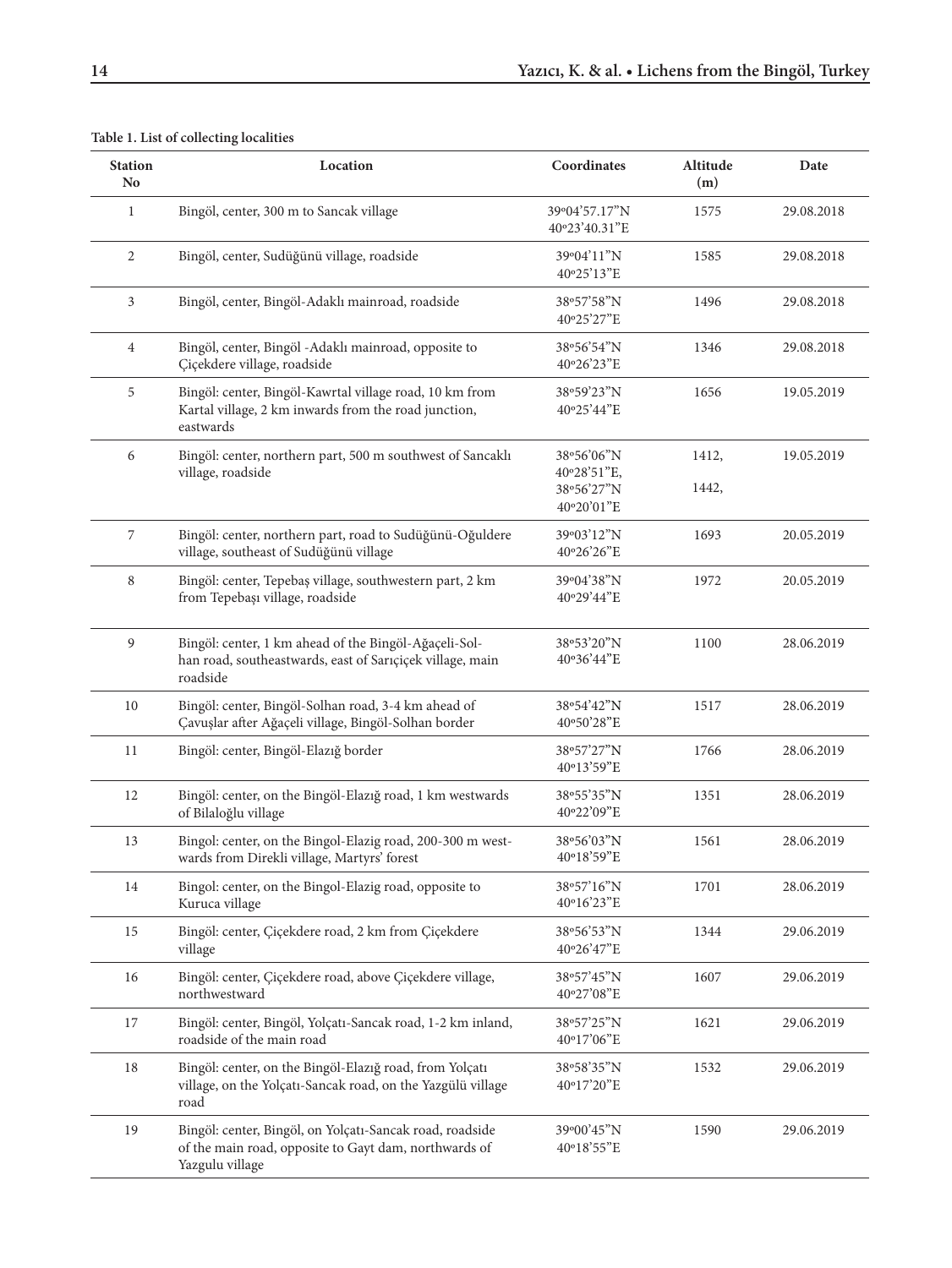| <b>Station</b><br>N <sub>0</sub> | Location                                                                                                                       |                          | Altitude<br>(m) | Date       |
|----------------------------------|--------------------------------------------------------------------------------------------------------------------------------|--------------------------|-----------------|------------|
| 20                               | Bingöl: center, Sancak-Bingöl road, 7-8 km from Çiçekd-<br>eye, on the main road                                               | 38°57'43"N<br>40°25'44"E | 1446            | 29.06.2019 |
| 21                               | Bingöl: center, Sancak-Bingöl road, on Çiçekdere village<br>road, 5 km from Çiçekdere, on the road                             | 38°56'51"N<br>40°26'45"E | 1329            | 29.06.2019 |
| 22                               | Bingöl: center, Çır Waterfall and its surroundings                                                                             | 39°02'55"N<br>40°39'50"D | 1929            | 30.06.2019 |
| 23                               | Bingöl: center, Çır Waterfall and its surroundings                                                                             | 39°03'03"N<br>40°39'48"D | 1964            | 05.09.2019 |
| 24                               | Bingöl: center, Çayağzı                                                                                                        | 38°47'54"N<br>40°33'11"D | 1013            | 07.06.2019 |
| 25                               | Bingol: center, southwards of Garip village                                                                                    | 38°46'33"N<br>40°33'19"D | 993             | 07.06.2019 |
| 26                               | Bingöl: center, southwards of Büyüktekören village                                                                             | 38°49'57"N<br>40°34'29"D | 1011            | 07.07.2019 |
| 27                               | Bingöl: center, westwards of Çeltiksuyu village                                                                                | 38°51'48"N<br>40°34'04"D | 1014            | 07.07.2019 |
| 28                               | Bingöl: center, southeastwards of Kılçadır village                                                                             | 38°46'31"N<br>40°29'56"E | 1133            | 08.07.2019 |
| 29                               | Bingöl: center, southeastwards of Gümüşlü village, 300 m,<br>roadside of the main road                                         | 38°45'33"N<br>40°2901"E  | 1108            | 08.07.2019 |
| 30                               | Bingöl: center, Gürpınar, southern part, roadside                                                                              | 38°46'43"N<br>40°26'50"E | 1400            | 08.07.2019 |
| 31                               | Bingöl: center, southwards of Yamaç                                                                                            | 38°46'20"N<br>40°26'07"E | 1390            | 08.07.2019 |
| 32                               | Bingöl: center, southeastwards of İncesu village                                                                               | 38°52'39"N<br>40°38'07"E | 1131            | 09.07.2019 |
| 33                               | Bingöl: center, southwards of Gözeler village                                                                                  | 38°50'20"N<br>40°42'00"E | 1144            | 09.07.2019 |
| 34                               | Bingöl: center, northwards of Yeniköy, 400 m, roadside of<br>the main road                                                     | 38°50'54"N<br>40°37'52"E | 1129            | 10.07.2019 |
| 35                               | Bingöl: center, nrothwards of Dikköy                                                                                           | 38°49'21"N<br>40°39'39"E | 1033            | 10.07.2019 |
| 36                               | Bingöl: center, Bingöl-Solhan road, after Ağaçeli village,<br>3-4 km southwards of Çavuşlar village                            | 38°54'28"N<br>40°44'53"E | 1347            | 10.07.2019 |
| 37                               | Bingöl: center, northwards of Gökçeli village                                                                                  | 38°53'15"N<br>40°45'17"E | 1494            | 11.07.2019 |
| 38                               | Bingöl: center, northwards of Kuşburnu village                                                                                 | 38°52'01"N<br>40°47'26"E | 1400            | 11.07.2019 |
| 39                               | Bingöl: center, Bingöl-Karlıova road, exit of Yenibaşlar<br>village, 500-600 m ahead in the direction of Karlıova,<br>roadside | 39°01'03"N<br>40°42'41"E | 1225            | 24.08.2019 |
| $40\,$                           | Bingöl: center, Bingöl-Karlıova road, exit of Çobantaşı<br>village                                                             | 39°04'13"N<br>40°48'47"E | 1549            | 24.08.2019 |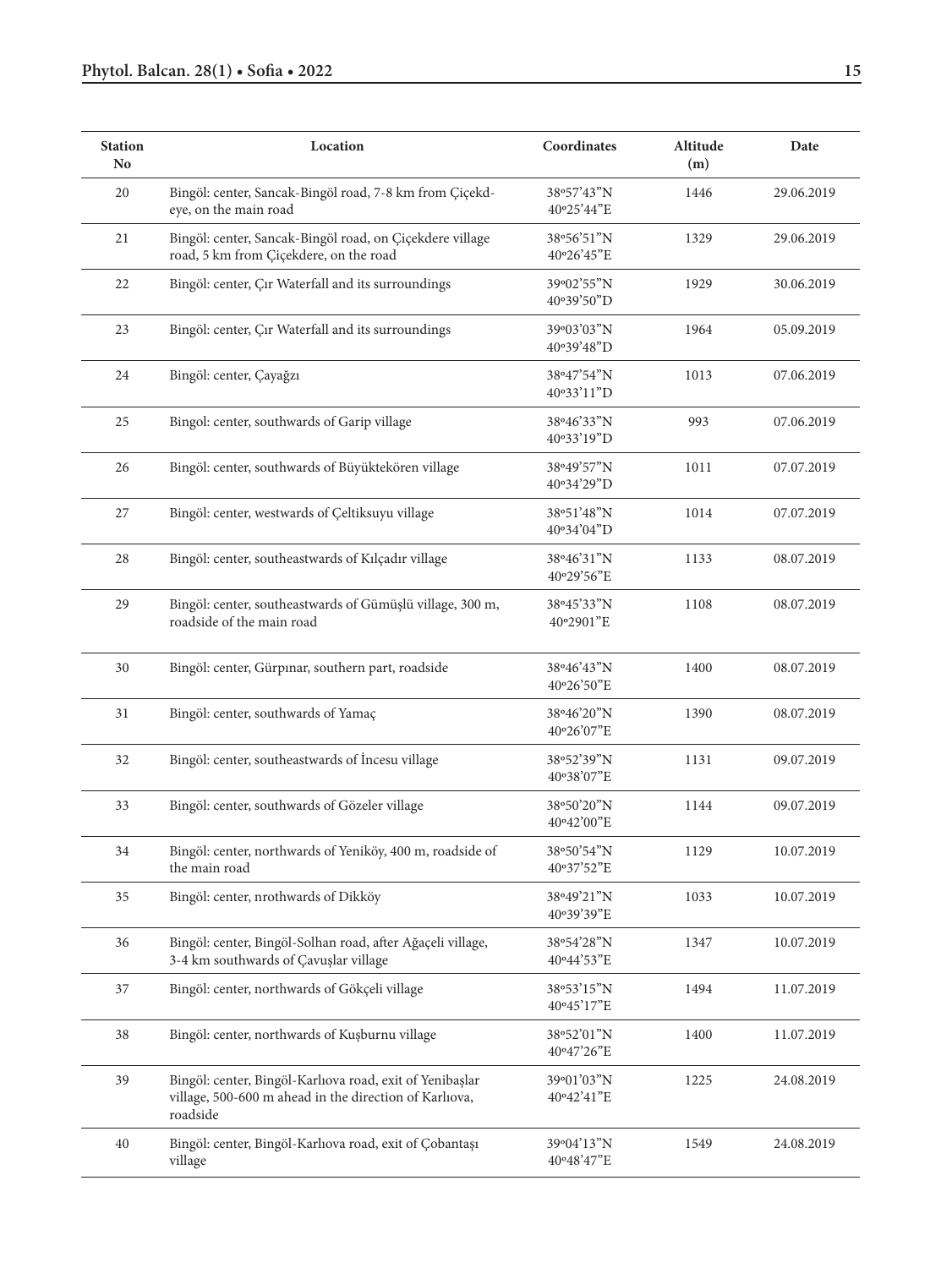| <b>Station</b><br>N <sub>0</sub> | Location                                                                                                                                   | Coordinates              | Altitude<br>(m) | Date       |
|----------------------------------|--------------------------------------------------------------------------------------------------------------------------------------------|--------------------------|-----------------|------------|
| 41                               | Bingöl: center, on Yolçatı-Sancak road, between Kuşkon-<br>du and Sancak, 1.5 km from Kuşkondu village towards<br>Sancak, on the main road | 39°04'24"N<br>40°19'35"E | 1580            | 11.09.2019 |
| 42                               | Bingöl: center, On Yolçatı-Sancak road, between<br>Arıcılar-Kuşkondu, on the main road                                                     | 39°03'33"N<br>40°18'54"E | 1584            | 11.09.2019 |
| 43                               | Bingöl: center, 1 km northwards of Ayrıkçayır village                                                                                      | 39°01'38"N<br>40°16'49"E | 1604            | 12.09.2019 |
| 44                               | Bingöl: center, between the villages of Ayrılık and Uğuro-<br>va, 1.5 km from Uğurova village, the northern part, on the<br>main road      | 39°01'34"N<br>40°15'47"E | 1770            | 12.09.2019 |
| 45                               | Bingöl: center, Altıncık road, opposite to Altıncık village,<br>north-westwards, roadside                                                  | 38°52'34"N<br>40°25'26"E | 1328            | 13.09.2019 |
| 46                               | Bingöl: center, on the Altıncık-Aşağıköy road, roadside of<br>the main road and its southern part                                          | 38°51'20"N<br>40°23'12"E | 1459            | 13.09.2019 |
| 47                               | Bingöl: center, on Dikme village road, 300 m away from<br>Dikme village                                                                    | 38°54'56"N<br>40°18'50"E | 1624            | 14.09.2019 |
| 48                               | Bingöl: center, on the southwestern road of Bilaloğ-<br>lu-Kırkağıl, roadside                                                              | 38°55'04"N<br>40°20'50"E | 1461            | 14.09.2019 |
| 49                               | Bingöl: center, Bingöl-Üçyaka main road, roadside and<br>along the road                                                                    | 38°53'08"N<br>40°27'59"E | 1317            | 15.09.2019 |
| 50                               | Bingöl: center, eastwards of Yukarıakpınar village, Üçyaka<br>village road, roadside                                                       | 38°51'36"N<br>40°27'19"E | 1657            | 15.09.2019 |
| 51                               | Bingöl: center, south-western part, westwards of Altınışık<br>village, northwards of Haziran village, roadside                             | 38°49'57"N<br>40°26'37"E | 1700            | 15.09.2019 |
| 52                               | Bingöl: center, Kartal village                                                                                                             | 39°00'11"N<br>40°24'47"E | 1787            | 22.09.2019 |
| 53                               | Bingöl: center, northern part, between Balıklıçay and<br>Sudüğünü villages, 1200 m away from the village of<br>Sudüğünü, roadside          | 39°03'12"N<br>40°24'09"E | 1620            | 22.09.2019 |
| 54                               | Bingol, Solhan, Asmakaya village, Tarhan locality                                                                                          | 38°47'52"N<br>41°04'30"E | 1500            | 31.07.2018 |
| 55                               | Bingöl, Solhan, southwards of Hazarşah village, around<br>Aksakal lake                                                                     | 38°58'21"N<br>40°56'40"E | 1371            | 31.07.2018 |
| 56                               | Bingöl, Solhan, Hazarşah village, new settlement                                                                                           | 39°01'05"N<br>40°53'21"E | 1735            | 31.07.2018 |
| 57                               | Bingöl, Solhan, Hazarşah village                                                                                                           | 38°59'32"N<br>40°53'12"E | 1550            | 31.07.2018 |
| 58                               | Bingöl, Solhan, between Esmetaş-Şimşirpınar                                                                                                | 38°55'54"N<br>41°03'08"E | 1480            | 31.07.2018 |
| 59                               | Bingol, Solhan, Asmakaya, Mergan locality                                                                                                  | 38°47'01"N<br>41°06'38"E | 1368            | 31.07.2018 |
| $60\,$                           | Bingol: Solhan, northwestwards of Oymapinar village                                                                                        | 38°51'24"N<br>40°57'53"E | 1179            | 15.07.2020 |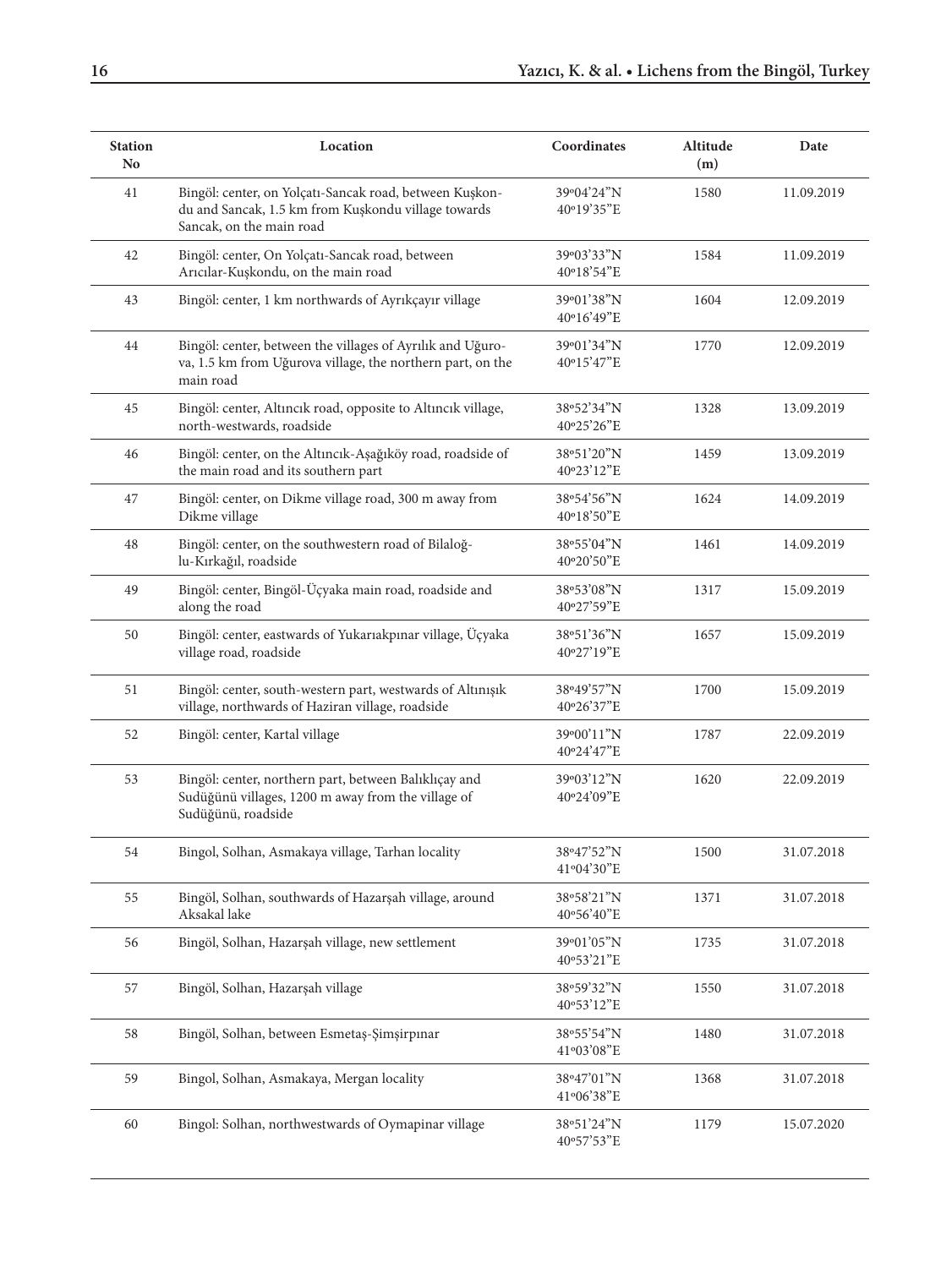| <b>Station</b><br>N <sub>o</sub> | Location                                                                              | Coordinates                    | Altitude<br>(m) | Date       |
|----------------------------------|---------------------------------------------------------------------------------------|--------------------------------|-----------------|------------|
| 61                               | Bingol: Solhan, westwards of Sülünkaş village                                         | 38°50'20"N<br>40°57'23"E       | 1531            | 15.07.2020 |
| 62                               | Bingol: Solhan, southwestwards of Sükyan village                                      | 38°49'53"N<br>40°56'56"E       | 1662            | 15.07.2020 |
| 63                               | Bingöl: Solhan, Yenibaşak village                                                     | 38°48'41"N<br>41°00'00"E       | 1475            | 15.07.2020 |
| 64                               | Bingöl: Solhan, northwards of Gençtavus, westwards of<br>Yeni Başkaya village         | 38°48'19"N<br>40°58'55"E       | 170             | 16.07.2020 |
| 65                               | Bingöl: Solhan, Kale village                                                          | 38°47'43"N<br>41°03'04"E       | 1165            | 16.07.2020 |
| 66                               | Bingol: Solhan, westwards of Arakonak village (northeast-<br>wards of Solhan)         | 38°58'15"N<br>41°07'16"E       | 1627            | 17.07.2020 |
| 67                               | Bingöl: Solhan, westwards of Elbaşı village, northwards of<br>Solhan                  | 38°59'11"N<br>41°02'15"E       | 1568            | 17.07.2020 |
| 68                               | Bingöl: Solhan, Elbaşı village and its surroundings, road-<br>side                    | 38°59'17"N<br>41°03'25"E       | 1634            | 17.07.2020 |
| 69                               | Bingol: Solhan, southwards of Göksu village                                           | 38°59'53"N<br>41°04'50"E       | 1864            | 17.07.2020 |
| 70                               | Bingöl, Adaklı, 3 km from Adaklı, Çatma village, main<br>road roadside                | 39°14'29.22"N<br>40°33'10.12"E | 1580            | 28.08.2018 |
| 71                               | Bingol, Adaklı, Karaçubuk, Çır locality                                               | 39°11'57"N<br>40°27'39"E       | 1473            | 28.08.2018 |
| 72                               | Bingöl, Adaklı, Mercan village and its surroundings                                   | 39°13'44"N<br>40°39'09"E       | 1919            | 28.08.2018 |
| 73                               | Bingöl, Adaklı, Yeldeğirmeni village                                                  | 39°16'25"N<br>40°26'01"E       | 1901            | 28.08.2018 |
| 74                               | Bingol, Adaklı, Doğankaya village, streamside                                         | 39°11'50"N<br>40°35'17"E       | 1472            | 28.08.2018 |
| 75                               | Bingöl, Adaklı, Bağlarpınar village                                                   | 39°14'53"N<br>40°22'24"E       | 1333            | 28.08.2018 |
| 76                               | Bingöl: Adaklı, Hasbağlar road, southwards of Hasbağlar,<br>roadside of the main road | 39°10'32"N<br>40°22'12"E       | 1725            | 21.05.2019 |
| 77                               | Bingol: Adaklı, northwards of Hasbağlar village                                       | 39°11'48"N<br>40°22'13"E       | 1562            | 21.05.2019 |
| 78                               | Bingöl: Adaklı, Erler village                                                         | 39°09'55"N<br>40°33'03"E       | 1533            | 24.07.2020 |
| 79                               | Bingol: Adaklı, northwards of Kozlu village                                           | 39°10'23"N<br>40°31'06"E       | 1533            | 24.07.2020 |
| 80                               | Bingol: Adaklı, northwards of Döşlüce village                                         | 39°14'03"N<br>40°27'22"E       | 1454            | 25.07.2020 |
| 81                               | Bingol: Adaklı, westwards of Akbinek village                                          | 39°14'44"N<br>40°26'04"E       | 1513            | 25.07.2020 |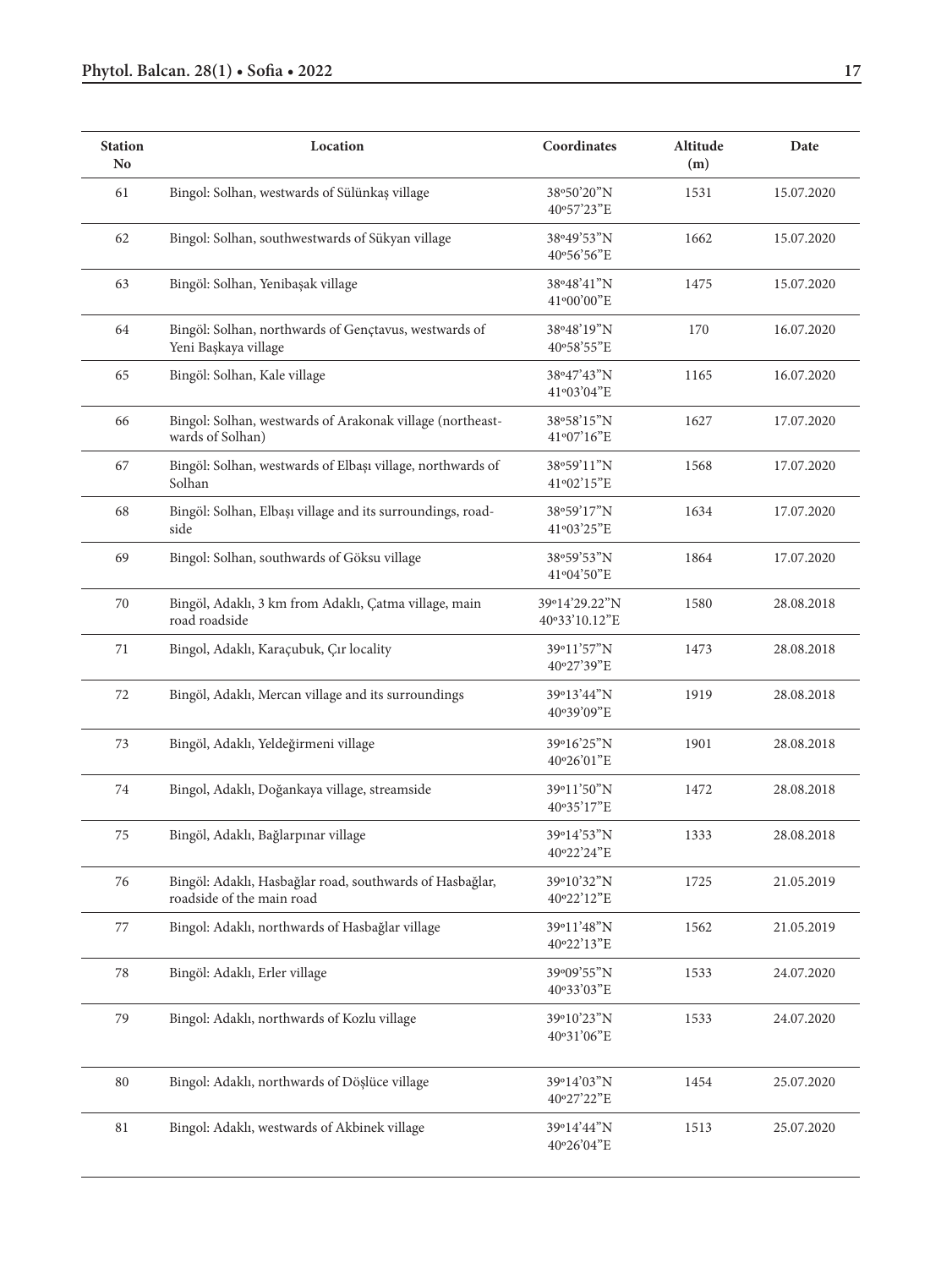| <b>Station</b><br>N <sub>0</sub> | Location                                                                      | Coordinates               | Altitude<br>(m) | Date       |
|----------------------------------|-------------------------------------------------------------------------------|---------------------------|-----------------|------------|
| 82                               | Bingöl: Adaklı, Mercan-Elmadüzü village road, 1.5 km<br>from Elmadüzü village | 39°14'25"N<br>40°41'08"E  | 1971m,          | 26.07.2020 |
| 83                               | Bingöl: Adaklı, southeastwards of Mercan village                              | 39°12'52"N<br>40°39'31"E  | 1894m,          | 26.07.2020 |
| 84                               | Bingöl, Young, Guzeldere region                                               | 38°40'11"N<br>40°25'33"E  | 1391            | 01.08.2018 |
| 85                               | Bingöl, Genç, Meşedalı village                                                | 38°46'55"N<br>40°37'25"E  | 1015            | 01.08.2018 |
| 86                               | Bingöl, Genç, Yağızca village                                                 | 38°48'38" N<br>40°45'52"E | 1176            | 01.08.2018 |
| 87                               | Bingöl, Genç, Çaytepe village                                                 | 38°48'20"N<br>40°41'39"E  | 1193            | 01.08.2018 |
| 88                               | Bingöl, Genç, Kavaklı village                                                 | 38°38'34"N<br>40°20'51"E  | 1144            | 01.08.2018 |
| 89                               | Bingöl, Genç, Yazkonağı village                                               | 38°40'07"N<br>40°41'46"E  | 1747            | 01.08.2018 |
| 90                               | Bingöl, Genç, Çamlıyurt road                                                  | 38°42'27"N<br>40°24'11"E  | 1085            | 06.09.2020 |
| 91                               | Bingöl, Genç, Soğukpınar village                                              | 38°42'34"N<br>40°26'53"E  | 1108            | 06.09.2020 |
| 92                               | Bingöl, Genç, Şeyismail road,<br>Çamlıyurt-Şeyismail village                  | 38°42'51"N<br>40°21'26"E  | 1113            | 06.09.2020 |
| 93                               | Bingöl, Genç, southeastwards of<br>Güzeldere village,                         | 38°40'15"N<br>40°25'44"E  | 1385            | 07.09.2020 |
| 94                               | Bingöl, Genç, around Karcı village,<br>western part                           | 38°39'43"N<br>40°26'31"E  | 1235            | 07.09.2020 |
| 95                               | Bingöl, Genç, between the villages<br>of Sürekli-Ardıçdibi                    | 38°45'40"N<br>40°36'37"E  | 1167            | 08.09.2020 |
| 96                               | Bingöl, Genç, northeastwards of<br>Ardıçdibi village                          | 38°45'55N<br>40°37'03"E   | 1180            | 08.09.2020 |
| 97                               | Bingöl, Genç, eastern part of<br>Meşedalı village                             | 38°46'48"N<br>40°38'56"E  | 1218            | 08.09.2020 |
| 98                               | Bingol: Karlıova, Toklular village,<br>main roadside                          | 39°16'01"N<br>40°59'06"E  | 1796            | 16.06.2019 |
| 99                               | Bingöl: Karlıova, Boncukgöze village,<br>main roadside                        | 39°13'50"N<br>40°58'29"E  | 1746            | 16.06.2019 |
| 100                              | Bingöl: Karlıova, Hasanova village,<br>main roadside                          | 39°10'33"N<br>41°00'54"E  | 1951            | 17.06.2019 |
| 101                              | Bingöl: Karlıova, Cilligöl village,<br>main roadside                          | 39°10'15"N<br>40°55'59"E  | 1895            | 17.06.2019 |
| 102                              | Bingöl: Karlıova, Karabalçık village,<br>main roadside                        | 39°10'49"N<br>40°54'03"E  | 1663            | 17.06.2019 |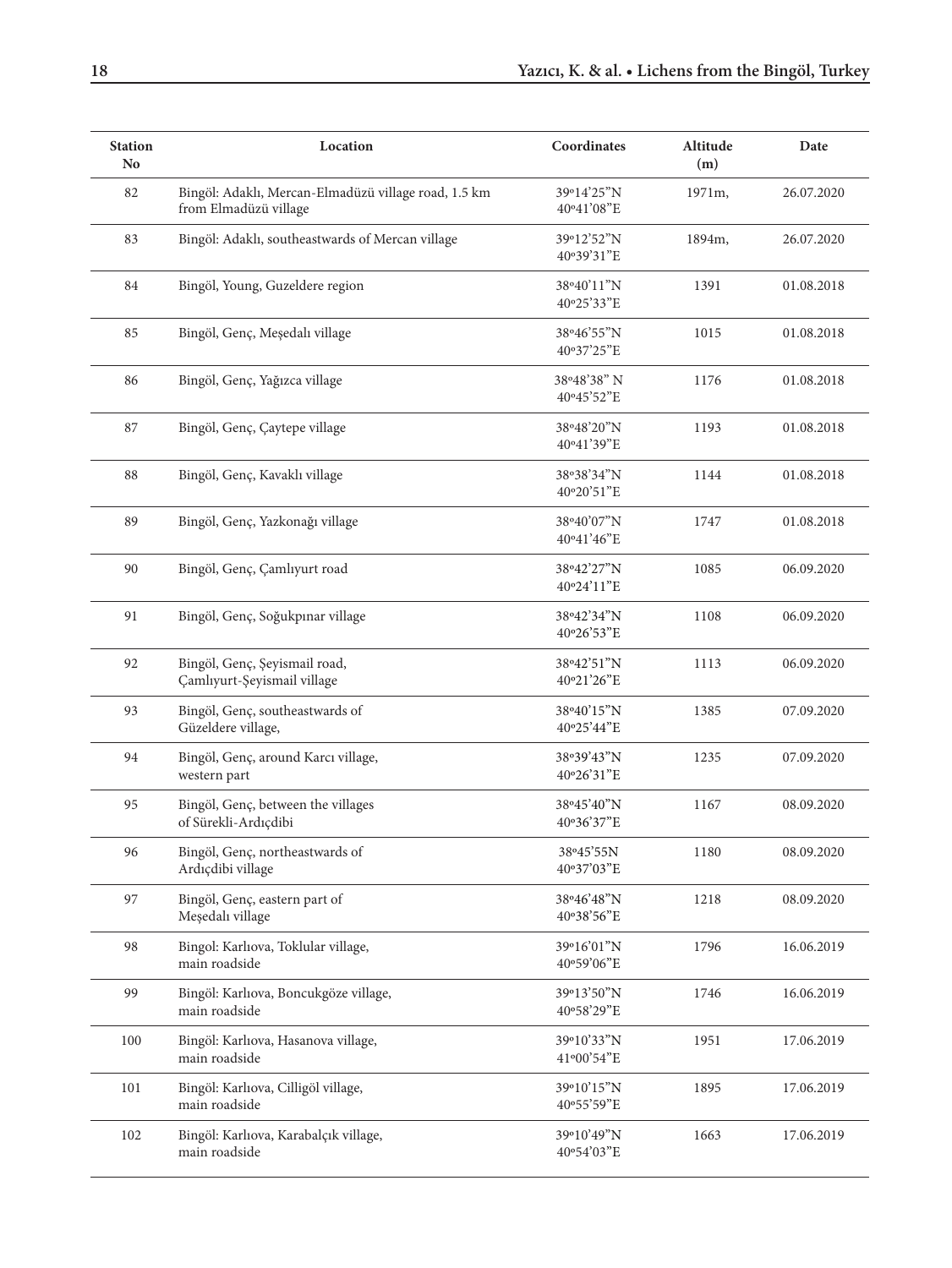| <b>Station</b><br>Location<br>N <sub>0</sub> |                                                                                                           | Coordinates                                                                        | Altitude<br>(m)        | Date       |
|----------------------------------------------|-----------------------------------------------------------------------------------------------------------|------------------------------------------------------------------------------------|------------------------|------------|
| 103                                          | Bingöl: Karlıova, Bingöl-Karlıova road, 200 m<br>away from Hacılar village                                | 39°05'30"N<br>40°49'16"E                                                           | 1504                   | 18.06.2019 |
| 104                                          | Bingöl: Karlıova: Karlıova-Bingöl road, 35 km<br>from Bingöl, 5 km from Çobantaşı village                 | 39°05'07"N<br>40°48'58"E                                                           | 1539                   | 18.06.2019 |
| 105                                          | Bingöl: Karlıova, 2 km from the<br>Karlıova-Muş border, roadside                                          | 39°17'52"N<br>41°07'19"E                                                           | 1945                   | 18.06.2019 |
| 106                                          | Bingöl: Karlıova, Karlıova-Muş border                                                                     | 39°16'47"N<br>41°08'31"E                                                           | 1873                   | 18.06.2019 |
| 107                                          | Bingöl: Karlıova, Serpmekaya village,<br>Yalnızhan locality                                               | 39°15'26"N<br>40°02'52"E                                                           | 1815                   | 19.06.2019 |
| 108                                          | Bingöl: Karlıova, Serpmekaya village                                                                      | 39°15'13"N<br>41°02'55"E                                                           | 1849                   | 19.06.2019 |
| 109                                          | Bingöl: Karlıova, Kale village, opposite to<br>Serpmekaya village                                         | 39°15'17"N<br>41°02'04"E                                                           | 1777                   | 19.06.2019 |
| 110                                          | Bingöl: Karlıova, Tuzluca village, opposite to Kantarkaya<br>village                                      | 39°22'00"N<br>41°03'38"E                                                           | 1941                   | 19.06.2019 |
| 111                                          | Bingöl: Karlıova, Kantarkaya village                                                                      | 39°21'27"N<br>41°01'35"E                                                           | 1891                   | 19.06.2019 |
| 112                                          | Bingöl: Karlıova, Taşlıçay village                                                                        | 39°17'00"N<br>40°56'49"E                                                           | 1946                   | 19.06.2019 |
| 113                                          | Bingöl: Karlıova, Hırhal Mountain,<br>northwards of Harmantepe and<br>Viranșehir villages                 | 39°25'57"N<br>40°57'48"E,<br>39°26'21"N<br>40°57'56"E,<br>39°26'42"N<br>40°58'06"E | 2384,<br>2306,<br>2449 | 20.06.2019 |
| 114                                          | Bingol: Karlıova, Bingol-Karlıova road,<br>Karlıova: exit of Kalencik village                             | 39°09'41"N<br>40°54'07"E                                                           | 1752                   | 24.08.2019 |
| 115                                          | Bingol: Kaliova, Karliova-Erzurum:<br>Çat road, 2 km from Dörtyol                                         | 39°21'49"N<br>40°59'53"E                                                           | 1848                   | 24.08.2019 |
| 116                                          | Bingöl: Karlıova, Karlıova-Erzurum<br>border                                                              | 39°26'29"N<br>41°03'15"E,<br>39°26'50"N<br>41°03'28"E,                             | 1966,<br>2049          | 05.09.2019 |
| 117                                          | Bingöl: Karlıova, 2 km from the<br>Karlıova-Erzurum border                                                | 39°26'28"N<br>41°03'03"E                                                           | 1969                   | 05.09.2019 |
| 118                                          | Bingöl: Karlıova, Karlıova: from Çatak (Dörtyol), on the<br>main entrance road, after Kaynakpınar village | 39°22'48"N<br>40°44'51"E                                                           | 1761                   | 06.09.2019 |
| 119                                          | Bingöl: Karlıova, Suçatı village                                                                          | 39°23'26"N<br>40°55'00"E                                                           | 1860                   | 16.09.2020 |
| 120                                          | Bingöl: Karlıova, northwards of Ilıpınar village                                                          | 39°22'41"N<br>40°56'23"E                                                           | 1833                   | 16.09.2020 |
| 121                                          | Bingöl: Karlıova, around Kazanlı village                                                                  | 39°22'54"N<br>40°54'18"E                                                           | 1884                   | 16.09.2020 |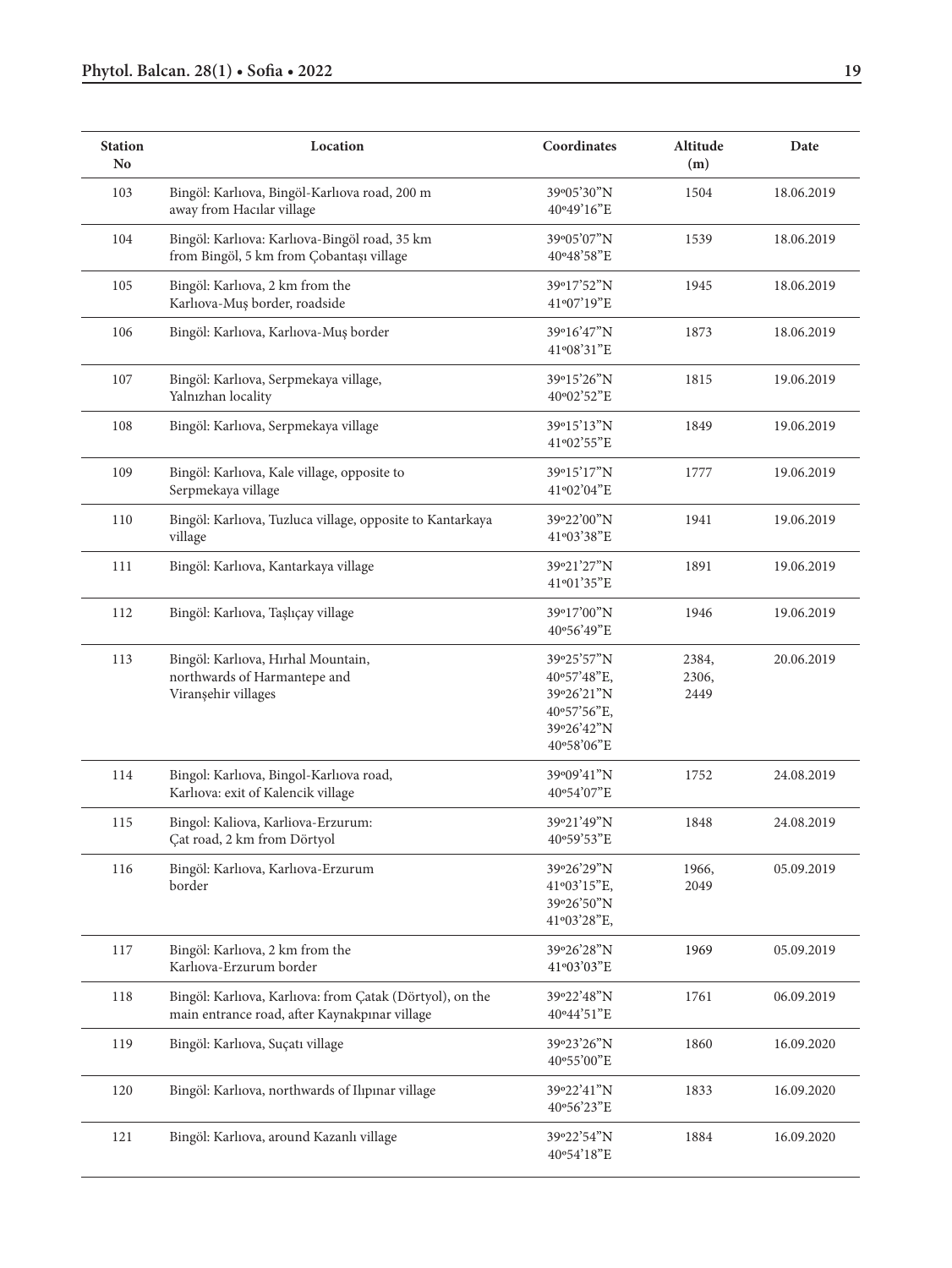| <b>Station</b><br>N <sub>0</sub> | Location                                                                               | Coordinates              | Altitude<br>(m) | Date       |
|----------------------------------|----------------------------------------------------------------------------------------|--------------------------|-----------------|------------|
| 122                              | Bingöl: Karlıova, opposite to Sudurağı village<br>(western part)                       | 39°07'53"N<br>40°49'33"E | 1450            | 17.09.2020 |
| 123                              | Bingöl: Karlıova, north-westwards, between<br>Taşlıcay and Çabir villages              | 39°17'27"N<br>40°56'09"E | 2029            | 17.09.2020 |
| 124                              | Bingöl: Karlıova, southwards of Göynük region                                          | 39°07'07"N<br>40°53'31"E | 1859            | 17.09.2020 |
| 125                              | Bingöl: Karlıova, southwards of Hasanova village                                       | 39°07'34"N<br>41°02'36"E | 2154            | 18.09.2020 |
| 126                              | Bingöl: Karlıova, southwards of Bağlıisa viilage                                       | 39°07'13"N<br>41°10'26"E | 1860            | 18.09.2020 |
| 127                              | Bingol: Karliova, western part of Bagliisa village                                     | 39°07'04"N<br>41°07'18"E | 1970            | 18.09.2020 |
| 128                              | Bingol, Kiğı, Topraklık village, Dam edge                                              | 39°22'35"N<br>40°20'15"E | 1465            | 02.08.2018 |
| 129                              | Bingöl, Kiğı, Eskikavak village                                                        | 39°17'10"N<br>40°24'10"E | 1458            | 02.08.2018 |
| 130                              | Bingöl, Kiğı, Çukurbağ village                                                         | 39°18'08"N<br>40°19'39"E | 1626            | 02.08.2018 |
| 131                              | Bingöl, Kiğı, Yedisu Dam edge,<br>Baklalı village road                                 | 39°13'49"N<br>40°19'46"E | 1213            | 02.08.2018 |
| 132                              | Bingöl, Kiğı, Ölmez Village                                                            | 39°19'07"N<br>40°17'26"E | 1760            | 10.08.2018 |
| 133                              | Bingöl, Kiğı, Yedisu Dam edge,<br>Kutluca village road                                 | 39°13'10"N<br>40°17'46"E | 1316            | 11.08.2018 |
| 134                              | Bingöl, Kiğı, Tekbaş village, Dam edge                                                 | 39°22'21"N<br>40°20'25"E | 1450            | 12.08.2018 |
| 135                              | Bingöl: Kiğı, Kiğı-Adaklı border,<br>eastwards of Nacaklı village                      | 39°10'02"N<br>40°22'09"E | 1684            | 21.05.2019 |
| 136                              | Bingöl: Kiğı, northern side of<br>Açıkgüney village                                    | 39°15'57"N<br>40°13'10"E | 1426            | 03.06.2019 |
| 137                              | Bingöl: Kiğı, between Açıkgüney-Sabırtaşı<br>villages, northwards of Açıkgüney village | 39°16'46"N<br>40°13'08"E | 1526            | 03.06.2019 |
| 138                              | Bingol: Kiğı, western part of Yazgünü village                                          | 39°16'01"N<br>40°14'49"E | 1526            | 03.06.2019 |
| 139                              | Bingol: Kiğı, southwards of Ağaçöven village                                           | 39°15'59"N<br>40°16'39"E | 1601            | 04.06.2019 |
| 140                              | Bingöl: between the villages of Kiğı,<br>Dallıca and Eşme, roadside                    | 39°15'13"N<br>40°18'23"E | 1416            | 04.06.2019 |
| 141                              | Bingol: Kiğı, northwestwards of Eşme village,<br>roadside                              | 39°15'55"N<br>40°19'36"E | 1385            | 04.06.2019 |
| 142                              | Bingöl: Kiğı, northwards of Duranlar village,<br>across the road                       | 39°16'32"N<br>40°20'38"E | 1303            | 05.06.2019 |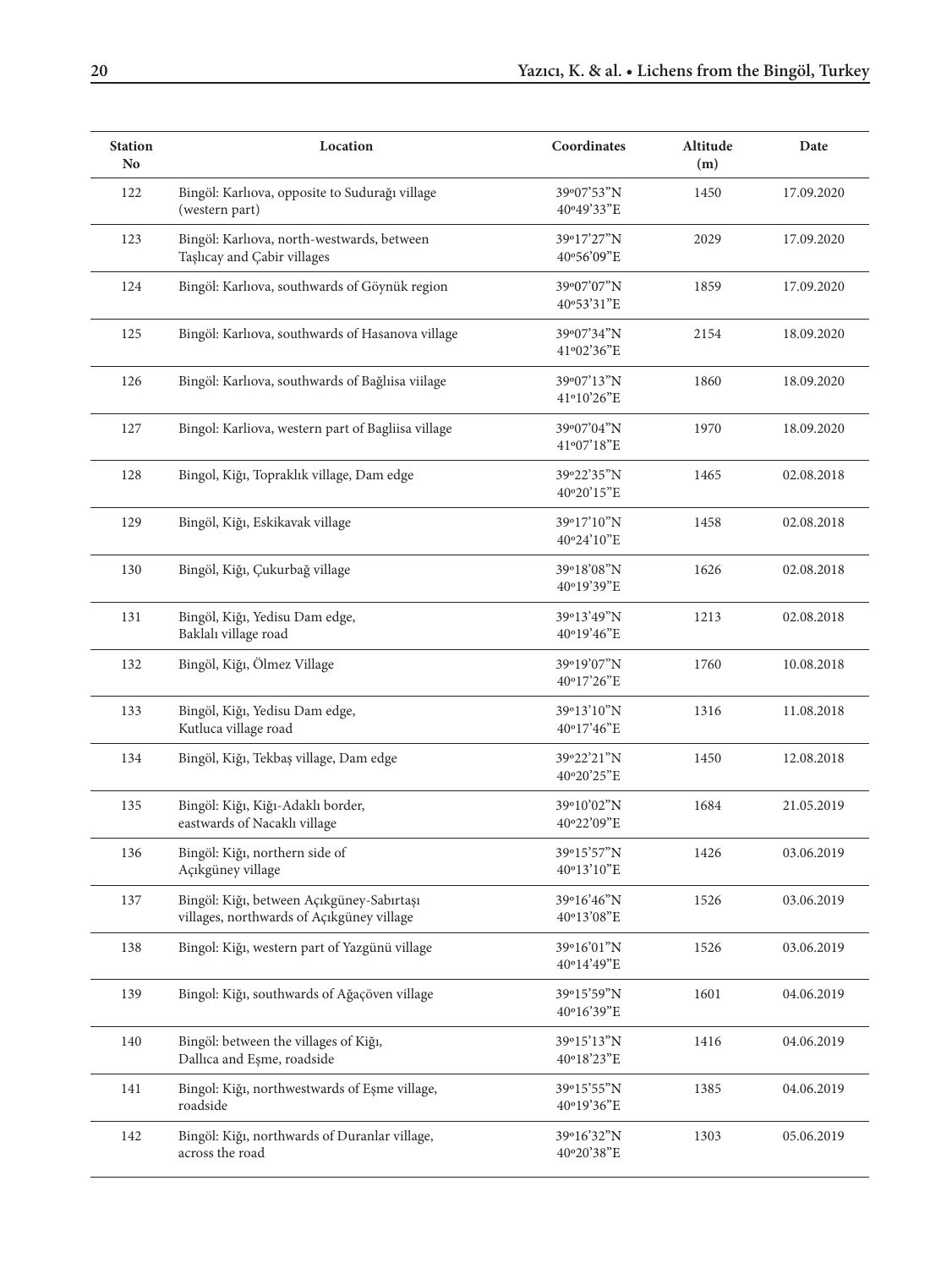| <b>Station</b><br>Location<br>N <sub>0</sub> |                                                                                                                                   | Coordinates                                          | Altitude<br>(m) | Date       |
|----------------------------------------------|-----------------------------------------------------------------------------------------------------------------------------------|------------------------------------------------------|-----------------|------------|
| 143                                          | Bingöl: Kiğı, northwards of Yeşilyurt village,<br>roadside                                                                        | 39°17'35"N<br>40°21'27"E                             | 1219            | 05.06.2019 |
| 144                                          | Bingöl: Kiğı, Kiğı-Yayladere road, 2-3 km from Yayladere<br>border, main roadside                                                 | 39°12'31"N<br>40°14'38"E                             | 1269            | 23.08.2019 |
| 145                                          | Bingöl: Kiğı, Adaklı-Kiğı border,<br>Yedisu dam edge                                                                              | 39°14'54"N<br>40°22'09"E                             | 1304            | 21.09.2019 |
| 146                                          | Bingol: Kiğı, on Açıkgüney road                                                                                                   | 39°15'37"N<br>40°13'32"E                             | 1390            | 21.09.2019 |
| 147                                          | Bingöl: Yayladere, opposite to Doğucak village,<br>main roadside                                                                  | 39°09'32"N<br>40°04'12"E                             | 1465            | 22.08.2019 |
| 148                                          | Bingöl: Yayladere, Doğucak village, 3-4 km southwest-<br>wards from the main road, in the<br>direction of Yedisu dam.             | 39°07'53"N<br>40°03'49"E                             | 1090            | 22.08.2019 |
| 149                                          | Bingol: Yayladere, on the Aydınlar village road,<br>1 km away                                                                     | 39°10'01"N<br>40°03'40"E                             | 1622            | 22.08.2019 |
| 150                                          | Bingol: Yayladere, Merkez-Yolgüden village road, Akçad-<br>amar village junction, 1 km ahead, roadside,<br>in the stream          | 39°12'14"N<br>40°03'38"E                             | 1494            | 23.08.2019 |
| 151                                          | Bingol: Yayladere, center-Yolgüden village road, Yolgüden<br>village exit, main roadside, forest and its edge                     | 39°10'03"N<br>40°04'46"E                             | 1521            | 23.08.2019 |
| 152                                          | Bingöl: Yayladere, on Kiğı-Yayladere road, 2 km from<br>Zeynelli village, Kiğı-Yayladere border, roadside                         | 39°12'07"N<br>40°12'40"E<br>39°1218 "N<br>40°13'16"E | 1310,<br>1336   | 23.08.2019 |
| 153                                          | Bingöl: Yayladere, close to the center, 200 m<br>away from Batıayaz village                                                       | 39°11'37"N<br>40°06'41"E                             | 1453            | 23.08.2019 |
| 154                                          | Bingol: Yayladere, 700-800 m eastwards from the centre,<br>200 m eastwards from the military barracks, main roadside              | 39°13'01"N<br>40°03'38"E                             | 1608            | 23.08.2019 |
| 155                                          | Bingöl: Yedisu, Karlıova-Yedisu road, Karlıova-Yedisu<br>border, 1 km from Dinarbey village, roadside                             | 39°22'22"N<br>40°40'50"E                             | 1658            | 06.09.2019 |
| 156                                          | Bingöl: Yedisu, Yedisu-center, 10 km westwards, along the<br>main road, 1 km westwards of Eskibalta village, roadside             | 39°27'51"N<br>40°26'25"E<br>39°28'03"N<br>40°25'47"E | 1471,<br>1506   | 06.09.2019 |
| 157                                          | Bingöl: Yedisu, Yedisu-center in western direction, main<br>road side                                                             | 39°27'03"N<br>40°30'07"E                             | 1416            | 06.09.2019 |
| 158                                          | Bingöl: Yedisu, Dinarbey village                                                                                                  | 39°22'24"N<br>40°39'42"E                             | 1644            | 06.09.2019 |
| 159                                          | Bingöl: Yedisu: on Eskibalta village road, Gelinpertek<br>village road, 1 km away                                                 | 39°28'08"N<br>40°23'56"E                             | 1425            | 07.09.2019 |
| 160                                          | Bingöl: Yedisu, on mainroad to Eskibalta village, north-<br>wards of Gelinpertek village, 4-5 km westwards of<br>Ayanoğlu village | 39°28'49"N<br>40°24'02"E                             | 1574            | 07.09.2019 |
| 161                                          | Bingöl: Yedisu, Yeşilgöl surroundings                                                                                             | 39°25'13"N<br>40°36'03"E                             | 1874            | 29.08.2020 |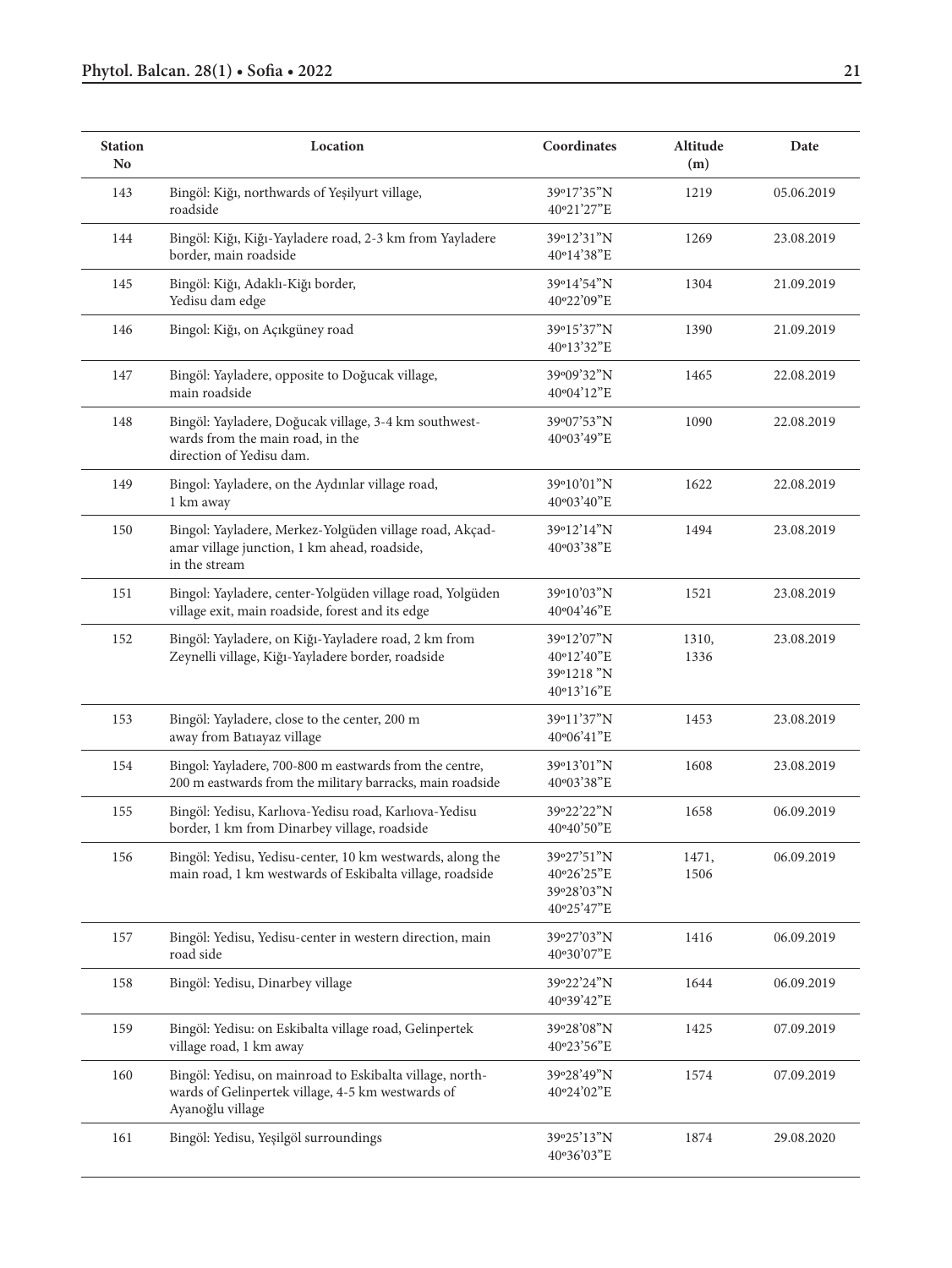| <b>Station</b><br>N <sub>0</sub> | Location                                                            | Coordinates              | Altitude<br>(m) | Date       |
|----------------------------------|---------------------------------------------------------------------|--------------------------|-----------------|------------|
| 162                              | Bingöl: Yedisu, Şenköy surroundings                                 | 39°24'43"N<br>40°32'08"E | 1633            | 29.08.2020 |
| 163                              | Bingöl: Yedisu, surroundingsof Kabaoluk village                     | 39°25'27"N<br>40°30'28"E | 1500            | 29.08.2020 |
| 164                              | Bingöl: Yedisu, Döşengi village                                     | 39°27'07"N<br>40°31'01"E | 1478            | 29.08.2020 |
| 165                              | Bingöl: Yedisu, northeastwards of Kabayel village                   | 39°28'44"N<br>40°18'56"E | 1522            | 30.08.2020 |
| 166                              | Bingöl: Yedisu, northeastwards of Kabayel village                   | 39°29'21"N<br>40°20'22"E | 1773            | 30.08.2020 |
| 167                              | Bingöl: Yedisu, southwestwards of Kabayel village                   | 39°27'45"N<br>40°17'13"E | 1576            | 30.08.2020 |
| 168                              | Bingöl: Yedisu, Yağmurpınarı                                        | 39°28'47"N<br>40°32'30"E | 1805            | 31.08.2020 |
| 169                              | Bingöl: Yedisu, 500 m to Kaşıklı village,<br>western part, roadside | 39°28'54"N<br>40°33'41"E | 1944            | 31.08.2020 |

### **Results and discussion**

A total of 341 lichenized and 23 lichenicolous fungi, of which six are varieties, have been identified from 169 different localities in the Bingöl Province (Turkey). Lichenicolous fungus Sphaerellothecium contextum is new to Turkey. Three hundred and seven lichens and 22 lichenicolous fungi have been reported for the first time from Bingöl (Çobanoğlu & Yavuz 2007; John & Türk 2017; John & al. 2020; Mayrhofer & Poelt 1979; Song & al. 2019; Steiner 1921; Szatala 1960; Yazıcı & al. 2019a,b; Yazıcı & Aslan 2021). Nineteen lichens and three lichenicolous fungi were found for the second time in Turkey (John & Türk 2017; John & al. 2020).

The taxa are listed alphabetically. The used indications are: "\*" for the new records for Turkey, "+" for a lichenicolous fungus, and "-" for a lichenicolous lichen.

### **List of taxa**

*Acarospora bullata* Anzi − Loc. 1, 2, 13, 71, 105, 114, 143, 152, 160: on calcareous rocks.

*Acarospora cervina* A. Massal. − Loc. 1, 2, 4, 7, 9, 11, 12, 13, 14, 15, 16, 17, 18, 20, 21, 22, 23, 27, 33, 35, 37, 38, 39, 40, 43, 44, 45, 46, 47, 48, 49, 54, 55, 56, 57,58, 59, 61, 62, 68, 69, 70, 71, 73, 74, 75, 79, 85, 86, 88, 89, 93, 97, 99, 100, 101, 103, 104, 105, 106, 107, 109, 110, 111, 112, 113, 114, 115, 116, 117, 119, 121, 123, 125, 126, 128, 130, 133, 134, 136, 139, 142, 143, 145, 146, 147, 149, 150, 151, 152, 154, 155, 157, 160, 164, 168, 169: on calcareous rocks.

*Acarospora fuscata* (Ach.) Arnold − Loc. 1, 2, 5, 6, 8, 7, 11, 12, 15, 17, 21, 23, 39, 43, 45, 46, 47, 48, 49, 54, 55, 57, 58, 59, 71, 72, 73,74, 76, 77, 80, 81, 84, 85, 86, 87, 88, 89, 97, 100, 102, 105, 106, 107, 108, 109, 112, 116, 128, 134, 136, 138, 143, 147, 151, 154, 156, 157: on siliceous rocks.

*Acarospora glaucocarpa* (Ach.) Arnold − Loc. 12, 45, 46, 47, 100, 143: on calcareous rocks.

*-Acarospora hospitans* H. Magn. *–* Loc. 2, 7, 8, 13, 17, 21, 57, 72, 84, 86, 87, 86, 106, 109, 112, 114, 123, 125, 128, 134, 143, 153, 155, 156: on siliceous rocks; Loc. 9,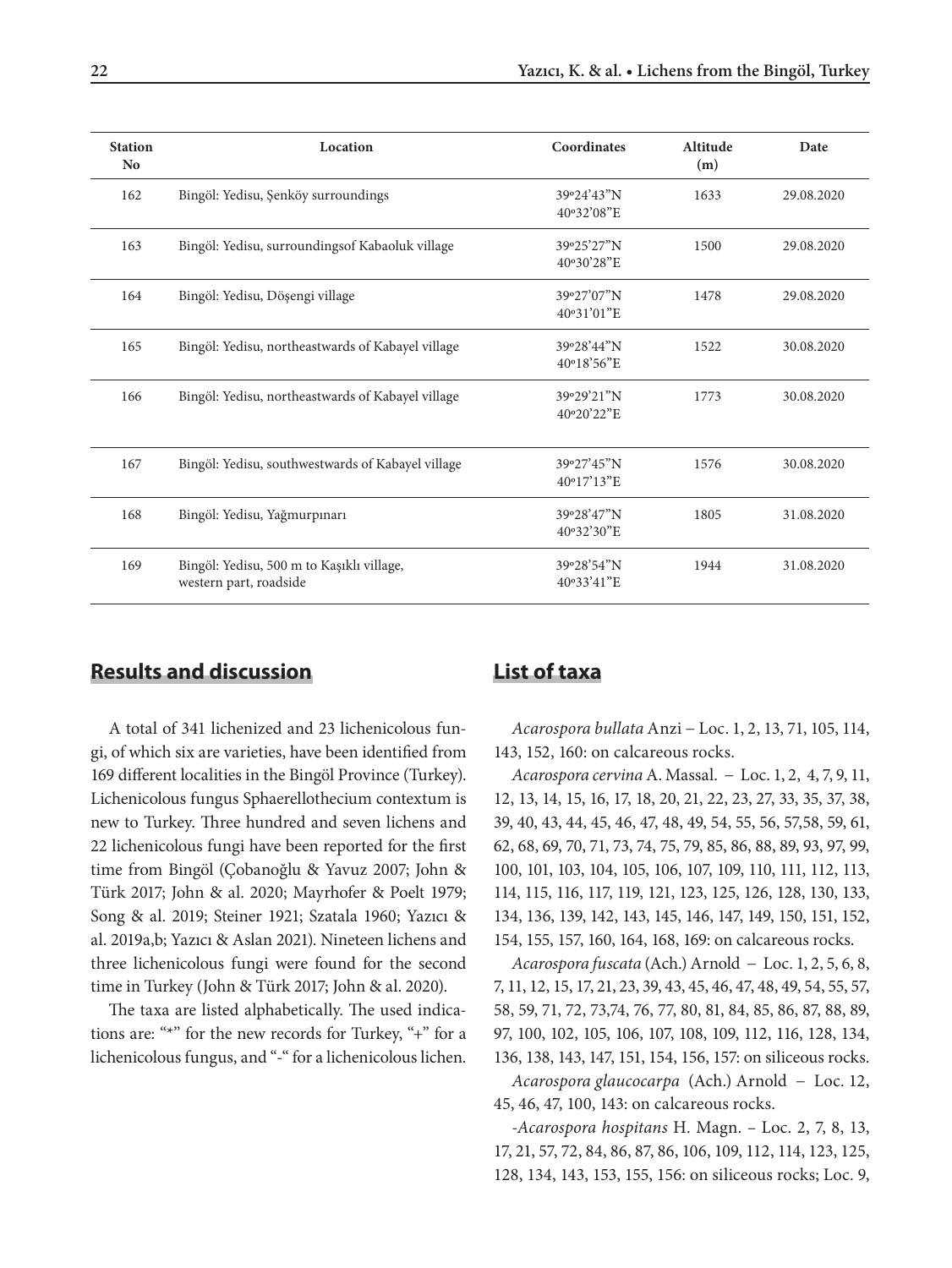11, 14, 16, 18, 19, 20, 54, 55, 58, 69, 85, 99, 101, 105: on *Aspicilia* sp.

*Acarospora impressula* Th. Fr*.* − Loc. 12, 107, 114: on siliceous rocks

*Acarospora laqueata* Stizenb. ex Flagey − Loc. 89: on calcareous rocks.

*Acarospora macrospora* (Hepp ex Nyl.) A. Massal*.* 

− Loc. 12, 22, 86, 88, 114: on siliceous rocks.

*Acarospora pelioscypha* (Wahlenb.) Th. Fr. − Loc. 85, 151, 152: on siliceous rocks.

*Acarospora pseudofuscata* Sipman − Loc. 1, 2, 13, 16, 17, 58, 84, 87, 107, 108, 109, 125: on siliceous rocks.

*Acarospora scabra* (Pers.) Th. Fr*.* − Loc. 43, 68, 76, 77, 103, 113, 139: on siliceous rocks.

*-Acarospora scotica* Hue − Loc. 18, 57, 106: on *Circinaria caesiocinerea.*

*Acarospora strigata* (Nyl.) Jatta − Loc. 21, 44, 58, 93, 100, 107, 113, 114, 116, 138, 148, 152, 160: on calcareous rocks.

*Acarospora umbilicata* Bagl*.* − Loc. 1, 9, 21, 71, 78, 84, 101, 105, 125, 136, 152: on siliceous rocks.

*Acarospora veronensis* A. Massal. − Loc. 1, 4, 7, 10, 11, 13, 14, 17, 18, 19, 20, 22, 33, 55, 68, 76, 77, 71, 85, 99, 105, 106, 109, 123, 125, 126, 127, 136, 138, 139, 140, 141, 143, 145, 147, 151, 159, 160, 164: on siliceous rocks.

*Acarospora versicolor* Bagl. & Carestia − Loc. 9, 86, 93, 113, 116: on siliceous rocks.

*Agonimia tristicula* (Nyl.) Zahlbr. − Loc. 6, 12, 34, 36, 40, 43, 44, 47, 48, 49, 61, 62, 68,69, 71, 72, 74, 76, 77, 88, 100, 104, 116, 125, 139, 168, 169: on mosses.

+*Arthonia hertelii* (Calat., Barreno & V.J. Rico) Hafellner & Volk. John − Loc. 16, 114*:* on *Aspicilia desertorum.*

*+Arthonia varians* (Davies ) Nyl. − Loc. 1, 11, 14, 16, 22, 23, 57, 72, 86, 99, 100, 101, 106, 107, 108, 109, 114, 116, 154: on *Lecanora rupicola.*

*Aspicilia albosparsa* (Werner) S.Y. Kondr. − Loc. 10*,* 40, 73, 101, 106, 151: on sliceous rocks.

*Aspicilia candida* (Anzi) Hue − Loc. 40, 45, 48, 49, 125, 130: on calcareous rocks.

*Aspicilia cinerea* (L.) Körb*.* − Loc. 1, 2, 3, 4, 5, 6, 7, 9, 10, 11, 12, 13, 14, 15, 16, 17, 18, 19, 20, 21, 22, 23, 33, 37, 38, 40, 44, 43, 44, 45, 46, 47, 48, 49, 50, 51, 54, 55, 56, 57, 58, 59, 61, 62, 63, 64, 68, 69, 70, 71, 72, 73, 74, 75, 76, 77, 79, 80, 81, 84, 85, 86, 87, 88, 89, 93, 97, 99, 100, 101, 103, 105, 106, 107, 108, 109, 112, 113, 114, 116, 119, 121, 125, 128, 134, 129, 130, 133, 136, 138, 139, 142, 143, 144, 145, 147, 148, 149, 151, 152, 153, 154, 155, 156, 164: on siliceous rocks.

*Aspicilia coronata* (A. Massal.) B. de Lesd.− Loc. 39, 44, 130, 144, 152, 157: on calcareous rocks.

*Aspicilia desertorum* (Kremp.) Mereschk. − Loc. 1, 3, 5, 6, 7, 8, 9, 11, 12, 13, 15, 16, 17, 18, 20, 21, 26, 32, 37, 38, 39, 40, 50, 51, 54, 56, 57, 58, 59, 61, 62, 68, 69, 70, 71, 73, 74, 75, 76, 77, 78, 80, 81, 84, 85, 86, 87, 88, 89, 93, 99, 100, 101, 103, 105, 106, 108, 109, 112, 113, 114, 116, 122, 123, 124, 127, 128, 134, 129, 133, 142, 144, 151, 152, 153, 154, 155, 156, 157, 158, 164, 168, 169: on siliceous rocks.

*Aspicilia glomerulans* (Poelt) Poelt− Loc. 1, 13, 15, 18, 20, 22, 23, 70, 71, 72, 74, 103, 128, 129, 142, 152, 154, 134, 143: on calcareous rocks.

*Aspicilia laevata* (Ach.) Arnold − Loc. 22, 23, 74, 88, 89: on siliceous rocks.

*Aspicilia polychroma* Anzi− Loc. 4, 12, 13, 17, 21, 39, 40, 45, 46, 49, 50, 51, 70, 74, 79, 80, 81, 86, 87, 88, 89, 101,103, 113, 114, 116, 119, 123, 125, 128, 134, 138, 139, 147, 148, 150, 151, 152, 154, 156, 158, 160: on calcareous rocks.

*Aspiciliella cupreoglauca* (B. de Lesd.) Zakeri, Divakar & Otte− Loc. 1, 3, 4, 9, 12, 15, 17, 18, 23, 43, 44, 58, 69, 73, 74, 89, 99, 105, 106, 107, 114, 121, 123, 125, 142, 151, 152, 154: on siliceous rocks.

*Aspiciliella intermutans* (Nyl.) M. Choisy− Loc. 10, 105: on siliceous rocks.

*Athallia holocarpa* (Hoffm.) Arup, Frödén & Søchting − Loc. 101, 110*,* 143: on calcareous rocks.

*Athallia inconnexa* (Nylander) S.Y. Kondr. & L. Lökös − Loc. 40, 110, 113, 130: on calcareous rocks.

*Athallia pyracea* (Ach.) Arup, Frödén & Søchting − Loc. 4, 5, 6, 24, 36, 37, 45, 46, 47, 48, 49, 50, 51, 69, 70, 76, 77, 79, 85, 93, 99, 100, 101, 118, 138, 147, 148, 149, 151, 152, 154, 155, 160, 164, 168, 169: on *Quercus* sp., 25: on *Populus* sp., *Salix* sp. and *Fraxinus* sp., 38: on *Populus* sp., *Salix* sp. and *Quercus* sp., 156: on *Quercus* sp. and *Salix* sp.,158: on *Quercus* sp., *Salix* sp. and *Fraxinus* sp.

*Bagliettoa baldensis* (A. Massal.) Vĕzda − Loc. 5, 8, 32, 43, 45, 47, 48, 50, 51, 62, 79, 99, 101, 126, 127, 130,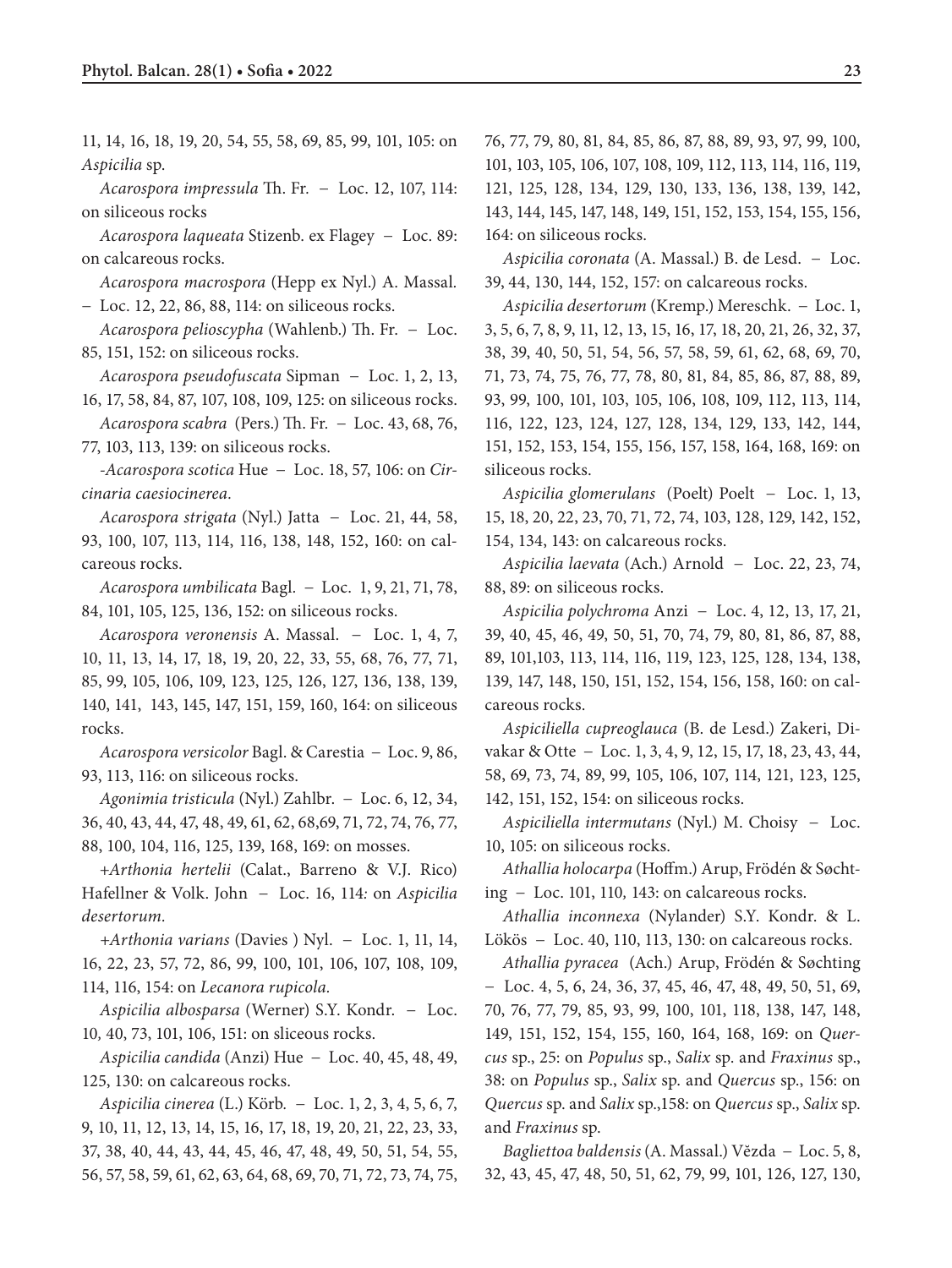143: on calcareous rocks.

*Bagliettoa calciseda* (DC.) Gueidan & Cl. Roux − Loc. 6, 33, 37, 38, 43, 44, 45, 46, 49, 61, 62, 69, 99, 123, 130, 138, 139, 140, 141, 143, 144, 145, 148, 152, 160, 168, 169: on calcareous rocks.

*Bagliettoa marmorea* (Scop.) Gueidan & Cl. Roux − Loc. 50, 103, 118, 130: on calcareous rocks.

*Bagliettoa parmigera* (J. Steiner) Vĕzda & Poelt − Loc. 148: on calcareous rocks.

*Bellemerea cinereorufescens* (Ach.) Clauzade & Cl. Roux − Loc. 106: on siliceous rocks.

*Bellemerea cupreoatra* (Nyl.) Clauzade & Cl. Roux − Loc. 1, 2, 7, 9, 10, 13, 14, 17, 18, 22, 43, 44, 58, 69, 74, 84, 85, 86, 88, 89, 97, 100, 106, 108, 109, 112, 114, 116, 125, 142, 147, 151, 153, 154, 155, 156: on silceous rocks.

*Blastenia crenularia* (With.) Arup, Søchting & Frödén − Loc. 103, 115, 160: on siliceous rocks.

*Blennothallia crispa* (Huds.) Otálora, P.M. Jørg & Taylor − Loc. 12, 36, 74, 79, 80, 81, 99, 100, 101, 103, 110, 111, 130, 138, 139, 148, 157, 158, 160, 164, 168,169: on soil.

*Bryostigma lapidicola* (Taylor) S.Y. Kondr. & Hur − Loc. 4, *5,* 8, 12, 14, 43, 44, 45, 46, 49, 50, 51, 61, 62, 79, 93, 97, 99, 110, 113, 116, 119, 121, 123, 125, 138, 142, 143, 148*,* 160, 164, 168, 169: on calcareous rocks.

+*Bryopstigma epiphyscium* (Nyl.) S.Y. Kondr. & Hur − Loc. 113: on *Physcia dubia*, 116: on *Physcia biziana.*

+*Bryostigma phaeophysciae* (Grube & Matzer) S.Y.

Kondr. & Hur − Loc. 26: on *Phaeophyscia orbicularis. Bellia aethalea* (Ach.) Th. Fr. − Loc. 72*,* 101, 125, 164: on siliceous rocks.

*Buellia badia* (Fr.) A. Massal. − Loc. 1, 6, 14, 33, 37, 38, 50, 51, 61, 62,71,72, 85, 99, 107: on siliceous rocks.

*Buellia caldesiana* Bagl*.* − Loc. 71: on siliceous rocks. *Buellia epigaea* (Hoffm.) Tuck. − Loc. 160: on soil. *Calogaya arnoldii* (Wedd.) Arup, Frödén & Søchting− Loc. 103: on calcareous rocks.

*Calogaya biatorina* (A. Massal.) Arup, Frödén & Søchting − Loc. 11, 39, 101, 103, 113, 116, 117, 119, 130, 160: on calcareous rocks.

*Calogaya decipiens* (Arnold) Arup, Frödén & Søchting − Loc. 4, 5, 6, 43, 44, 45, 46, 47, 48, 49, 50, 51, 61, 62, 76, 77, 93, 97, 99, 100, 101, 103, 104, 110,113, 115, 119, 123,130, 136, 138, 139, 143, 148: on calcareousu rocks.

*Calogaya pusilla* (A. Massal.) Arup, Frödén &

Søchting − Loc. 39: on calcareous rocks.

*Calogaya saxicola* (Hoffm.) Vondrák − Loc. 1, 5, 8,13, 39, 45, 46, 47, 48, 49, 50, 51, 58, 70, 71, 74, 75, 76, 77, 80, 81, 88, 104, 113, 114, 115, 116, 119,125, 128, 130, 134, 139, 140, 141, 147, 149, 150, 151, 152, 154, 157, 164, 168, 169: on siliceous rocks.

*Calogaya schistidii* (Anzi) Arup, Frödén & Søchting − Loc. 8, 58, 101, 136, 148, 160: on mosses.

*Caloplaca agardhiana* (Flot.) Flagey − Loc. 130, 160: on calcareous rocks.

*Caloplaca albopruinosa* (Arnold) H. Olivier − Loc. 22, 23, 39, 110, 113, 117, 118, 130: on calcareous rocks.

*Caloplaca areolata* (Zahlbr.) Clauzade − Loc. 2, 6, 106, 108, 117, 128, 134: on siliceous rocks.

*Caloplaca ceracea* J.R. Laundon − Loc. 4, 7, 9, 10, 11, 12, 13, 15, 16, 17, 18, 19, 23, 48, 49, 50, 51, 54, 55, 56, 57, 59, 62, 71, 72, 73, 84, 86, 87, 101, 109, 110*,* 114, 128, 134, 139, 143, 151, 152, 153, 160: on siliceous rocks.

*Caloplaca cerina* (Hedw.) Th. Fr. var. *cerina −* Loc. 10, 11, 12, 16, 17, 20, 21, 24, 32, 36, 33, 36, 45, 46, 48, 49, 50,51, 54, 55, 58, 59, 73, 74, 79, 84, 85, 87, 93, 99, 114, 126, 127, 139, 144, 148, 152: on *Quercus* sp., 70: on *Fraxinus* sp., *Juglans* sp., *Quercus* sp., 71: on *Quercus* sp., mosses, *Salix* sp., *Crataegus* sp., *Prunus* sp., 129: on *Quercus* sp. and *Salix* sp., 156: on *Salix* sp., 14, 23, 88, 89: on mosses

*Caloplaca cerina* (Hedw.) Th. Fr. var. *muscorum* (A. Massal.) Jatta − Loc. 5, 6, 26, 32: on mosses.

*Caloplaca lactea* (A. Massal.) Zahlbr. − Loc. 10, 12, 40, 71, 74, 100, 101, 110, 111, 123, 144, 148: on calcareous rocks.

*Caloplaca obscurella* (J. Lahm.) Th. Fr. −J. Lahm.) Th. Fr. a 1, 74, 100, 101, 11.

*Caloplaca ochracea* (Schaer.) Flagey − Loc. 160: on calcareous rocks.

*Caloplaca soralifera* Vondrák & Hrouzek − Loc. 71, 74: on calcareous rocks.

*Caloplaca sororicida* M. Steiner & Poelt − Loc. 103: on calcareous rocks.

*Caloplaca xerica* Poelt & Vézda − Loc. 106: on siliceous rocks.

*Candelariella antennaria* Räsänen − Loc. 26: on *Populus* sp., *Salix* sp. and *Fraxinus* sp., 31, 38, 49: on *Salix* sp., *Populus* sp., *Fraxinus* sp., and *Quercus* sp., 70: on *Juglans* sp., *Fraxinus* sp. and *Quercus* sp., 71: on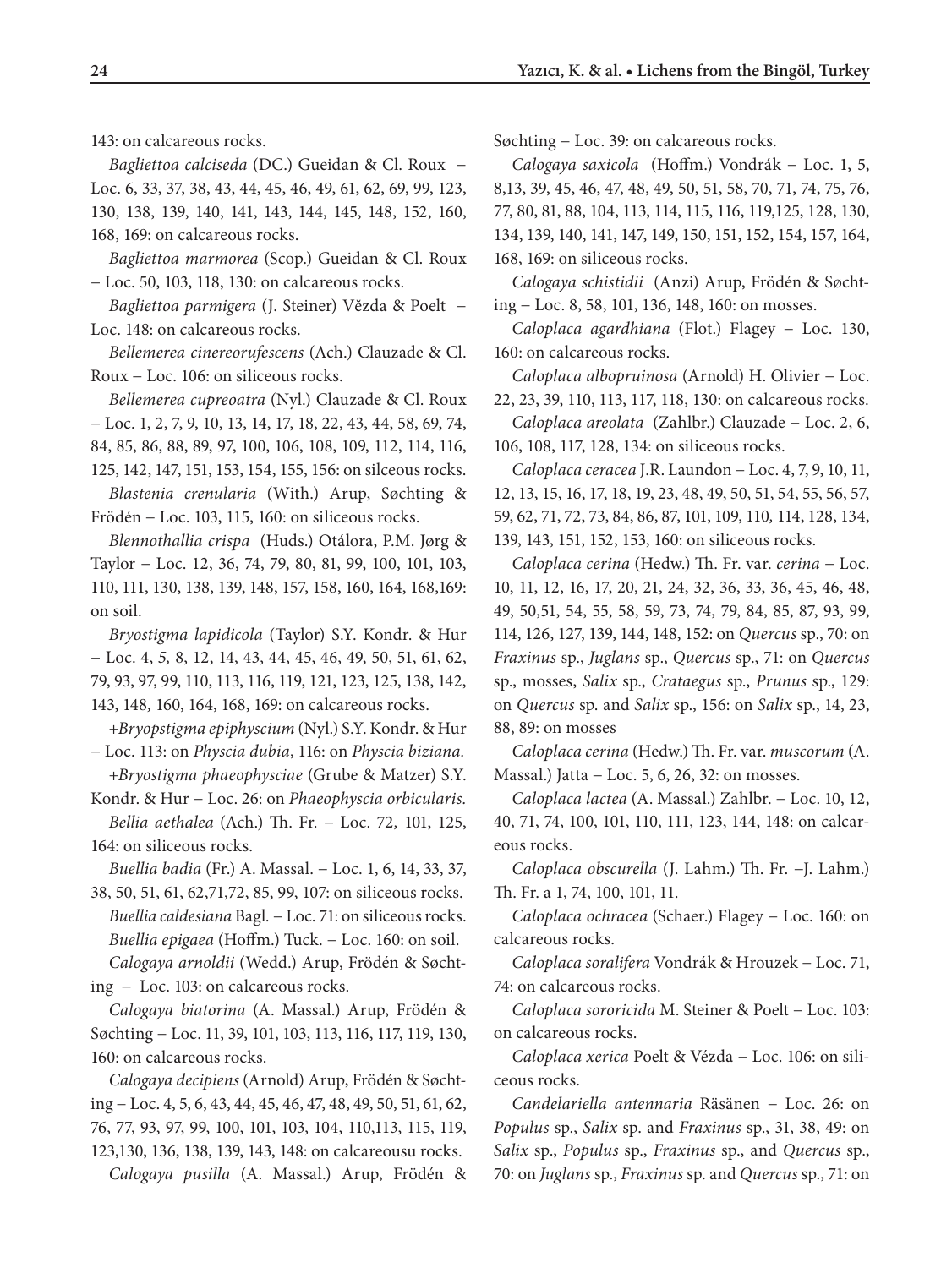*Cretaegus* sp., *Prunus* sp. and *Quercus* sp., 155 *Crataegus* sp., 156: *Quercus* sp. and *Salix* sp., 4, 5, 6, 10, 12, 13, 17, 20, 21, 24, 25, 28, 29, 30, 33, 34, 36, 37, 43, 44, 45, 46, 47, 48, 50, 51, 54, 55, 57, 58, 60, 61, 73, 76, 77, 78, 79, 80, 81, 84, 87, 88, 90, 91, 92, 97, 99, 100, 101, 118, 120, 122, 125, 126, 127, 128, 129, 130, 131, 133, 138, 139, 142, 143, 147, 148, 151, 152, 158, 160, 164, 165, 166, 167, 168, 169: on *Quercus* sp.

*Candelariella aurella* (Hoffm.) Zahlbr. − Loc. 2, 4, 8, 10, 11, 17, 27, 32, 39, 40, 43, 44, 46, 47, 49, 50, 51, 55, 61, 62, 70, 72, 76, 77, 85, 87, 88, 99, 103, 108, 109, 110, 113, 114, 115, 116, 117, 119, 126, 127, 128, 129, 130, 131, 133, 134, 139, 140, 141, 143, 147, 148, 150, 151, 156, 157, 158, 165, 166, 167, 168, 169: on calcareous rocks.

*Candelariella kuusamoensis* Räsänen − Loc. 3, 18, 84: on mosses

*Candelariella oleaginescens* Rondon − Loc. 104, 110, 113, 116: on calcareous rocks.

*Candelariella reflexa* (Nyl.) Lettau − Loc. 58, 70, 86, 88 148: on *Quercus* sp.

*Candelariella vitellina* (Hoffm.) Müll. Arg. − Loc. 1, 2, 3, 4, 6, 7, 8, 9, 10, 11,12, 13, 14, 15, 16, 17, 18, 19, 20, 21, 22, 23, 24, 32, 33, 36, 39, 43, 44, 45, 46, 47, 48, 49, 50, 51, 52, 53, 54, 55, 56, 57, 58, 59, 61, 62, 60, 68, 70, 71, 72, 73, 74, 76, 77, 78,79, 80, 81, 84, 85, 86, 87, 88, 89, 97, 99, 100, 101, 102, 104, 105, 106, 107, 108, 109, 110, 111, 112, 113,114, 115, 116, 117, 119, 120, 121, 125, 128, 129, 130, 131, 132, 133, 134, 138, 139, 140, 141, 142, 143, 144, 145, 147, 148, 149, 151, 152, 153, 154, 155, 156, 157, 159, 160, 164: on siliceous rocks.

*Candelariella xanthostigma* (Pers. ex Ach.) Lettau − Loc. 86, 158: on *Quercus* sp.

+*Carbonea supersparsa* (Nyl.) Hertel − Loc. 73: on *Lecanora polytropa.*

*+Carbonea vitellinaria* (Nyl.) Hertel − Loc. 1, 2, 3, 4, 12, 22, 23, 26, 71, 72, 89, 106, 110, 112, 160: on *Candelariella vitellina*

*Carbonea vorticosa* (Flörke) Hertel − Loc. 3, 43, 89, 113, 142: on siliceous rocks.

*Catapyrenium squamulosum* (Ach.) Breuss − Loc. 71, 111, 138: on soil, 99, 110, 157: on mosses.

+*Cercidospora epìpolytropa* (Mudd) Arnold − Loc. 4, 73: on *Lecanora polytopa.*

+*Cercidospora macrospora* (Uloth) Hafellner & Nav.- Ros*.* − Loc. 109, 116: on *Protoparmeliopsis muralis.*

*+Cercidospora melanophthalmae* Nav.-Ros., Calat. & Hafellner − Loc. 22: on *Rhizopaca melanopthalma.*

*Circinaria caesiocinerea* (Nyl. ex Malbr.) A. Nordin, Savić & Tibell − Loc. 8, 10, 12, 15, 20, 21, 22, 23, 41, 42, 45, 46, 47, 48, 49, 50, 51, 55, 56, 57, 58*,* 59, 71, 72, 74, 76, 77, 84, 86, 87, 89, 97, 105, 106, 113, 114, 116, 119, 128, 134, 136, 138, 141, 142, 143, 147, 150, 151, 152, 154, 156, 165, 166, 167, 168, 169: on siliceous rocks.

*Circinaria calcarea* (L.) Nordin, Savić & Tibell − Loc. 8, 39, 40, 50, 51, 114, 116, 130, 133, 144, 148, 158, 167: on siliceous rocks.

*Circinaria contorta* (Hoffm.) A. Nordin, Savić & Tibell − Loc. 17, 39, 40, 44, 54, 56, 57, 59, 74, 86, 93, 104, 113, 115, 125, 139, 143, 148, 152, 164: on calcareous rocks.

*Circinaria hoffmanniana* (S. Ekman & Fröberg ex R. Sant.) A. Nordin − Loc. 12, 13, 40, 43, 57, 59, 62, 68, 100,

101, 107, 115, 133, 160, 168, 169: on calcareous rocks.

*Cladonia chlorophaea* (Flörke ex Sommerf.) Spreng. − Loc. 71: on mosses.

*Cladonia coniocraea* (Flörke) Spreng*.* − Loc. 118: on mosses and soil

*Cladonia deformis* (L.) Hoffm. − Loc. 118: on *Quercus* sp.

*Cladonia foliacea* (Huds.) Willd. − Loc. 118: on mosses.

*Cladonia pyxidata* (L.) Hoffm. − Loc. 6, 70, 74, 118, 139, 142, 148, 155, 158, 160: on mosses.

*Collema flaccidum* (Ach.) Ach. − Loc. 34, 43, 45, 46, 47, 48, 49, 132, 151: on siliceous rocks.

*Collema subflaccidum* Degel*.* − Loc. 45, 46, 47, 139, 143: on *Quercus* sp.

*Dermatocarpon intestiniforme* (Körb.) Hasse − Loc.

3, 7,17, 18, 22, 23, 50, 51, 56, 71, 72, 90, 91, 92, 107, 110*,*

113, 119, 121,125, 153, 154,156, 159: on calcareous rocks. *Dermatocarpon miniatum* (L.) W. Mann − Loc. 4, 5,

3, 18, 22, 23, 45, 46, 49, 55, 56, 70, 73, 108, 110, 111, 113,

115, 130, 143, 152, 153, 155, 157, 167: on calcareous rocks. *Dermatocarpon miniatum* (L.) W. Mann var*. cir-*

*sodes* (Ach.) Zahlbr. − Loc. 8, 13: on calcareous rocks.

*Dimelaena oreina* (Ach.) Norman − Loc. 1, 22, 23, 43, 44, 93, 97, 100, 123, 126, 136, 137, 146, 148, 149, 157, 159: on siliceous rocks.

*Diploschistes gypsaceus* (Ach.) Zahlbr. − Loc. 87: on calcareous rocks.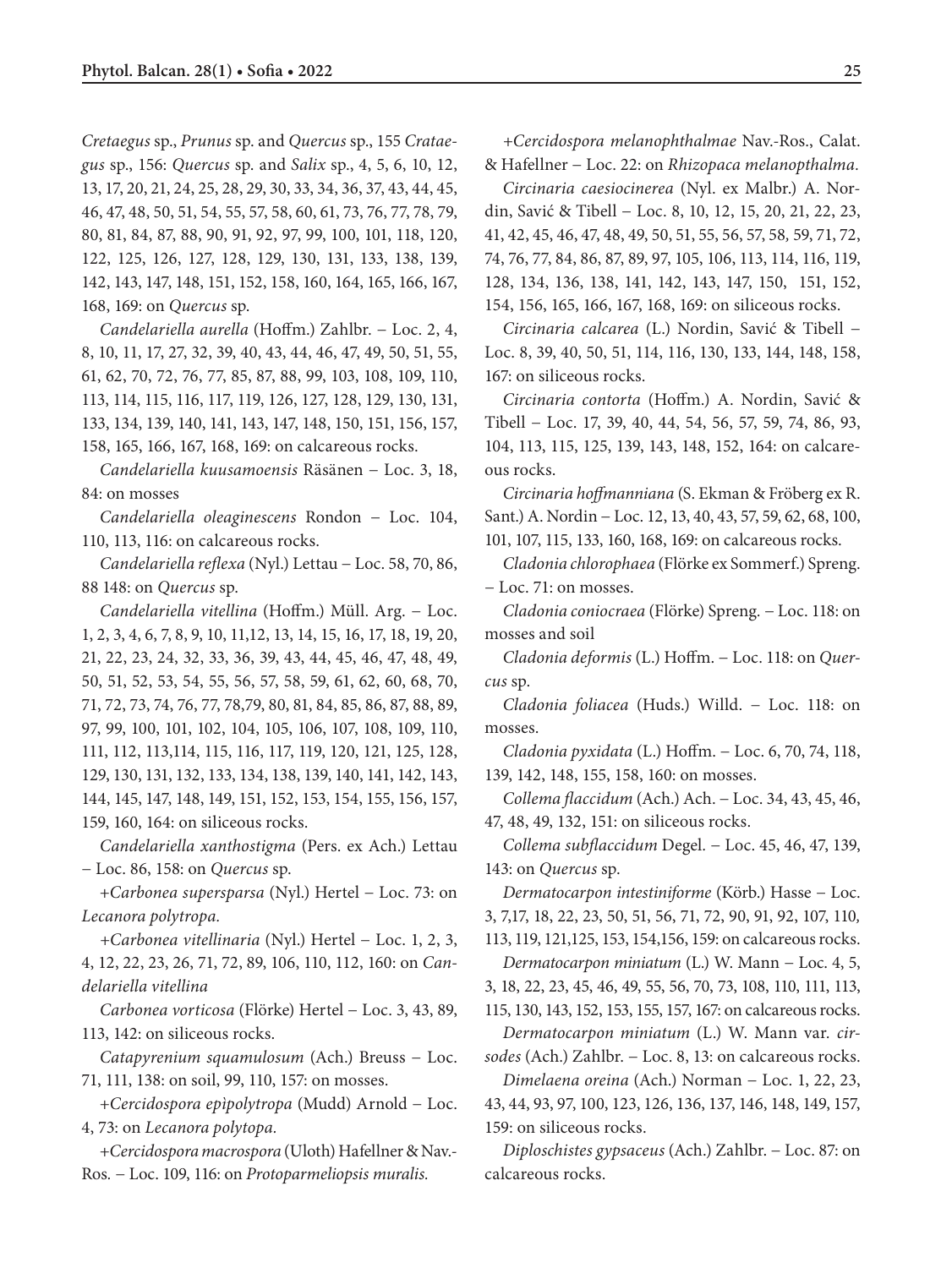*Diploschistes muscorum* (Scop.) R. Sant. − Loc. 70, 155, 158: on mosses.

*Diploschistes scruposus* (Schreb.) Norman − Loc. 4, *5,* 10, 12, 14, 32, 36, 43, 44, 45, 46, 47, 48, 49, 52, 53, 55, 57, 58*,* 61, 70, 71, 72, 74, 76, 77, 85, 87, 88, 89, 100, 118, 122, 125, 126, 127, 128, 134, 138, 139, 142, 143, 146, 150, 152, 153, 155, 157, 158, 16: on siliceous rocks.

*Diplotomma alboatrum* (Hoffm.) Flot. − Loc. 5, 6: on calcareous rocks.

*Diplotomma ambiguum* (Ach.) Flagey − Loc. 71: on siliceous rocks.

*Diplotomma epipolium* (Ach.) Arnold − Loc. 12, 13, 33, 40, 74, 50, 51, 101, 103, 104, 110, 111, 113, 114, 115, 116, 117, 119, 122, 129, 130, 133, 137, 146, 155, 157, 158, 164: on calcareous rocks.

*Enchylium tenax* (Sw.) Gray − Loc. 34, 40, 74, 100, 104, 110, 111, 113, 115, 129, 138, 139, 143, 147, 151, 157: on calcareous rocks.

*Enchylium polycarpon* (Hoffm.) Otálora, P.M. Jørg. & Wedin − Loc. 101, 111, 113, 115, 119, 139: on calcareous rocks.

*Endocarpon adscendens* (Anzi) Müll. Arg. − Loc. 40, 160: on soil.

*Endocarpon pusillum* Hedw*.* − Loc. 73: on soil.

*+Endococcus macrosporus* (Hepp ex Arnold) Nyl. − Loc. 1, 3, 11,114: on *Rinodina milvina*, 4, 71: on *Rhizocarpon geographicum*, 154: on *Aspiclia cinerea* and *Rhizocarpon geographicum*, 115: on *Prtoparmeliopsis muralis*, 73: on *Caloplaca* sp.

*+Endococcus rugulosus* Nyl*.* − Loc. 75: on *Aspicilia cinerea.* 

+*Endococcus verrucosus* Hafellner − Loc. 1, 11, 73, 109, 112, 116, 128: on *Aspicilia cinerea*, 154: on *Aspiciliella cupreoglauca* .

*Erichansenia epithallina* (Lynge) S.Y. Kondr., Kärnefelt & Thell − Loc. 11: on *Aspicilia* sp*.* 

*Farnoldia micropsis* (A. Massal.) Hertel − Loc. 113, 116: on calcareous rocks.

*Flavoplaca citrina* (Hoffm.) Arup, Frödén & Søchting − Loc. 72: on calcareous rocks.

*Flavoplaca coronata* (Kremp. ex Körb.) Arup, Frödén & Søchting − Loc. 40, 100, 115, 121, 125, 130, 156, 157: on calcareous rocks.

*Flavoplaca flavocitrina* (Nyl.) Arup, Frödén & Søchting − Loc. 113, 151: on calcareous rocks.

*Gallowayella fulva (*Hoffm.) S.Y. Kondr., Fedorenko, S.Stenroos, Kärnefelt, Elix, Hur & A. Thell − Loc. 10, 13, 16, 28, 29, 30, 34, 37, 54, 55, 57, 58, 59, 72, 80, 81, 84, 85, 86, 87, 90, 91, 92, 97, 99, 100, 101, 122, 126, 127, 130, 133, 143, 144, 148, 158, 161, 162, 163, 168, 169: on *Quercus* sp., 31, 38: on *Salix* sp., *Populus* sp., *Fraxinus* sp., *Quercus* sp., 33: on *Populus* sp., *Salix* sp., *Fraxinus* sp., 38: on *Fraxinus* sp., *Juglans* sp., *Quercus* sp., 71: on *Quercus* sp. and *Salix* sp., 150: on *Juglans* sp.

*Glaucomaria bicincta* (Ramond) S.Y. Kondr., L. Lökös & Farkas − Loc. *2,* 11, 17, 160: on siliceous rocks.

*Glaucomaria sulphurea* (Hoffm.) S.Y. Kondr., Lőkös & Farkas − Loc. 108: on siliceous rocks.

*Gyalolechia bracteata* (Hoffm.) A. Massal. − Loc. 14, 24: on soil, 25, 159: on mosses and soil.

*Gyalolechia subbracteata* (Nyl.) Søchting, Frödén & Arup − Loc. 45, 50, 110: on mosses and soil, 49, 51, 111: on soil.

*Gyalolechia flavorubescens* (Huds.) Søchting, Frödén & Arup − Loc. 118: on *Quercus* sp.

*Gyalolechia flavovirescens (*Wulfen) Søchting, Frödén & Arup − Loc. 32, 44: on siliceous rocks.

*Gyalolechia fulgens* (Sw.) Søchting, Frödén & Arup − Loc. 45, 48, 49, 110, 111, 113: on mosses, 152: on soil.

*Immersaria athroocarpa* (Ach.) Rambold & Pietschm − Loc. 1, 2, 3, 4, 6, 7, 9, 10, 11, 12, 13, 14, 16, 17, 18, 19, 20, 21, 22, 23, 33, 40, 44, 45, 46, 47, 48, 49, 52, 53, 54, 55, 56, 57, 58, 59, 61, 62, 69, 70, 71, 72, 73, 74, 75, 79, 84, 85, 86, 87, 88, 89, 93, 97, 99, 101, 102, 105, 106, 107, 108, 109, 110*,* 112, 114, 115, 116, 119, 121, 123, 125, 128, 134, 136, 137, 138, 139, 142, 143, 146, 147, 151, 152, 154, 155*,* 156, 160, 164, 165, 166, 167, 168, 169: on siliceous rocks.

*Immersaria usbekica* (Hertel) M. Barbero, Nav.- Ros. & Cl. Roux − Loc. 87, 123: on siliceous rocks.

+*Intralichen baccisporus* D. Hawks. & M.S. Cole − Loc. 116: on *Xanthoria elegans.*

*Ionaspis lacustris* (With.) Lutzoni − Loc. 114: on siliceous rocks.

*-Lambiella insularis* (Nyl.) T. Sprib. − Loc. 1, 5, 11, 12, 14, 16, 23, 40, 45, 46,49, 71, 72, 86, 89, 108 101, 103, 107, 108, 113, 119, 148: on *Lecanora rupicola*.

*Lathagrium auriforme* (With.) Otálora, P.M. Jørg. & Wedin − Loc. 10*,* 36*,* 45, 47,49, 50, 51, 59, 118, 123, 136: on soil, 10, 36, 45, 47, 49, 50, 140, 141, 150, 157: on mosses.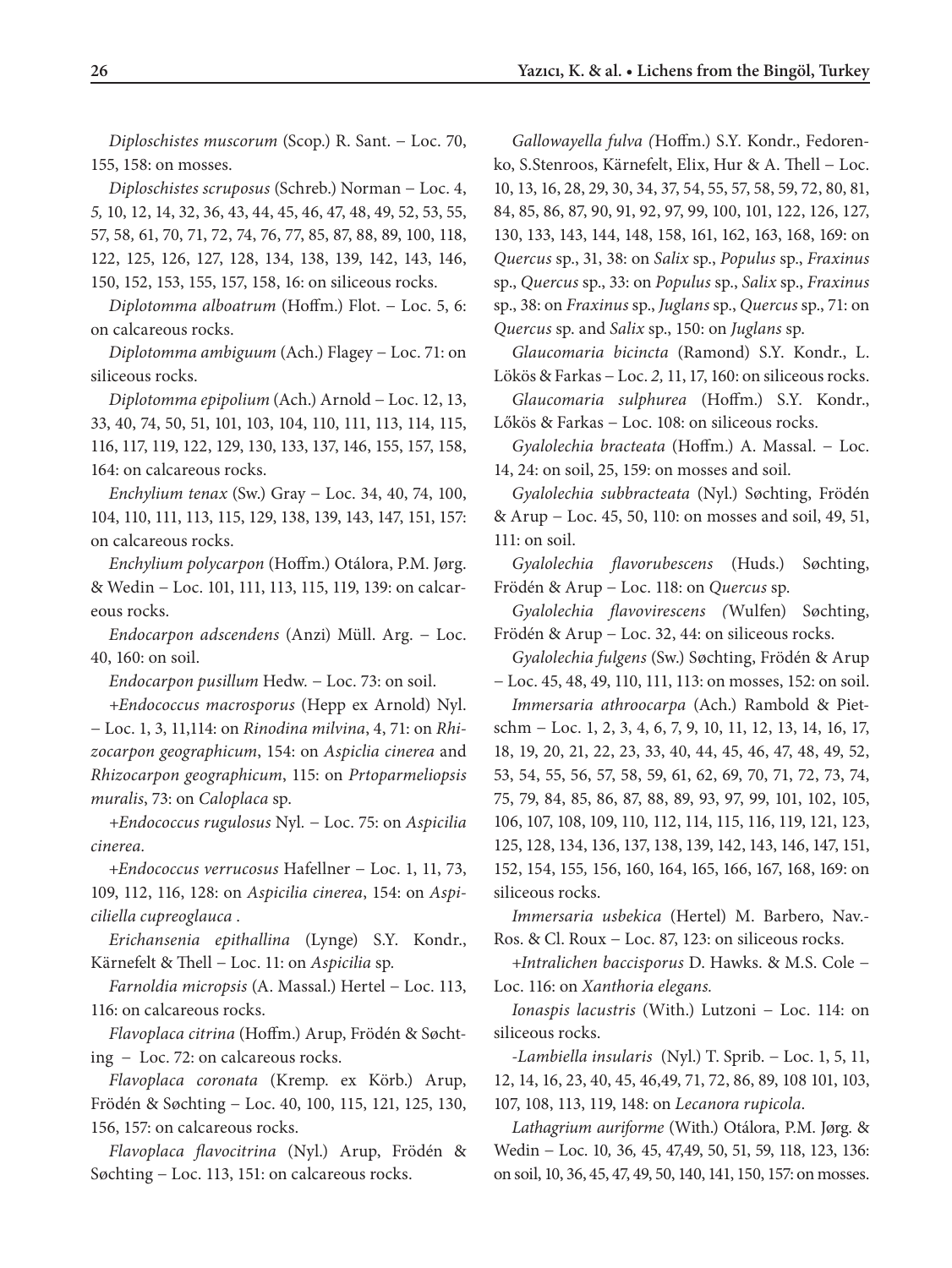*Lathagrium cristatum* (L.) Otálora, P.M. Jørg. & Wedin − Loc. 4, 39, 40, 41, 42, 45, 46, 47, 48, 49, 59, 61, 62, 70, 74, 76, 77, 93, 99, 101,103, 104, 105, 110, 111, 113, 115, 119, 120, 123, 125, 129, 130, 136, 138, 140, 141, 142, 143, 149, 152, 156, 157, 158, 160: on calcareous rocks.

*Lathagrium fuscovirens* (With.) Otálora, P.M. Jørg. & Wedin − Loc. 79, 80, 81, 110, 152*,* 158*,* 160: on calcareous rocks.

*Lathagrium undulatum* (Laurer ex Flot.) Otálora, P.M. Jørg. & Wedin − Loc. 115: on calcareous rocks.

*Lathagrium undulatum* var. *granulosum* (Degel.) M. Schultz & McCune − Loc. 152: on calcareous rocks.

*Lecania cuprea* (A. Massal.) van den Boom & Coppins − Loc. 110, 111: on calcareous rocks.

*Lecania fuscella* (Schaer.) A. Massal. − Loc. 101: on *Quercus* sp.

*Lecania turicensis* (Hepp) Müll. Arg. − Loc. 101: on calcareous rocks.

*Lecanora argopholis* (Ach.) Ach. − Loc. 1, 2, 7, 9, 10, 11, 12, 15, 16, 17, 18, 20, 21, 22, 23, 36, 43, 44, 54, 55, 56, 59, 72, 73, 79, 84, 85, 86, 89, 105, 106, 107, 108, 109, 112, 114, 128, 132, 134, 142, 143, 155, 152, 153, 154, 156, 159: on siliceous rocks.

*Lecanora caesiosora* Poelt − Loc. 101: on siliceous rocks.

*Lecanora cenisia* Ach*.* − Loc. 2, 7, 14, 22, 23, 52, 53, 61, 71, 72, 73, 76, 77, 90, 91, 92, 105, 106, 107, 112, 114, 116, 123, 139, 164: on siliceous rocks.

*Lecanora chlarotera* Nyl*.* − Loc. 70: on *Quercus* sp. *Lecanora concolor* Ramond − Loc. 15: on siliceous rocks.

*Lecanora frustulosa* (Dicks.) Ach. − Loc. 1, 2, 11, 12, 16, 20, 71, 72, 73, 105, 106, 108, 107, 109, 112, 115, 139,154: on siliceous rocks.

*Lecanora gangaleoides* Nyl*.* − Loc. 158: on siliceous rocks.

*Lecanora intricata* (Ach.) Ach. − Loc. 160: on siliceous rocks.

*Lecanora kjachtensis* J. Steiner − Loc. 12: on calcareous rocks.

*Lecanora pannonica* Szatala − Loc. 1, 2, *22,* 23*,* 70: on siliceous rocks.

*Lecanora polytropa* (Ehrh.) Rabenh. − Loc. 2, 3, 4, 7, 8, 11, 14, 17, 19, 22, 23, 32, 37, 38, 45, 46, 47, 48, 49, 71,

72, 73, 40, 45, 46, 49, 60, 61, 62, 69, 71, 72, 86, 89, 100, 103, 105, 106, 107, 112, 116, 121,126, 127, 137, 146, 148, 149, 155,160: on siliceous rocks.

*Lecanora rupicola* (L.) Zahlbr*.* − Loc. 1, 4, 5, 6, 7, 8, 10, 11, 12, 13, 14, 15, 16, 17, 18, 19, 21,22, 23, 33, 44, 45, 46, 47, 48, 49, 50, 51, 52, 53, 54, 56, 57, 58, 70, 71, 72, 73, 74, 75, 76, 77, 84, 89, 97, 99, 100, 101, 105, 106, 107, 108, 109, 110, 112, 113, 114, 116, 119, 121, 125, 133, 136, 138, 139, 140, 141, 142, 143, 147, 148, 151, 154, 159, 164, 168, 169: on siliceous rocks.

*Lecanora rupicola* var*. efflorens* Leuckert & Poelt − Loc. 14, 22, 23, 116,154: on siliceous rocks.

*Lecanora subcarnea* (Sw.) Ach. − Loc. 1, 22, 23, 71, 107, 108,109: on siliceous rocks.

*Lecanora subcarnea* var*. soralifera* H. Magn*.* − Loc. 70: on siliceous rocks.

*Lecidea atrobrunnea* (DC.) Schaer. − Loc. 1, 2,3, 7, 10, 11,12, 13,14, 16, 17, 21, 22, 23, 41, 42, 43, 44, 52, 53, 54, 55, 56, 57, 58, 59, 60, 63, 64, 72, 73, 90, 91, 92, 105, 106, 107, 108, 112, 114, 116, 121, 151, 152, 155, 156: on siliceous rocks.

*Lecidea auriculata* Th. Fr. − Loc. 10, 20, 89, 108*,* 118: on siliceous rocks.

*Lecidea confluens* (Weber) Ach. − Loc. 118: on siliceous rocks.

*Lecidea fuscoatra* (L.) Ach. − Loc. 1, 2, 3, 10, 11, 12, 13, 14, 15, 16, 17, 18, 20, 21, 22, 23, 37, 43, 44, 45, 46, 47, 48, 49, 50, 51, 52, 53, 54, 55, 56, 57, 58, 59, 61, 62, 63, 64, 70, 71, 72, 73, 74, 76, 77, 78, 84, 85, 86, 87, 88, 89, 99, 100, 105, 106, 107, 108, 109, 112, 114, 115, 125, 126, 127, 128, 134, 136, 138, 139, 142, 147, 148, 149, 151, 152, 153, 154, 155, 156, 158, 161, 162, 163, 165, 166, 167: on siliceous rocks.

*Lecidea lactea* Flörke ex Schaer*.* − Loc. 89: on siliceous rocks.

*Lecidea lapicida* (Ach.) Ach. − Loc. 3, 4, 11, 14, 19, 17, 22, 73, 78, 89, 90, 91, 92, 99, 103, 107, 160: on siliceous rocks.

*Lecidea plana* (J. Lahm.) Nyl. − Loc. 10, 113, 114, 158: on siliceous rocks.

*Lecidea promiscens* Nyl*.* − Loc. 23: on siliceous rocks.

*Lecidea sarcogynoides* Körb*.* − Loc. 3, 4, 11, 12, 16, 22, 23, 57, 58, 73, 84, 89, 99, 105, 110*,* 111, 113, 114, 115, 116, 117, 118, 119, 128, 134, 137, 151, 153, 154: on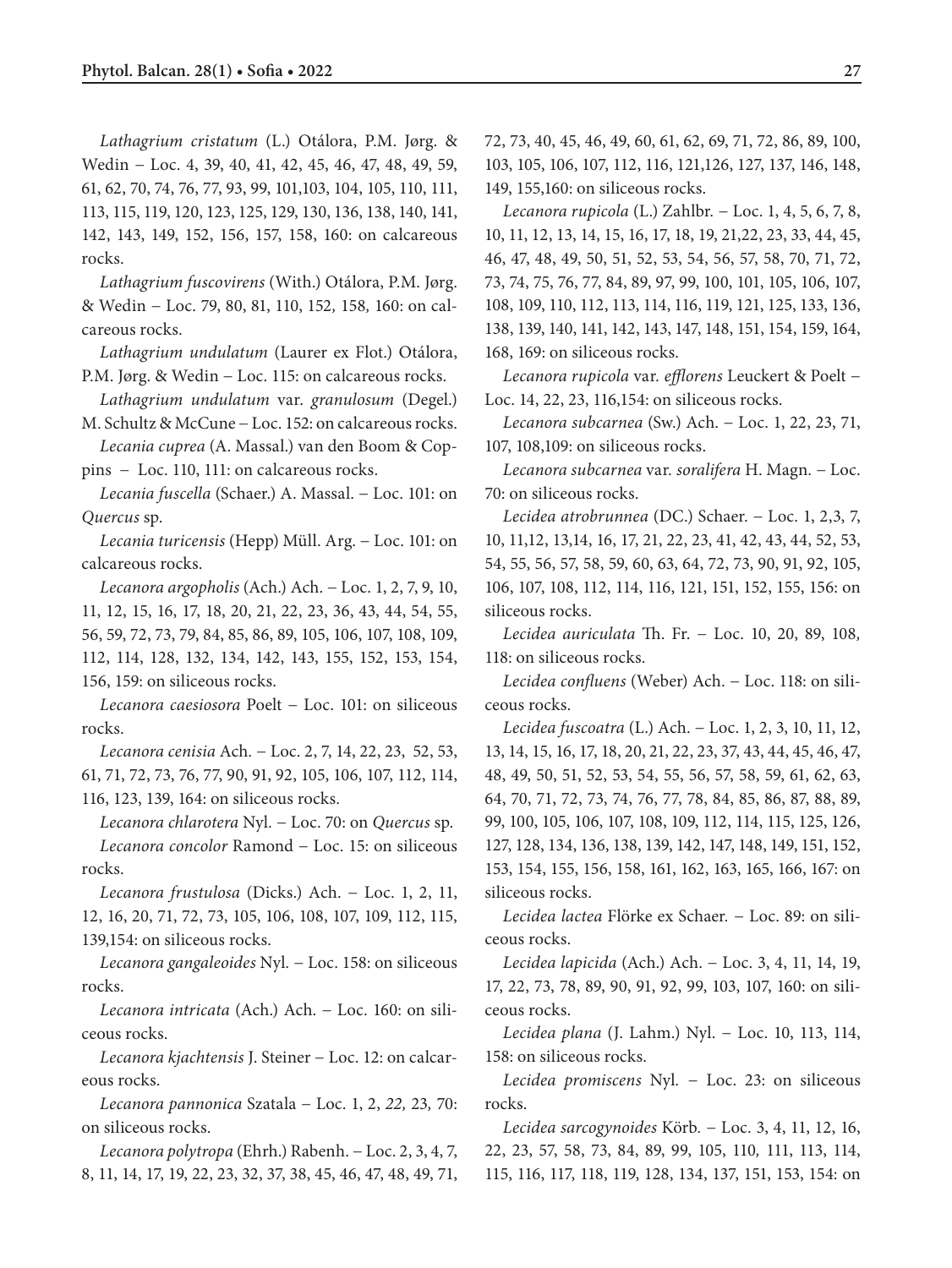siliceous rocks.

*Lecidea tessellata* Flörke − Loc. 10, 70, 74, 89, 103, 113, 114, 116, 119, 146: on siliceous rocks.

*Lecidella carpathica* Körb*.* − Loc. 1, 2, 3, 5, 6, 7,9, 10, 11, 12, 13, 14, 15, 16, 17, 18, 19, 20, 21, 22, 23, 32, 36, 38, 39, 52, 53, 54, 55, 56, 57, 58, 59, 61, 62, 71, 72, 73, 74, 76, 77, 78, 84, 85, 87, 88, 89, 97, 100, 101, 105, 106, 107, 108, 109, 110, 112, 113, 114, 116, 119, 120, 124, 128, 132, 134, 138, 139, 140, 141, 142, 143, 144, 147, 148, 151, 152, 153, 154, 155, 156, 157, 158,160, 168, 169: on siliceous rocks.

*Lecidella elaeochroma* (Ach.) M. Choisy − Loc. 10, 28, 37, 45, 48, 49, 50, 51, 80, 81 93, 97, 99, 113, 126, 127, 136: on *Quercus* sp., 31, 38: on *Salix* sp., *Populus* sp., *Fraxinus* sp. and *Quercus* sp., 70: on *Juglans* sp. and *Quercus* sp.

*Lecidella patavina* (A. Massal.) Knoph & Leuckert − Loc. 113, 116, 117: on siliceous rocks.

*Lecidella stigmatea* (Ach.) Hertel & Leuckert − Loc. 2, 10, 11, 13, 14, 16, 18, 22, 23, 37, 38, 54, 57, 59, 62, 70, 71, 72, 87, 89, 105, 106, 112, 113, 114, 116, 118, 121, 123, 131, 135, 137, 138, 146, 147, 149, 151, 152, 153, 154, 155, 158: on calcareous rocks.

*Lempholemma polyanthes* (Schrad.) Malme − Loc. 59, 150: on mosses.

*Lepra aspergilla* (Ach.) Hafellner − Loc. 2, 70, 103, 114, 123, 150: on siliceous rocks.

*Lepra excludens* (Nyl.) Hafellner − Loc. 12, 13, 22, 23, 43, 71, 74, 84, 87, 88, 89, 113, 114, 116, 119, 128, 150, 157, 159: on siliceous rocks.

*Lepraria incana* (L.) Ach*.* − Loc. 8, 44, 51, 135, 164: on mosses, 4, 26, 50, 70, 74, 136, 147, 151: on siliceous rocks.

*Lepraria membranacea* (Dicks.) Vain. − Loc. 70, 71, 87: on mosses.

*Lepraria nivalis* J.R. Laundon − Loc. 11, 14, 17, 18, 55,70, 71, 74, 89, 106, 151, 153, 155, 158: on mosses.

*Lepraria vouauxii* (Hue) R.C. Harris − Loc. 74, 87, 88, 111, 115, 150, 158: on mosses.

*Leproplaca chrysodeta* (Vain.) J.R. Laundon ex Ahti − Loc. 150: on calcareous rocks.

*Leproplaca cirrochroa* (Ach.) Arup, Frödén & Søchting − Loc. 10, 150: on calcareous rocks.

*Leproplaca xantholyta* (Nyl.) Nyl. − Loc. 71: on calcareous rocks.

*Leptochidium albociliatum* (Desm.) M. Choisy − Loc. 71: on mosses.

*Leptogium cyanescens* (Ach.) Körb. − Loc. 167: on mosses.

*+Lichenostigma triseptatum* Halıcı & D. Hawksw. − Loc. 79: on *Aspicilia* sp*.*

*Lichinella algerica* (J. Steiner) P.P. Moreno & Ege*a*  − Loc. 39: on calcareous rocks.

*Lichinella myriospora* (Zahlbr.) P.P. Moreno & Egea − Loc. 129: on siliceous rocks.

*Lichinella stipatula* Nyl*.* − Loc. 22, 71, 72, 73, 103: on siliceous rocks

*Lobothallia alphoplaca* (Wahlenb.) Hafellner − Loc. 17, 22, 23, 39, 71, 73, 74, 76, 77, 101, 114, 130, 138: on siliceousu rocks.

*Lobothallia cheresina* (Müll. Arg.) A. Nordin, Cl. Roux & Sohrabi − Loc. 101, 116, 130, 148, 155: on calcareous rocks.

*Lobothallia farinosa* (Flörke) A. Nordin, Savić & Tibell − Loc. 144: on calcareous rocks.

*Lobothallia praeradiosa* (Nyl.) Hafellner − Loc. 22, 23, 33, 50, 51, 74, 80, 81, 86, 103, 123, 155, 156, 159, 160: on siliceous rocks.

*Lobothallia radiosa* (Hoffm.) Hafellner − Loc. 2, 3, 4, 7, 8, 9, 10, 11, 12, 14, 15, 17, 18, 22, 35, 37, 38, 39, 40, 41, 42, 45, 46, 47, 48, 49, 55, 56, 57, 59, 71, 74, 75, 79, 84, 85, 86, 87, 88, 89, 99, 100, 102, 105, 106, 112, 113, 114, 116, 119, 120, 124, 125, 128, 134, 135, 130, 149, 152, 153, 154, 155, 156, 157, 161, 162, 163: on calcareous rocks.

*Lobothallia recedens* (Taylor) A. Nordin, Savić & Tibell − Loc. 17, 59, 74, 116, 152, 156: on siliceous rocks.

*Megaspora rimisorediata* Valadb. & A. Nordin − Loc. 70, 113: on *Quercus* sp., 150: on *Juglans* sp.

*Megaspora verrucosa* (Ach.) Arcadia & A. Nordin − Loc. 23, 35, 74: on mosses, 70: on soil.

*Melanelixia glabra* (Schaer.) O. Blanco, A. Crespo, Divakar, Essl., D. Hawksw. & Lumbsch − Loc. 26, 93, 160: on *Quercus* sp.

*Melanelixia subargentifera* (Nyl.) O. Blanco, A. Crespo, Divakar, Essl., D. Hawksw. & Lumbsch− Loc. 13, 20, 45, 48, 49: on *Quercus* sp.

*Melanelixia subaurifera* (Nyl.) O. Blanco, A. Crespo, Divakar, Essl., D. Hawksw. & Lumbsch − Loc. 16,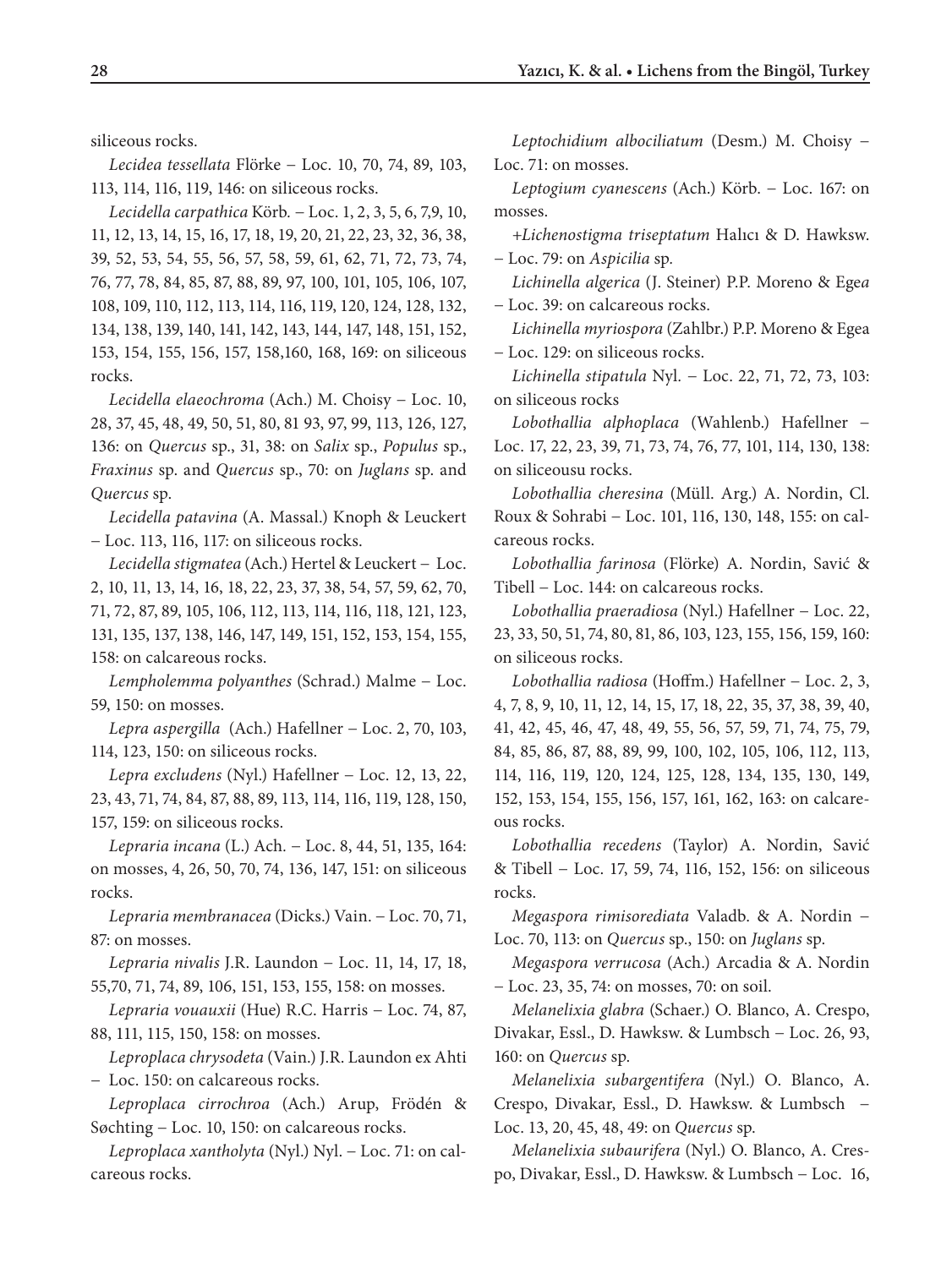36, 97, 101, 132, 161, 162, 163, 165, 166, 167, 125: on *Quercus* sp.

*Melanohalea elegantula* (Zahlbr.) O. Blanco, A. Crespo, Divakar, Essl., D. Hawksw. & Lumbsch − Loc. 12, 13, 20, 26, 70, 74, 112, 113, 128, 134, 154: on *Quercus* sp.

*Melanohalea exasperata* (De Not.) O. Blanco, A. Crespo, Divakar, Essl., D. Hawksw. & Lumbsch − Loc. 10, 12, 13, 14, 20, 21, 26, 27, 28, 29, 30, 37, 43, 44, 45, 46, 47, 48, 49, 50, 51, 54, 55, 58, 61, 65, 66, 67, 69, 70, 78, 79, 87, 93, 97, 99, 118, 122, 126, 138, 139, 142, 143, 148, 149, 155, 159, 161, 162, 163: on *Quercus* sp., 156: on *Quercus* sp. and *Salix* sp., 31: on *Salix* sp., *Populus* sp., *Fraxinus* sp. and *Quercus* sp., 34: on *Populus* sp*., Salix* sp*., Fraxinus* sp*.* and *Quercus* sp*.*, 38: on *Populus*  sp*., Salix* sp*., Fraxinus* sp*.* and *Quercus* sp*.*

*Melanohalea exasperatula* (Nyl.) O. Blanco, A. Crespo, Divakar, Essl., D. Hawksw. & Lumbsch − Loc. 6, 70, 122, 168, 169: on *Quercus* sp.

*Melanohalea infumata* (Nyl.) O. Blanco, A. Crespo, Divakar, Essl., D. Hawksw. & Lumbsch − Loc. 4, 11, 15, 20, 21, 23, 24, 25, 33, 54, 58, 71, 74, 78, 87, 90, 91, 92, 112, 113, 114, 116, 127, 128, 136, 152, 154, 155, 164: on siliceous rocks, 12, 13, 16: on *Quercus* sp*.,* 70: on mosses, *Fraxinus* sp*.* and *Juglans* sp*.,* 89: on mosses*,*  150: on *Juglans* sp*.*

*Miriquidica deusta* (Stenh.) Hertel & Rambold − Loc. 3, 7, 11, 12, 13, 14, 17, 18, 19, 22, 23, 100, 106, 112, 114, 146: on siliceous rocks.

*Mischoblastia lecanorina* A. Massal*.* − Loc. 1, 14, 39, 40, 56, 57, 72, 103, 107, 114, 115, 116, 135, 136, 137: on calcareous rocks.

*+Muellerella erratica* (A. Massal.) Hafellner & Volk. John − Loc. 113: on *Lecidella* sp.

*+Muellerella pygmaea* (Körb.) D. Hawksw. − Loc. 70: on *Lecidea fuscoatra*, 103: on *Aspicilia* sp., 129: on *Circinaria* sp*.,*103: on *Aspicilia*, 129: on *Circinaria* sp*.*

*+Muellerella ventosicola* (Mudd) D. Hawksw. − Loc. 116, 128: on *Rhizocarpon geographicum*

*Myriolecis crenulata* (Ach.) Śliwa, Zhao Xin & Lumbsch − Loc. 5, 11, 13, 40, 68, 73, 87, 103, 107, 111, 113, 115, 117, 119, 125, 128, 129, 130, 131, 134, 138, 142, 143, 147, 151, 155, 156, 157: on calcareous rocks.

*Myriospora smaragdula* (Wahlenb.) Nägeli ex Uloth − Loc. 17, 71, 89: on siliceous rocks.

*Ochrolechia subviridis* (Høeg) Erichsen − Loc. 40, 103: on siliceous rocks.

*Omphalodina chrysoleuca* (Sm. ) S.Y. Kondr., Lőkös & Farkas − Loc. 116: on siliceous rocks.

*Omphalodina pseudistera* (Nyl.) S.Y. Kondr., Lőkös & Farkas − Loc. Eklendi Rock.

*Oxneria fallax (*Arnold)S.Y. Kondr., & Kärnefelt − Loc. 4, 10, 12, 13, 16, 27, 28, 29, 30, 33, 34, 37, 43, 44, 45, 46, 47, 48, 49, 50, 51, 54, 55, 58, 63, 64, 65, 66, 67, 73, 76, 77, 78, 79, 84, 86, 87, 90, 91, 92, 101, 102, 118, 125, 127, 138, 140, 141, 142, 144, 155, 158, 159, 161, 162, 163: on *Quercus* p., 31, 38: on *Salix* sp., *Populus* sp., *Fraxinus* sp., *Quercus* sp. 70: on *Fraxinus* sp*., Juglans sp.* and *Quercus* sp*., 71: on Crataegus* sp*. Prunus* sp*., Quercus* sp*.,* 156: on *Quercus* sp. and *Salix* sp.

*Parmelina tiliacea* (Hoffm.) Hale − Loc. 1, 12, 16, 30, *72,* 79, 88, 89, *114,* 128, 134: on mosses, 31: on *Salix* sp., *Populus* sp., *Fraxinus* sp. and *Quercus* sp., 58: on mosses, siliceous rocks, 70: on mosses*, Fraxinus* sp*.*  and *Juglans* sp*.,* 71: on mosses and siliceous rocks.

*Parvoplaca tiroliensis* (Zahlbr.) Arup, Søchting & Frödén − Loc. 16, 17, 24, 25*,* 112, 150, 153, 162: on mosses.

*Peltigera canina* (L.) Willd. − Loc. 70, 90, 98: on soil, 71, 102, 120, 136: on mosses, 91, 92: on soil and mosses.

*Peltigera didactyla* (With.) J.R. Laundon − Loc. 70, 71: on mosses.

*Peltigera horizontalis* (Huds.) Baumg. − Loc. 98, 120:on mosses, 132: on soil.

*Peltigera ponojensis* Gyeln*.* − Loc. 61*,* 71: on mosses. *Peltigera praetextata* (Flörke ex Sommerf.) Zopf −

Loc. 12, 34,136, 137, 148*,* 149, 160: on mosses.

*Peltigera rufescens* (Weiss) Humb. − Loc. 71, 139: on mosses and soil, 10, 12, 57,70, 118, 125, 135, 142, 165, 166, 167, 168,169, 146, 160: on mosses.

*Peltula euploca* (Ach.) Poelt ex Pišút − Loc. 108: on siliceous rock

*Pertusaria chiodectonoides* Bagl. ex A. Massal. − Loc. 12, 71, 114, 156: on calcareous rocks.

*Pertusaria flavicans* Lamy − Loc. 74, 80, 81, 88, 89: on siliceous rocks.

*+Phacographa glaucomaria* (Nyl.) Hafellner − Loc. 107: on *Lecanora rupicola.*

*Phaeophyscia endococcina* (Körb.) Moberg − Loc.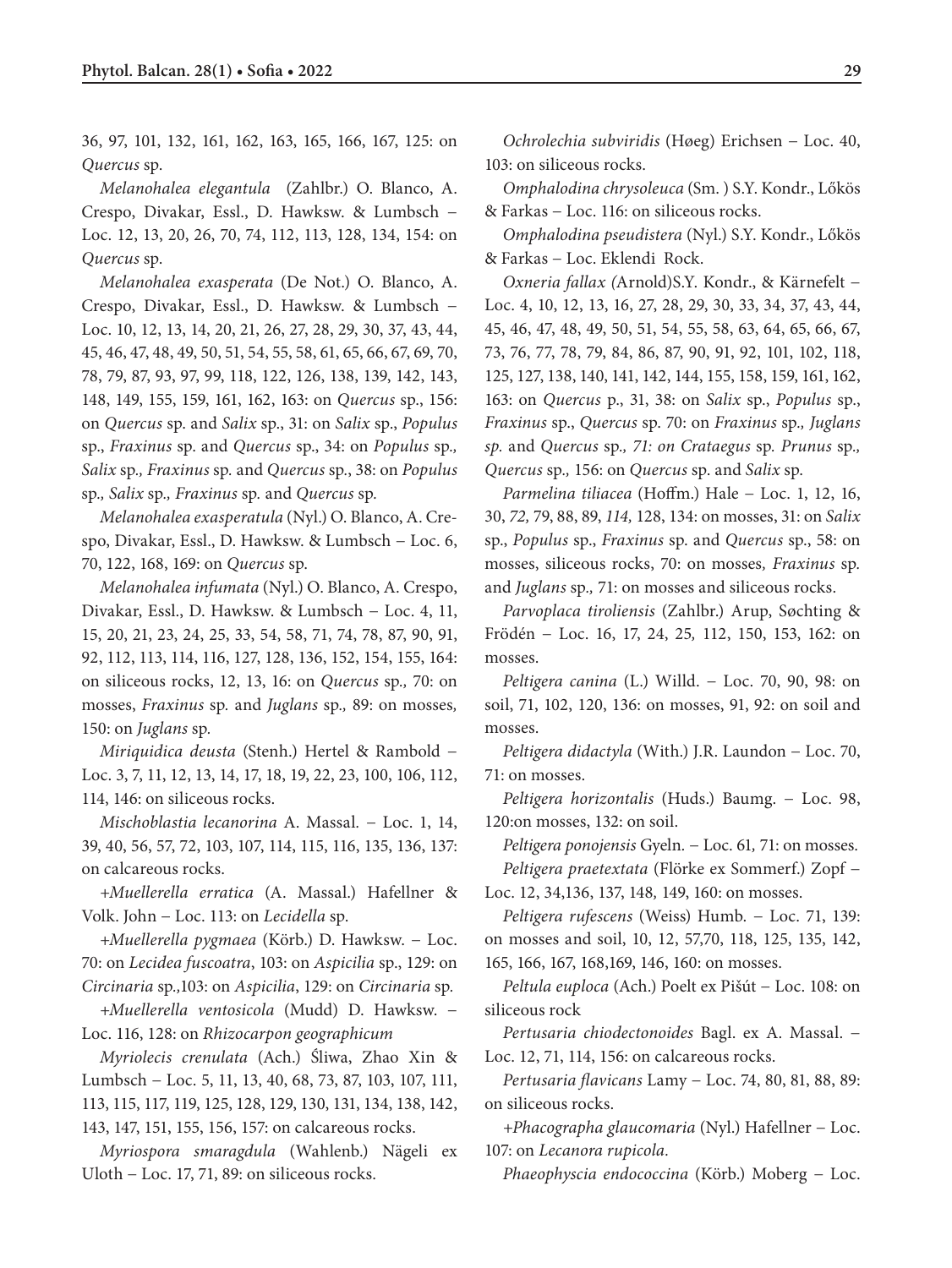10, 54, 55, 57, 71, 74, 89, 103, 114, 128, 144, 150, 154, 164: on siliceous rocks.

*Phaeophyscia nigricans* (Flörke) Moberg − Loc. 74, 129: on *Quercus* sp., 158: on *Quercus* sp. and *Salix* sp.

*Phaeophyscia orbicularis* (Neck.) Moberg − Loc. 4, 10, 12, 13, 14, 17, 20, 21, 24, 25, 27, 28, 29, 30, 35, 39, 43, 44, 45, 46, 47, 48, 49, 54, 55, 57, 58, 60, 63, 64, 65, 66, 67, 73, 74, 76, 77, 84, 86, 87, 90, 91, 92, 95, 96, 99, 103, 130, 131, 133, 120, 122, 125, 126, 127, 128, 129, 134, 142, 143, 144, 147, 148, 151, 152, 155, 158, 159, 161, 162, 163, 168, 169: on *Quercus* sp., 150: on *Juglans* sp., 70: on *Fraxinus* sp*., Juglans sp.* and *Quercus* sp*.,* 26: on *Populus* sp., *Salix* sp., *Fraxinus* sp., 31: on *Salix* sp., *Populus* sp., *Fraxinus* sp., *Quercus* sp., 71: on *Crataegus* sp., *Prunus* sp. and *Quercus* sp., 156: on *Quercus* sp. and *Salix* sp.

*Phaeophyscia sciastra* (Ach.) Moberg − Loc. 71: on siliceous rocks.

*Physcia adscendens* H. Olivier − Loc. 6, 20, 21, 24, 25, 33, 36, 61, 84, 86, 122, 124, 139, 144, 150: on *Quercus* sp*.,* 70: on *Fraxinus* sp., *Juglans* sp. and *Quercus* sp., 158: on *Quercus* sp. and *Salix* sp.

*Physcia aipolia* (Ehrh. ex Humb.) Fürnr. − Loc. 4, 10, 12, 13, 14, 17, 20, 21, 28, 29, 30, 35, 37, 43, 44, 45, 46, 47, 48, 49, 55, 58, 60, 68, 69, 71, 73, 74, 78, 84, 87, 90, 91, 92, 94, 95, 96, 97, 98, 99, 101, 114, 118, 125, 144, 147, 150, 151, 122, 140, 141, 142, 143, 148, 149, 152, 155, 161, 162, 163, 165, 166, 167: on *Quercus* sp., 158: on *Quercus* sp*.* and *Salix* sp*.,* 70: on *Fraxinus* sp. and *Quercus* sp., 38: on *Populus* sp. and *Salix* sp., *Fraxinus*  sp. and *Quercus* sp., 31: on *Salix* sp., *Populus* sp., *Fraxinus* sp. and *Quercus* sp., 26: on *Populus* sp., *Salix* sp. and *Fraxinus* sp.

*Physcia albinea* (Ach.) Malbr. − Loc. 1, 72: on silceous rocks.

*Physcia biziana* (A. Massal.) Zahlbr. − Loc. 1, 10, 12, 13, 17, 22, 27, 28, 29, 30, 33, 37, 52, 53, 54, 55, 58, 60, 61, 62, 63, 64, 65, 66, 67, 69, 71, 78, 80, 81, 82, 83, 86, 87, 88, 93, 94, 95, 96, 98, 114, 118, 120, 124, 128, 129, 130, 132, 133, 134, 144, 150, 158, 160, 161, 162, 163, 164, 165, 166, 167: on *Quercus* sp., 31: on *Salix* sp, *Populus* sp., *Fraxinus* sp. and *Quercus* sp., 38: on *Populus* sp., *Salix* sp., *Fraxinus* sp. and *Quercus* sp., 155: on *Crataegus* sp. and *Quercus* sp.

*Physcia caesia* (Hoffm.) Fürnr. − Loc. 11, 12, 55, 72,

87, 114, 146, 151, 152, 159: on siliceous rocks, 14, 23, 45, 58, 68, 71, 74, 85, 88, 105, 116, 132, 150, 156: on mosses.

*Physcia cernohorskyi* Nádv*.* − Loc. 39: on mosses and calcareous rocks*,* 41, 42, 74*,* 103*,* 104: on mosses, 105, 109, 113, 114, 115, 119, 122, 135, 137, 158, 161, 162, 163,167: on siliceous rocks.

*Physcia dimidiata* (Arnold) Nyl. − Loc. 158: on *Quercus* sp.

*Physcia dubia* (Hoffm.) Lettau − Loc. 1, 2, 3, 5, 6, 7, 8,9, 10, 11, 12, 13, 14, 16, 17, 18, 19, 20, 21, 22, 23, 33, 35, 36, 39, 41, 42, 43, 50, 53, 54, 56, 57, 58, 59, 60, 65, 66, 67, 71, 73, 74, 75, 78, 84, 85, 86, 87, 88, 89, 95, 96, 101, 103, 104, 105, 106, 108, 109, 110, 111, 112, 113, 114, 115, 116, 117, 120, 121, 126, 128, 130, 134, 138, 142, 147, 148, 149, 150, 152, 153, 154, 155, 160, 165, 167: on siliceous rocks, 26: on *Populus* sp., *Salix* sp. and *Fraxinus* sp., 72: on *Salix* sp. and *Quercus* sp., 51, 52, 55, 70, 107, 151 156, 166: on *Quercus* sp.

*Physcia stellaris* (L.) Nyl. − Loc. 13, 158: on *Quercus* sp. *Physcia tenella* (Scop.) DC. − Loc. 58, 144, 158: on *Quercus* sp., 70*:* on *Fraxinus* sp*.,* 158*:* on *Salix* sp*.*

*Physcia tribacia* (Ach.) Nyl. − Loc. 12, 15, 112, 114, 152, 157: on mosses, 16, 19, 20, 21, 74, 115, 154: on *Quercus* sp., 158: on *Quercus* sp. and *Salix* sp.

*Physconia detersa* (Nyl.) Poelt− Loc. 15: on mosses.

*Physconia distorta* (With.) J.R. Laundon− Loc. 4, 10, 12, 13, 20, 21, 24, 25, 50, 51, 52, 53, 55, 58, 65, 66, 67, 80, 81, 82, 83, 84, 87, 90, 91, 92, 94, 95, 96, 101,124, 139, 140, 141, 143, 144, 147, 149, 150, 151, 156, 165, 166, 167, 168, 169: on *Quercus* sp., 26: on *Populus* sp., *Salix* sp., *Fraxinus* sp., 54: on *Quercus* sp., *Fraxinus* sp., 70: on *Juglans* sp., *Fraxinus* sp., 71: on *Crataegus* sp., *Prunus*  sp*.* and *Quercus* sp., 158: on *Quercus* sp and *Salix* sp.

*Physconia enteroxantha* (Nyl.) Poelt − Loc. 15, 20, 24, 25, 71, 74, 78, 148: on mosses, 70: on *Fraxinus* sp.

*Physconia grisea* (Lam.) Poelt − Loc. 15, 71, 74, 114, 150, 157, 159: on mosses, 70: on mosses, *Fraxinus* sp. and *Juglans* sp.

*Physconia muscigena* (Ach.) Poelt − Loc. 2, 15, 70, 73, 86, 87, 114, 128, 134, 137, 167: on mosses.

*Physconia perisidiosa* (Erichsen) Moberg− Loc. 1, 6, 7, 15, 20, 21, 24, 25, 57, 63, 64, 71, 73, 74, 103,114, 120, 140, 150, 151, 154, 157, 158: on mosses.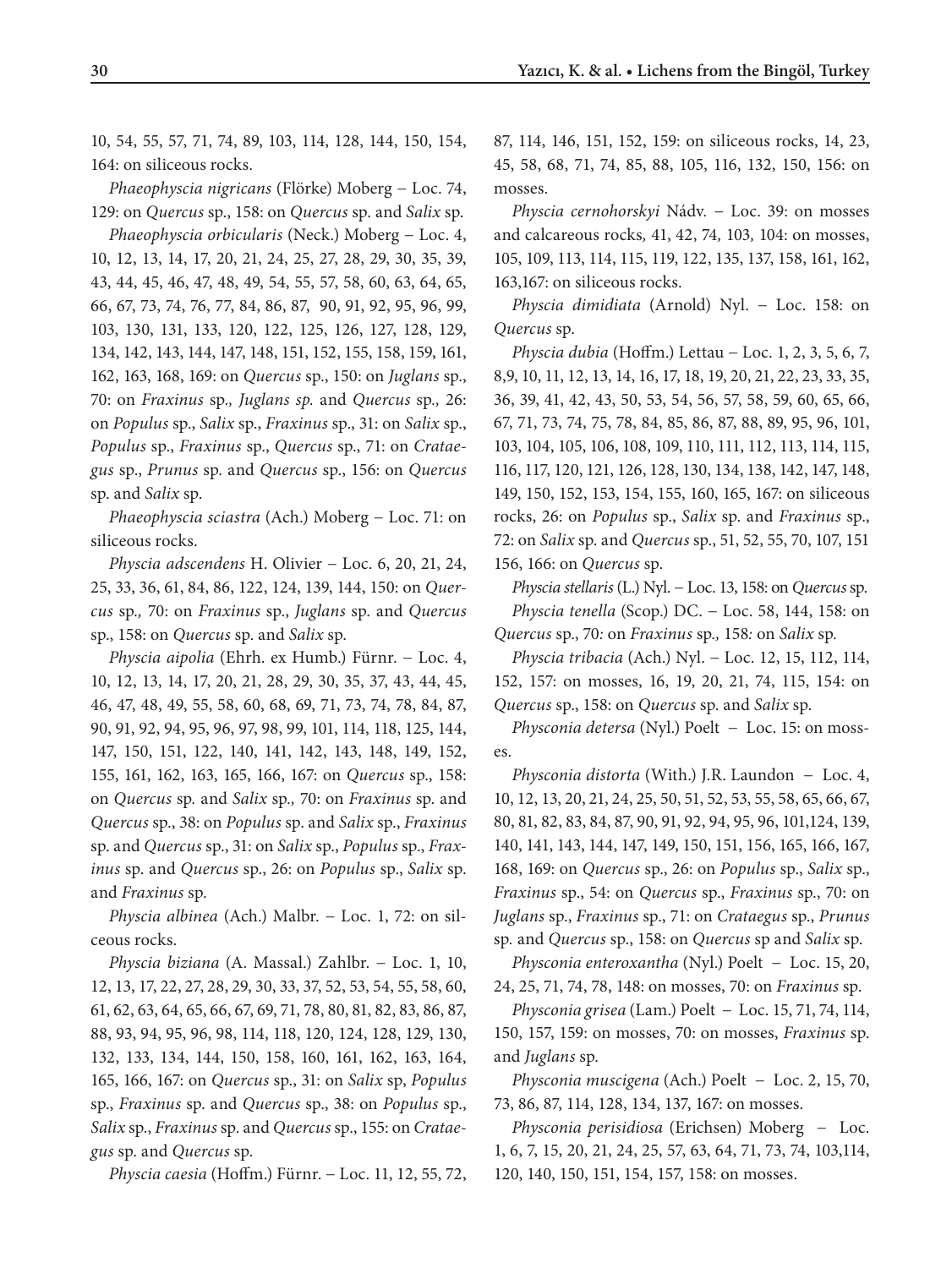-*Pisutiella grimmiae* (Nyl.) S.Y. Kondr., Lőkös & Farkas − Loc. 1, 4, 13, 16, 17, 20, 21, 73, 74, 120, 165: on *Candelariella vitellina*

*Placocarpus schaereri* (Fr.) Breuss − Loc. 39*,* 43, 44, 115*,* 137, 146, 149: on calcareous rocks.

*+Polycoccum evae* Calat. & V.J. Rico − Loc. 157: on *Dimelaena oreina.*

*Placopyrenium bucekii* (Nádv. & Servit) Breuss − Loc. 58*,* 59, 68, 101,110*,* 115, 132, 137, 159, 161, 162, 163: on siliceous rocks.

*Placopyrenium iranium* Breuss − Loc. 71, 85, 115, 116: on siliceous rocks.

*Placopyrenium trachyticum* (Hazsl.) Breuss − Loc. 39, 41, 42, 43, 59, 71, 90, 91, 92, 109, 110, 111, 114, 115, 130, 131, 133, 135, 140, 145, 146, 149, 155, 158, 165, 166, 167: on siliceous rocks.

*Placynthium lismorense* (Cromb.) Vain. − Loc. 58: on calcareous rocks.

*Placynthium nigrum* (Huds.) Gray − Loc. 34, 39, 40, 60, 61, 62, 70, 78, 90, 91, 92, 94, 103, 104, 110, 111, 113, 115, 119, 130, 138, 140, 141, 149, 156, 161, 162, 163, 165, 166, 167: on calcareous rocks.

*Polyblastia cupularis* A. Massal. − Loc. 152: on calcareous rocks.

*Polyozosia agardhiana* (Ach.) S.Y. Kondr. Lőkös & Farkas− Loc. 163: on calcareous rocks.

*Polyozosia albescens* (Hoffm.) S.Y. Kondr., Lőkös & Farkas − Loc. 3, 40, 88,109, 111, 116, 129, 130, 131, 133, 159: on calcareous rocks.

*Polyozosia dispersa* (Pers.) S.Y. Kondr., Lőkös & Farkas − Loc. 73: on *Fraxinus* sp., 150: on *Juglans* sp., 12, 16, 58, 70, 144, 151, 155: on *Quercus* sp., 2, 5, 13, 17, 21, 23, 24, 25, 39, 40, 47, 54, 55, 68, 71, 72, 74, 78, 85, 88, 90, 92, 104, 107, 108, 110, 113, 114, 115, 116, 123, 125, 130, 133, 135, 137, 138, 141, 147, 154, 158, 162, 165: on calcareous rocks, 1, 7, 9, 10, 27, 32, 45, 46, 48, 49, 70, 84, 87, 89, 91, 103, 106, 109, 111, 117, 122, 128, 134, 140, 143, 153, 156, 157, 161, 163, 166, 167: on siliceous rocks.

*Polyozosia flowersiana* (H. Magn.) S.Y. Kondr., Lőkös & Farkas − Loc. 113: on calcareous rocks.

*Polyozosia hagenii* (Ach.) Śliwa, Zhao Xin & Lumbsch − Loc. 1, 4, 10, 12, 13, 14, 17, 20, 21, 24, 25, 34, 37, 44, 54, 50, 51, 52, 53, 55, 58, 63, 64, 76, 77, 78, 84, 85, 87, 94, 95, 96, 98, 100, 107, 113, 114, 118, 120,

124, 144, 128, 130, 133, 139, 140, 142, 148, 149, 150, 151, 153, 155, 156, 159, 164: on *Quercus* sp., 129: on *Salix* sp. and *Quercus* sp., 158: on *Quercus* sp. and *Salix* sp., 26: on *Populus* sp. *Salix* sp. *Fraxinus* sp., 38: *Populus* sp., *Salix* sp., *Fraxinus* sp and *Quercus* sp., 70: on *Fraxinus* sp., *Juglans* sp. and *Quercus* sp., 71: on *Crataegus* sp, *Prunus* sp. and *Quercus* sp., 73: on *Fraxinus* sp.

*Polyozosia invadens* (H. Magn.) S.Y. Kondr., Lőkös & Farkas − Loc. 1, 88, 107, 115, 116: on soil.

*Polyozosia persimilis* (Th. Fr.) S.Y. Kondr. Lőkös & Farkas − Loc. 10, 12, 55, 131: on *Quercus* sp.

*Polyozosia percrenata* (H. Magn.) S.Y. Kondr., Lőkös & Farkas − Loc. 103, 149: on calcareous rocks.

*Polyozosia semipallida* (H. Magn.) S.Y. Kondr. Lőkös & Farkas− Loc. 6, 12, 39, 59, 74, 88, 89, 103, 109, 110, 113, 114, 115, 116, 123, 128, 130, 135, 147, 149,

151,162, 163: on calcareous rocks.

*Protoblastenia incrustans* (DC.) J. Steiner − Loc. 165: on calcareous rocks.

*Protoblastenia rupestris (*Scop.) J. Steiner − Loc. 35*,* 137, 165, 166, 167: on calcareous rocks.

*Protoparmelia atriseda* (Fr.) R. Sant. & V. Wirth− Loc. 2, 16, 107, 154: on siliceous rocks.

*Protoparmelia badia* (Hoffm.) Hafellner − Loc. 71: on calcareous rocks.

*Protoparmeliopsis bolcana* (Pollini) Lumbsch − Loc. 1, 2, 3, 7, 9, 10, 11, 12, 13, 14, 16, 17, 18, 22, 23, 50, 51, 54, 55, 56, 57, 58, 63, 64, 68, 72, 73, 74, 82, 83, 84, 86, 89, 94, 101, 106, 107, 108, 109, 114, 116, 121,128, 134, 135, 136, 140, 146, 148, 151, 152, 153, 154, 156, 159, 160, 165, 166, 167: on siliceous rocks.

*Protoparmeliopsis garovaglii* (Körb.) Arup, Zhao Xin & Lumbsch − Loc. 1, 12, 15, 16, 21, 41, 42, 58, 71, 73, 85, 88, 90, 91, 92, 93, 109, 113, 114, 116, 121, 124, 128, 134, 137, 146, 149, *152,* 156, 161, 162, 163: on siliceous rocks.

*Protoparmeliopsis klauskalbii* (Sipman) Şenkard*.* − Loc. 2, 3, 14, 17, 19, 22, 23, 39, 41, 42, 52, 53, 54, 55, 58, 59, 60, 62, 72, 73, 102, 114, 119, 125, 135, 140, 141, 149, 160, 164: on siliceous rocks.

*Protoparmeliopsis laatokkensis* (Räsänen) Moberg & R. Sant. − Loc. 10, 11, 14, 17, 21, 55, 108: on siliceous rocks.

*Protoparmeliopsis macrocyclos* (H. Magn.) Moberg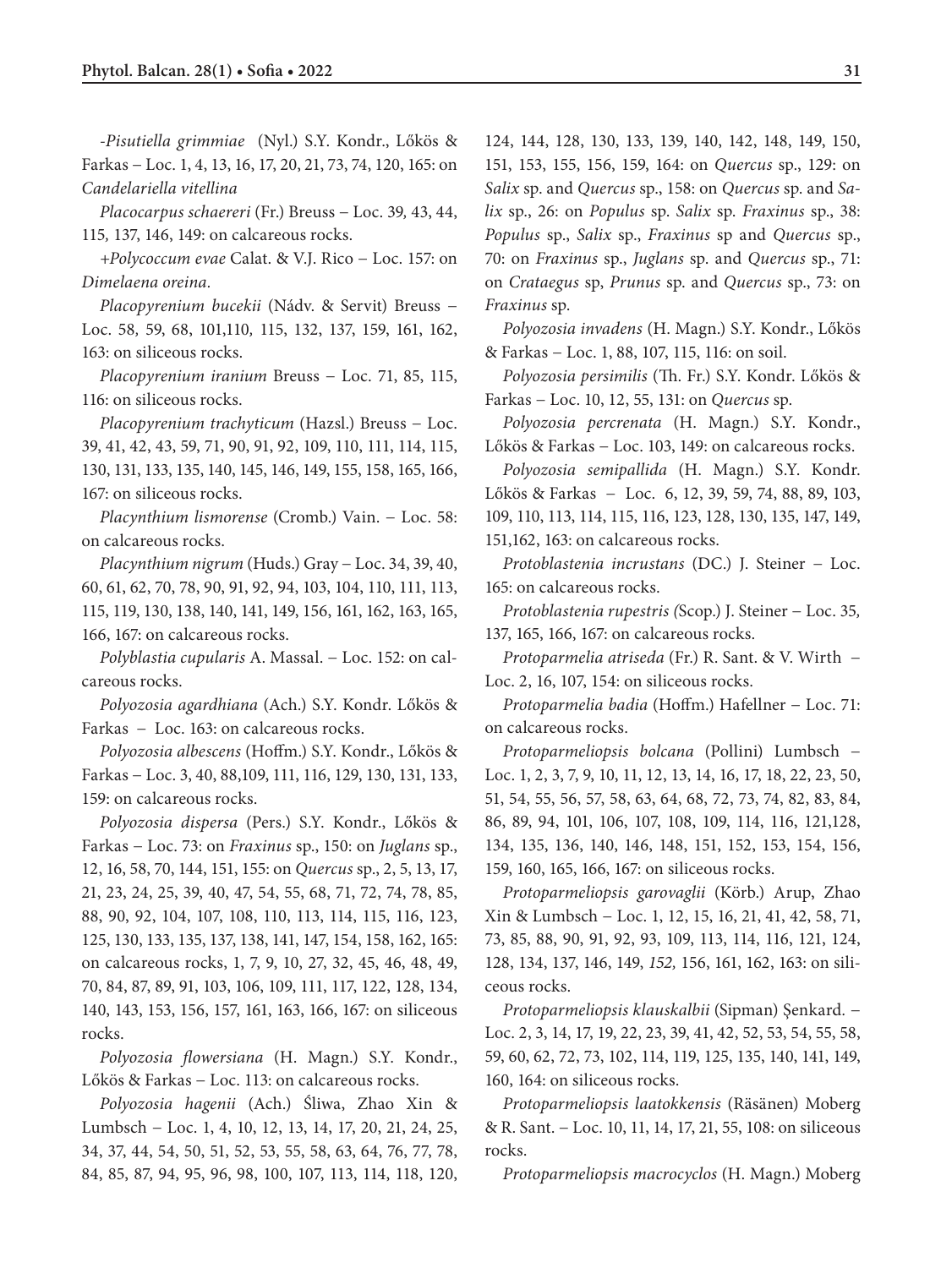& R. Sant*.* − Loc. 3, 16, 20, 21, 55, 58, 71, 86, 94, 152, 114, 140, 141, 163: on siliceous rocks.

*Protoparmeliopsis muralis* (Schreb.) M. Choisy − Loc. 1, 2, 3, 4, 5, 7, 8, 9, 10, 11, 12, 13, 14, 15, 16, 17, 18, 19, 20, 21, 22, 23, 24, 25, 26, 32, 33, 35, 36, 37, 38, 39, 41, 42, 43, 43, 44, 45, 46, 47, 48, 49, 50, 51, 51, 52, 53, 54, 55, 56, 57, 58, 59, 60, 61, 62, 63, 64, 65, 66, 67, 68, 70, 71, 72, 73, 74, 75, 76, 77, 80, 81, 82, 83, 84, 85, 86, 87, 88, 89, 90, 91, 92, 93, 100, 101, 102, 103, 104,105, 106,107, 108, 109, 112, 113, 114, 115, 116, 118, 119, 125, 128, 130, 134, 135, 136, 137, 138, 141, 142, 144, 145, 146, 147, 148, 150, 151, 152, 153, 154, 156, 157, 158, 159, 161, 162, 163, 164, 165, 166, 167: on siliceous rocks.

*Protoparmeliopsis peltata* (Ramond) Arup, Zhao Xin & Lumbsch − Loc. 1, 3, 7, 10, 11, 13, 14, 15, 16, 17,18, 19, 20, 22, 23, 41, 42, 54, 55, 56, 57, 58, 71, 72,73, 74, 86, 88, 89, 101, 105, 106, 107, 109, 112, 114, 116, 141, 151, 152, 153, 154, 159, 160, 163: on siliceous rocks

*Pseudoleptogium diffractum* (Kremp.) Müll. Arg*.* − Loc. 90, 91, 92: on calcareous rocks.

*Psora decipiens* (Hedw.) Hoffm*.* 60, 115, 140, 162: on soil.

*Psora globifera* (Ach.) A. Massal. − Loc. 59: on soil. *Psora vallesiaca* (Schaer). Timdal − Loc. 74, 89, 103: on soil.

*Pyrenodesmia albolutescens* (Nyl.) S.Y. Kondr. − Loc. 158: on calcareous rocks.

*Pyrenodesmia alociza* (A. Massal.) Arnold − Loc. 130, 140, 159: on calcareous rocks.

*Pyrenodesmia aractina* (Fr.) S.Y. Kondr*.* − Loc. 14, 23, 70, 114, 141: on calcareous rocks.

*Pyrenodesmia atroflava* (Turner) S.Y. Kondr. − Loc. 3, 9, 10, 11, 12,13, 14, 15, 18, 19, 21,22, 23, 35, 39, 41,42, 45, 48, 49, 52, 53, 54, 55, 56, 57, 59, 70, 73, 82, 83, 84, 86, 89, 88, 90, 91, 92, 100, 101, 106, 107, 108, 109, 112, 114, 116, 132, 140, 141, 144, 147, 151, 152, 154, 155, 156: on siliceous rocks.

*Pyrenodesmia chalybaea* (Fr.) A. Massal*.* − Loc. 40*,*  101, 110, 111, 115, 130, 163: on calcareous rocks.

*Pyrenodesmia erodens* (Tretiach, Pinna & Grube) Søchting, Arup & Frödén − Loc. 113: on calcareous rock.

*Pyrenodesmia variabilis* (Pers.) A. Massal. − Loc. 3, 12, 27, 39, 60, 68, 73, 40, 41, 42, 43, 44, 54, 80, 81, 82, 83, 98, 100, 102, 103, 104, 110, 111, 113, 114, 115, 116, 117, 120, 124,125, 129, 130, 131, 133, 135, 136, 142, 144,

145, 155, 157, 158, 161, 162, 163: on calcareous rocks. *Rhizocarpon disporum* (Nägeli ex Hepp) Müll. Arg.

− Loc. 10, 12, 56, 58, 71, 74, 114, 151: on siliceous rocks. *Rhizocarpon distinctum* Th. Fr. − Loc. 2, 71, 118, 158: on siliceous rocks.

*Rhizocarpon furfurosum* H. Magn. & Poelt − Loc. 12, 14, 55, 59, 74, 84, 85, 86, 88, 89, 107, 116, 152**:** on siliceous rocks.

*Rhizocarpon geminatum* Körb*.* − Loc. 4, 10, 12, 15, 20, 21, 55, 57, 58, 71, 72, 74, 84, 85, 87, 88, 89, 90, 91, 92, 98, 101, 102, 105, 107, 112, 114, 120, 121, 122, 126, 128, 138, 140, 141, 148, 150, 151, 152, 154, 156, 159, 160**:** on siliceous rocks.

*Rhizocarpon geographicum* (L.) DC. − Loc. 1, 2, 3, 4, 5, 6, 7, 9, 10, 11, 12, 13, 14, 15, 16, 17, 18, 19, 20, 21, 22, 23, 36, 41, 42, 43, 44, 45, 46, 49, 50, 51, 52, 53, 54, 55, 56, 57, 58, 59, 60, 61, 62, 63, 64, 65, 66, 67, 70, 71, 72, 73, 74, 76, 77,78, 82, 83, 84, 85, 86, 87, 88, 89, 90, 91, 92, , 94, 101, 102, 101, 105, 106, 107, 108, 109, 112, 113, 114, 116, 125, 128, 132, 134, 135, 136, 137, 138, 140, 141, 143, 144, 146, 147, 149, 150, 151, 152, 153, 154, 155*,* 156, 159, 160, 161, 162, 163, 165, 166, 167: on siliceous rocks.

*Rhizocarpon lecanorinum* Anders − Loc. 3, 10, 18, 39, 41, 42, 44, 55, 60, 74, 87, 89, 98, 107, 114, 116, 135, 152, 159, 165, 166, 167: on siliceous rocks.

*Rhizocarpon reductum* Th. Fr*.* − Loc. 71: on siliceous rocks.

*Rhizocarpon subgeminatum* Eitner − Loc. 74: on siliceous rocks.

*Rhizoplaca melanophthalma* (DC.) Leuckert − Loc. 15, 16, 21, 22, 23, 71, 114, 116, 161: on siliceous rocks.

*Rinodina bischoffii* (Hepp) A. Massal. − Loc. 22, 39, 40, 74, 89, 103, 104, 110, 111, 113, 115, 117, 124, 129, 130, 132, 135, 137, 140, 144, 146, 148, 154, 159: on calcareous rocks.

*Rinodina guzzinii* Jatta − Loc. 130: on calcareous rocks.

*Rinodina immersa* (Körb.) J. Steiner − Loc. 40*,* 90, 91, 92, 98, 113, 115, 119, 130, 137, 161, 162, 163: on calcareous rocks.

*Rinodina milvina* (Wahlenb.) Th. Fr. − Loc. 1, 2, 5, 6, 7, 8, 9, 10, 11, 12, 13, 14, 15, 16, 17, 18, 19, 20, 21, 22, 23, 36, 41, 42, 45, 46, 47, 54, 55, 56, 57, 58, 59, 60, 63, 64, 71, 72, 73, 75, 78, 82, 83, 84, 88, 89, 90, 91, 92, 101,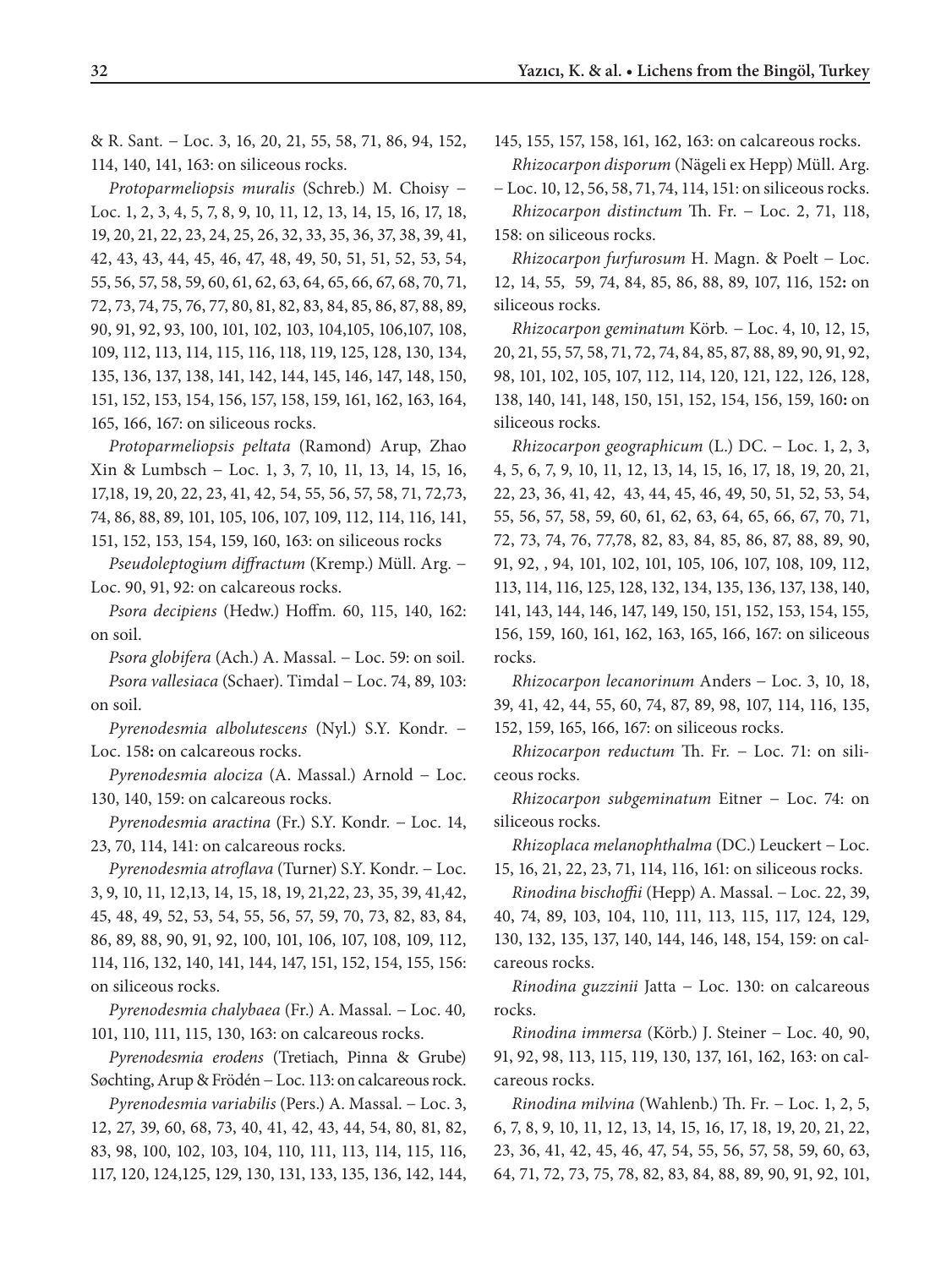103, 105, 106, 107, 108, 109, 112, 113, 114, 116, 119, 120, 128, 134, 135, 136, 138, 140, 141,144, 146, 147, 148, 149, 151, 152, 153, 154, 155, 156, 165, 166, 167: on siliceous rocks.

*Rinodina obnascens* (Nyl.) H. Olivier − Loc. 4, 74, 89: on siliceous rocks

*Rinodina occulta* (Körb.) Sheard − Loc. 20*,* 71, 74, 140: on siliceous rocks.

*Rinodina poeltii* Giralt & Obermayer − Loc. 12, 67: on calcareous rocks.

*Rinodina pyrina* (Ach.) Arnold − Loc. 12, 17, 20, 21, 28, 29, 30, 35, 43, 45, 46, 47, 48, 49, 60, 63, 64, 90, 91, 92, 98, 120, 124, 132, 144, 137, 140, 141, 143, 147, 148, 149, 151, 159, 161, 162, 163, 165, 166, 167: on *Quercus* sp., 31: on *Salix* sp., *Populus* sp., *Fraxinus* sp. and *Quercus* sp.

*Rinodina rinodinoides* (Anzi) H. Mayrhofer & Scheid. − Loc. 40, 88, 89, 116: on siliceous rocks.

*Rinodina teichophila* (Nyl.) Arnold − Loc. 57, 88, 112: on siliceous rocks.

*Rinodina terrestris* Tomin − Loc. 107: on soil.

*Rinodina trachytica* (A. Massal.) Arnold − Loc. 13, 57, 58, 70, 71,72, 88, 112, 152: on calcareous rocks.

*Mischoblasia lecanorina* A. Massal.

*Romjularia lurida* (Ach.) Timdal − Loc. 2, 7, 8, 35,

44, 57, 70, 73, 86, 89, 95, 96, 98, 111, 112, 113, 114, 120,

124, 125, 128, 129, 130, 132, 134, 135, 138, 140, 149,

152, 159, 161, 162, 163, 165, 166, 167: on soil.

*+Rosellinula frustulosae* (Vouaux) R. Sant. − Loc. 85, 156: on *Lecanora frustulosa.*

*Rufoplaca arenaria* (Pers) Arup, Søchting & Frödén − Loc. 1, 3, 7,9, 12, 14, 17, 22, 23, 35, 54, 55, 56, 57, 59, 71, 74, 84, 85, 86, 87, 88, 89, 107, 108, 114, 116, 128, 140,

144, 149, 152, 153, 154, 156, 158: on siliceous rocks.

*Rusavskia sorediata* (Vain.) S.Y. Kondr. & Kärnefelt − Loc. 74, 113: on calcareous rocks.

*Sagedia mastrucata* (Wahlenb.) A. Nordin, Savić & Tibell − Loc. 12, 20, 21, 22, 23, 89, 113, 116, 123, 114: on siliceous rocks.

*Sarcogyne clavus* (DC.) Kremp*.* − Loc. 50, 51, 98, 101, 110*,* 113*,* 116, 139: on siliceous rocks.

*Sarcogyne fallax* H. Magn. − Loc. 113: on calcareus rocks.

*Sarcogyne privigna* (Ach.) A. Massal. − Loc. 66, 67, 85, 87, 113, 115, 116, 119, 132, 137, 149, 165, 167: on

siliceous rocks.

*Sarcogyne regularis* Körb*.* − Loc. 13, 27, 82, 83, 104, 110, 113, 116, 129, 135, 138, 141, 146, 148, 155, 159, 161, 163: on siliceous rocks

*Schaereria fuscocinerea* (Nyl.) Clauzade & Cl. Roux − Loc. 13, 54, 57, 58, 71, 140, 152, 159: on siliceous rocks.

*+Sclerococcum montagnei* Hafellner − Loc. 22: on *Lecanora rupicola,* 157: on *Dimelaena oreina*

*+Sclerococcum tephromelarum* Etayo & Calat. − Loc. 6: on *Tephromela atra.*

*Scythioria phlogina* (Ach.) S.Y. Kondr., Kärnefelt, Elix, A. Thell & Hur − Loc. 70: on *Quercus* sp.,150: on *Juglans* sp*.* 

*Scytinium gelatinosum* (With.) Otálora, P.M. Jørg. & Wedin − Loc. 60, 90, 91, 92, 98, 102, 131, 140: on mosses.

*Scytinium intermedium* (Arnold*)* Otálora, P.M. Jørg. & Wedin − Loc. 12: on mosses.

*Scytinium lichenoides* (L.) Otálora, P.M. Jørg. & Wedin − Loc. 10*,* 46, 47, 48, 52, 53, 59, 60, 70, 71, 74, 82, 83, 90, 91, 92, 95, 96, 98, 101, 118, 120, 124, 140, 141, 142, 143, 150, 155, 156, 157, 158, 161, 162, 163, 165, 166, 167: on mosses.

*Scytinium parvum* (Degel.) Otálora, P.M. Jørg & Wedin − Loc. 89, 110*,* 115, 157: on calcareous rocks.

*Scytinium schraderi* (Ach.) Otálora, P.M. Jørg & Wedin − Loc. 111, 159: on mosses.

*Seawardiella lobulata* (Flörke) S.Y. Kondr., I. Kärnefelt & A. Thell − Loc. 10, 12, 13, 14, 16, 17, 50, 51, 54, 55, 57, 58, 60, 63, 64, 65, 66, 67, 72, 78, 80, 81, 82, 83, 84, 86, 87, 89, 90, 91, 92, 94, 95, 96, 98, 102, 118, 120, 122, 124, 125, 129, 130, 131. 132, 133, 135, 144, 147, 148, 149, 150, 151, 152, 155, 161, 162, 163, 165, 166, 167: on *Quercus* sp., 70: on *Fraxinus* sp., *Juglans* sp. and *Quercus* sp., 71: on *Crataegus* sp., *Prunus* sp. and *Quercus* sp., 158: on *Quercus* sp. and *Salix* sp.

*Silobia rufescens* (Ach.) M. Westb. & Wedin − Loc. 114: on siliceous rocks.

*\*+Sphaerellothecium contextum* Triebel − Loc 21: on *Rhizoplaca melanophthalma.*

*Sporastatia testudinea* (Ach.) A. Massal*.* − Loc. 12, 58, 71: on siliceous rocks.

*Squamarina cartilaginea* (With.) P. James − Loc. 39, 46: on soil, 45, 48, 98: on mosses, 139, 158, 159: on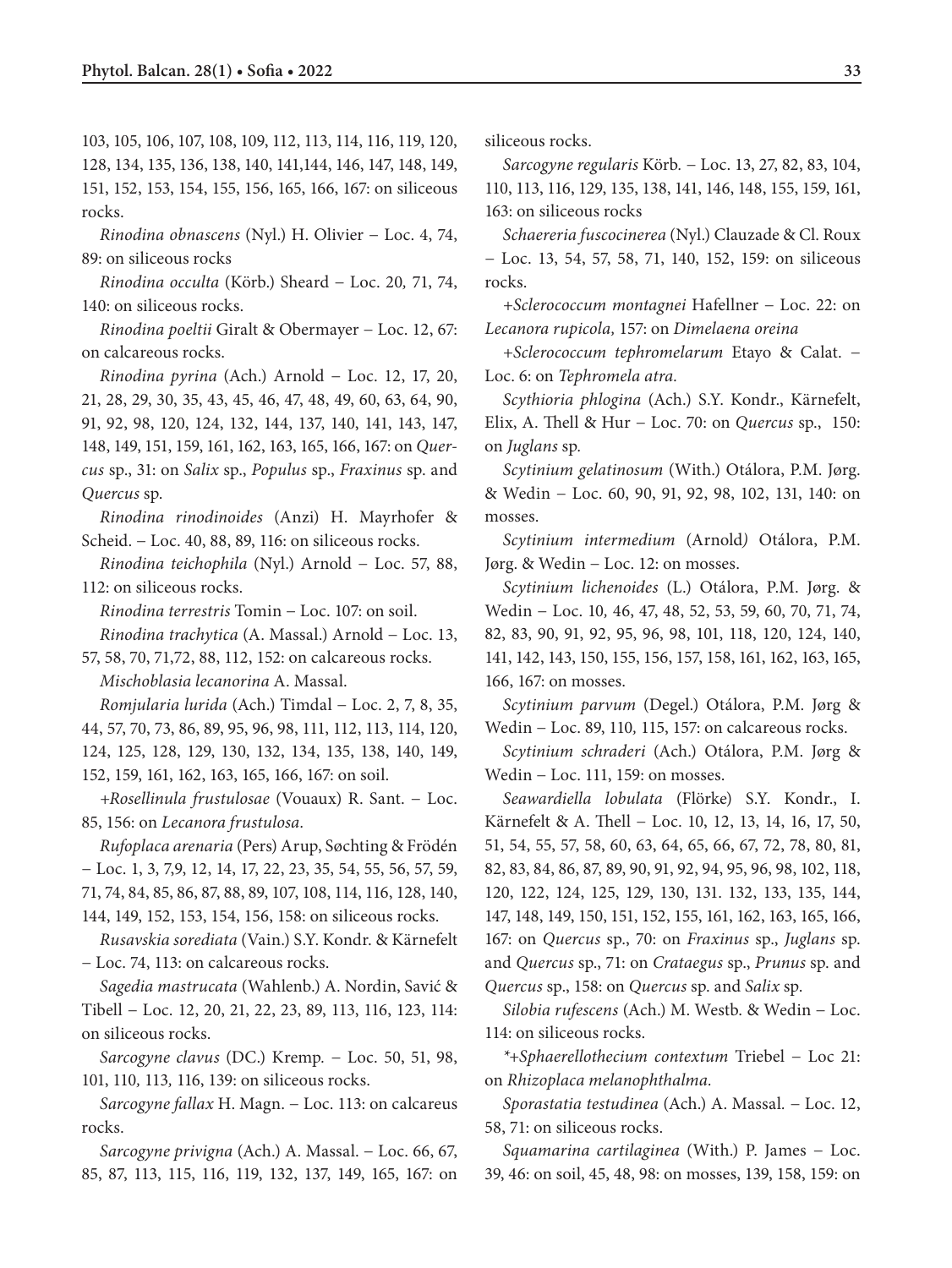calcareous rocks.

*Squamarina lentigera* (Weber) Poelt − Loc. 12: on mosses and calcareous rock.

*Staurothele areolata* (Ach.) Lettau − Loc. 3, 7, 11, 22, 23, 45, 46, 47, 48, 49, 60, 72, 73, 78, 90, 91, 92, 94, 105, 106, 108, 109, 111, 113, 116, 124, 128, 130, 134, 135, 137, 140, 141, 146, 149, 154, 155, 160: on siliceous rocks.

*Staurothele rufa* (A. Massal.) Zschacke − Loc. 144: on calcareous rocks.

*Staurothele fissa* (Taylor) Zwackh − Loc. 78, 116*,*  130, 136: on siliceous rocks.

*Synalissa symphorea* (Ach.) Nyl. − Loc. 40, 58: on calcareous rocks

*Tephromela atra* (Huds.) Hafellner − Loc. 9, 12, 22, 23, 45, 49, 52, 53, 71, 86, 89, 109, 113, 128, 135, 137, 146, 148, 150, 158, 159: on siliceous rocks.

*Tephromela grumosa* (Pers.) Hafellner & Cl. Roux − Loc. 55, 89: on siliceous rocks.

*Thalloidima physaroides* (Opiz) Kistenich, Timdal, Bendiksby & S. Ekman − Loc. 70, 78: on soil.

*Thalloidima sedifolium* (Scop.) Kistenich, Timdal, Bendiksby & S. Ekman − Loc. 1, 14, 41,42, 44, 45, 46, 47, 48, 49, 52, 53, 54, 59, 60, 63, 64, 65, 66, 67, 72, 74, 78, 82, 83, 87, 90, 91, 92, 9, 94, 95, 96, 98, 101, 102, 103, 115, 116, 120, 124, 125, 129, 130, 132, 135, 136, 137, 138, 140, 141, 142, 143, 146, 148, 149, 150, 152, 157, 159, 161, 162, 163, 165, 166, 167, 168, 169: on soil.

*Thalloidima candidum* (Weber) A. Massal*.* − Loc. 39, 40, 90, 91, 92, 103, 129*,* 152: on siliceous rocks.

*Thyrea confusa* Henssen − Loc. 70, 132, 139: on calcareous rocks.

*Toninia cinereovirens* (Schaer.) A. Massal*.* − Loc. 157: on siliceous rocks.

*Tonina diffracta* (A. Massal.) Zahlbr. − Loc. 4, 78: on soil, 94: on mosses.

*Tonina squalida* (Ach.) A. Massal*.* − Loc. 12, 23, 60, 63, 64, 70, 78, 94, 95, 96, 102, 120, 135, 140, 148, 149, 152, 157, 59, 165, 166, 167: on soil.

*Trapelia placodioides* Coppins & P. James − Loc. 72: on siliceous rocks.

*Umbilicaria crustulosa* (Ach.) Lamy − Loc. 121: on siliceous rocks

*Umbilicaria cylindrica* (L.) Delise − Loc. 137, 157, 161, 162, 163, 166: on siliceous rocks.

*Umbilicaria hirsuta* (Sw. ex Westr.) Ach. − Loc. 70: on siliceous rocks.

*Umbilicaria vellea* (L.) Ach. − Loc. 161, 163: on siliceous rocks.

*Variospora dolomiticola* (Hue) Arup, Søchting & Frödén − Loc. 39, 115, 117,130: on calcareous rocks.

*Verrucaria fuscella* (Turner) Winch − Loc. 85, 103, 110, 111, 130, 131, 143, 159,167: on calcareous rocks.

*Verrucaria hochstetteri* Fr*.* − Loc. 54: on calcareous rocks.

*Verrucaria muralis* Ach*.* − Loc. 48: on calcareous rocks.

*Verrucaria murina* Leight. − Loc. 54: on siliceous rocks.

*Verrucaria nigrescens* Pers*.* − Loc. 28, 29, 30, 33, 35, 40, 41, 42, 43, 44, 45, 46, 47, 48, 49, 52, 53, 60, 61, 62, 65, 66, 67, 72, 76, 77, 78, 82, 83, 84, 90, 91, 92, , 94, 95, 96, 98, 101, 102, 103, 104, 110, 113 116, 120, 124, 125, 130, 131, 132, 133, 135, 136, 137, 138, 139, 140, 141, 144, 145, 146, 147, 148, 149, 159, 161, 162, 163, 168, 169: on calcareous rocks.

*Verrucaria ochrostoma* (Borrer ex Leight.) Trevis. − Loc. 82, 83, 149, 165: on calcareous rocks.

*Verrucaria polysticta* Borrer − Loc. 103, 109, 113, 114, 115, 130, 149: on calcareous rocks.

*Verrucaria sphaerospora* Anzi − Loc. 1, 12, 14, 17, 20, 21, 39, 55, 57, 59, 60, 65, 66, 67, 71,72, 73, 74, 84, 87, 88, 90, 91, 92, 103, 106, 108, 109, 110, 111, 113, 116, 130, 132, 135, 137, 140, 143, 144, 146, 149, 156, 161, 162, 163, 165, 167: on calcareous rocks.

*Verrucaria viridula* (Schrad.) Ach*.* − Loc. 39,70, 87, *88*: on calcareous rocks.

*Verruculopsis lecideoides* (A. Massal.) Gueidan & Cl. Roux − Loc. 4, 67, 157, 159: on calcareous rocks.

*Xalocoa ocellata* (Fr.) Kraichak, Lücking & Lumbsch − Loc. 43, 60, 70, 94, 135: on calcareous rocks.

*Xanthocarpia ferrarii* (Bagl.) Frödén, Arup & Søchting − Loc. 11: on calcareous rocks.

*Xanthocarpia crenulatella* (Nyl.) Frödén, Arup & Søochting − Loc. 9, 20, 21, 40, 54, 59, 60, 65, 66, 68, 71, 78, 87, 88, 90, 91, 92, 104, 105, 109, 110, 111, 113, 115, 116, 118, 119, 124, 126, 128, 129,130, 132, 133, 135, 137, 138, 140, 141, 146, 149, 153, 154, 157, 159, 161, 162, 163, 165, 166, 167: on calcareous rocks.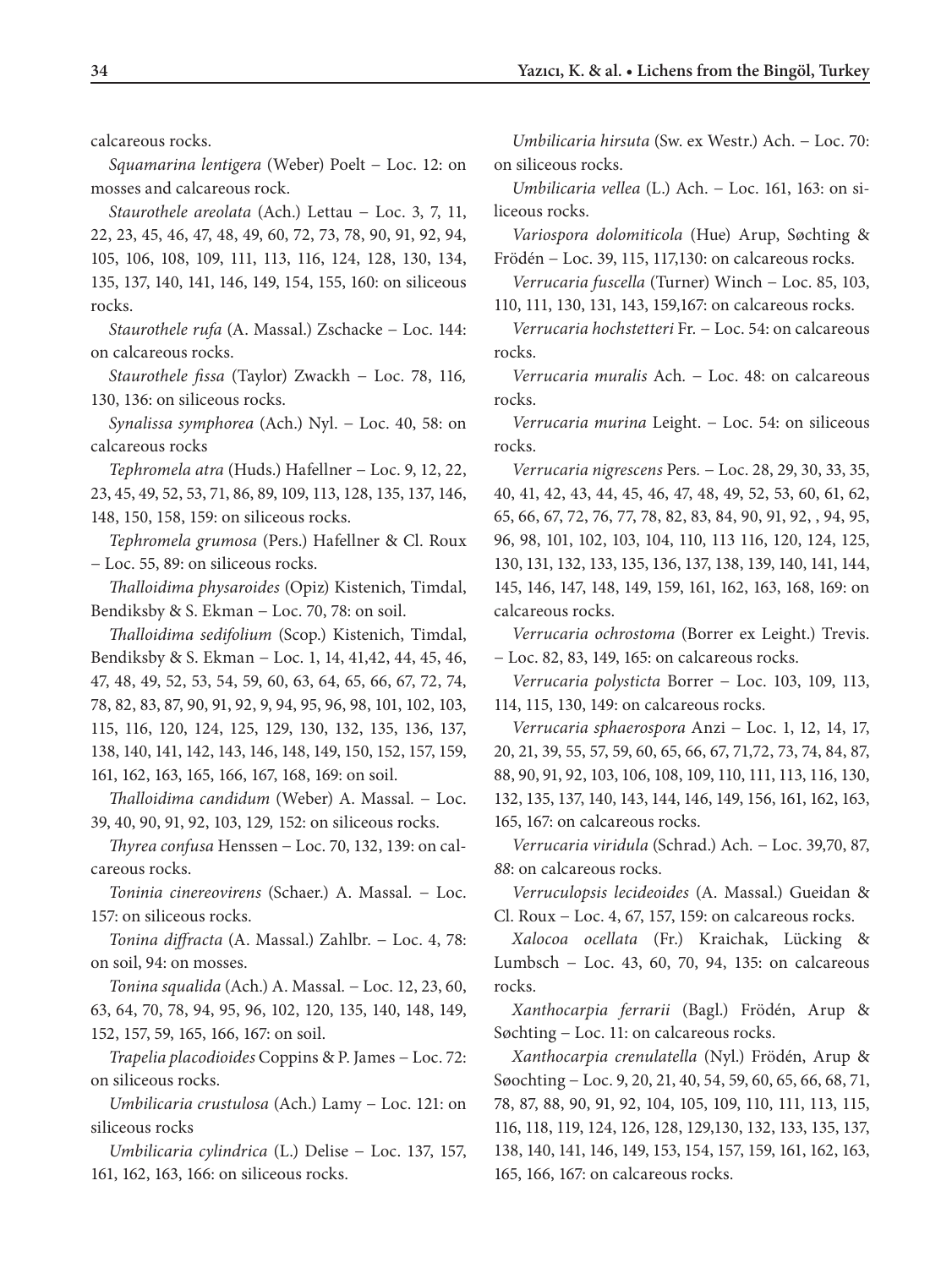*Xanthocarpia interfulgens* (Nyl.) Frödén, Arup & Søchting − Loc. 113: on calcareous rocks.

*Xanthocarpia marmorata* (Bagl.) Frödén, Arup & Søchting − Loc. 110: on calcareous rocks.

*Xanthoparmelia conspersa* (Ehrh. ex Ach*.*) Hale − Loc. 59, 70, 71, 140: on siliceous rocks.

*Xanthoparmelia delisei* (Duby) O. Blanco, A. Crespo. Elix, D. Hawksw. & Lumbsch − Loc. 13, 71: on siliceous rocks.

*Xanthoparmelia pulla* (Ach.) O. Blanco, A. Crespo. Elix, D. Hawksw. & Lumbsch − Loc. 1, 5, 10, 12, 13, 15, 16, 20, 21, 22, 23, 43, 45, 49, 52, 53, 55, 58, 65, 67, 71, 72, 74, 78, 84, 85, 86, 87, 88, 90, 91, 92, 100, 102, 114, 128, 134, 135, 137, 140, 146, 147, 149, 151, 152, 154, 158, 159, 161, 162, 163, 165, 166, 167: on siliceous rocks.

*Xanthoparmelia stenophylla* (Ach.) Ahti & D. Hawksw*.* − Loc. 98, 149, 161: on mosses. 116: on siliceous rock and mosses 140, 162,163: on siliceous rocks.

*Xanthoparmelia tinctina* (Maheu & A. Gillet) Hale − Loc. 4, 12, 20, 21, 43, 44, 45, 47, 48, 52, 53, 70, 71, 78, 82, 83, 85, 100, 116, 114, 132, 135, 137, 151, 152, 159: on siliceous rocks.

*Xanthoparmelia verruculifera* (Nyl.) O. Blanco, A. Crespo. Elix, D. Hawksw. & Lumbsch − Loc. 1, 7, 12, 13, 16, 19, 20, 21, 22, 23, 41, 42, 44, 52, 53, 55, 56, 56, 58, 65, 66, 67, 70, 71, 74, 82, 83, 85, 86, 87, 88, 100, 101, 102, 107, 109, 114, 116, 126, 128, 132, 134, 135, 136, 137, 138, 139, 140, 141, 143, 146, 148, 149, 152, 154, 156, 157, 161, 162, 163, 160, 165, 166, 167: on siliceous rocks.

*Xanthoria elegans* (Link) Th. Fr. − Loc. 1, 2, 4, 12, 15, 17, 20, 21, 23, 52, 53, 71, 75, 89, 107, 112, 114, 128, 154: on calcareous rocks, 16, 22, 58, 74, 78, 102, 109, 113, 116, 124, 149: on siliceous rocks.

*Xanthoria parietina* (L.) Th. Fr*.* − Loc. 45, 47, 49, 60, 98: on *Quercus* sp.

*Xanthoria contortuplicata* (Ach.) Boistel − Loc. 113: on siliceous rocks.

Five lichens, namely *Acarospora hospitans, Acarospora scotica, Erichansenia epithallina, Lambiella insularis,* and *Pisutiella grimmiae,* have been identified as lichenicolous lichens found on other lichens.

*Protoparmeliopsis muralis* is the most common species found in 132 out of 169 stations in the Bingöl Province. Other most common species are *Candelariella vitellina* (116 stations), *Rhizocarpon geographicum* (109) and *Aspicilia cinerea* (105).

Eighteen lichenized and one lichenicolos fungi have been reported from the Bingöl Province in the checklist of lichenized and lichenicolous fungi (John & Türk 2017) and in the further records (John & al. 2020). After recent studies, lichen diversity of the Bingöl Province consists of 27 lichenized and one lichenicolous fungi. As a result of the examination of lichens and lichenicolous fungi from a total of 169 stations, 341 lichens, five of which lichenicolous, and 23 lichenicolous fungi have been identified. Lichenicolous fungus *Sphaerellothecium contextum* is new to Turkey. Three hundred and seven lichenized fungi have been recorded for he first time from the Bingöl Province. Eighteen lichens (*Aspicilia glomerulans, Aspiciliella cupreoglauca, Buellia caldesiana, Candelariella antennaria, C. kuusamoensis, Calogaya pusilla, Caloplaca soralifera, Dermatocarpon miniatum* var*. cirsodes, Immersaria usbekica, Lathagrium undulatum* var. *granulosum, Lecania cuprea, Lecanora subcarnea* var*. soralifera, L. kjachtensis, Polyozosia flowersiana, Pertusaria chiodectonoides, Placynthium lismorense, Protoparmelia atriseda,* and *Trapelia placodioides*) and four lichenicolous fungi (*Cercidospora melanophthalmae, Endococcus verrucosus, Intralichen baccisporus, Sclerococcum montagnei* ) were found for the second time in Turkey.

Of the earlier reported species from the Bingöl Province (John &Türk 2017), *Lecanora horiza*, *Rinodina luridescens* and *Polycaulina candelaria* have not been detected in this study.

It has been found that lichenized and lichenicolous lichens develop on a total of 15 different substrates. Some lichens have been widely distributed on many substrates, while others on only one type of substrate. The most tolerant species in terms of substrate preference are *Athallia pyracea, Caloplaca cerina, Candelariella antennaria*, *Candelariella antennaria, Lecidella elaeochroma, Melanohalea exasperata, Oxneria fallax, Phaeophyscia orbicularis, Physcia adscendens, Physcia aipolia, Polyozosia dispersa, Physcia aipolia Physcia aipolia*, *Polyozosia hagenii*, *Rinodina pyrina,* and *Seawardiella lobulata*.

Considering the general state of lichen cover in the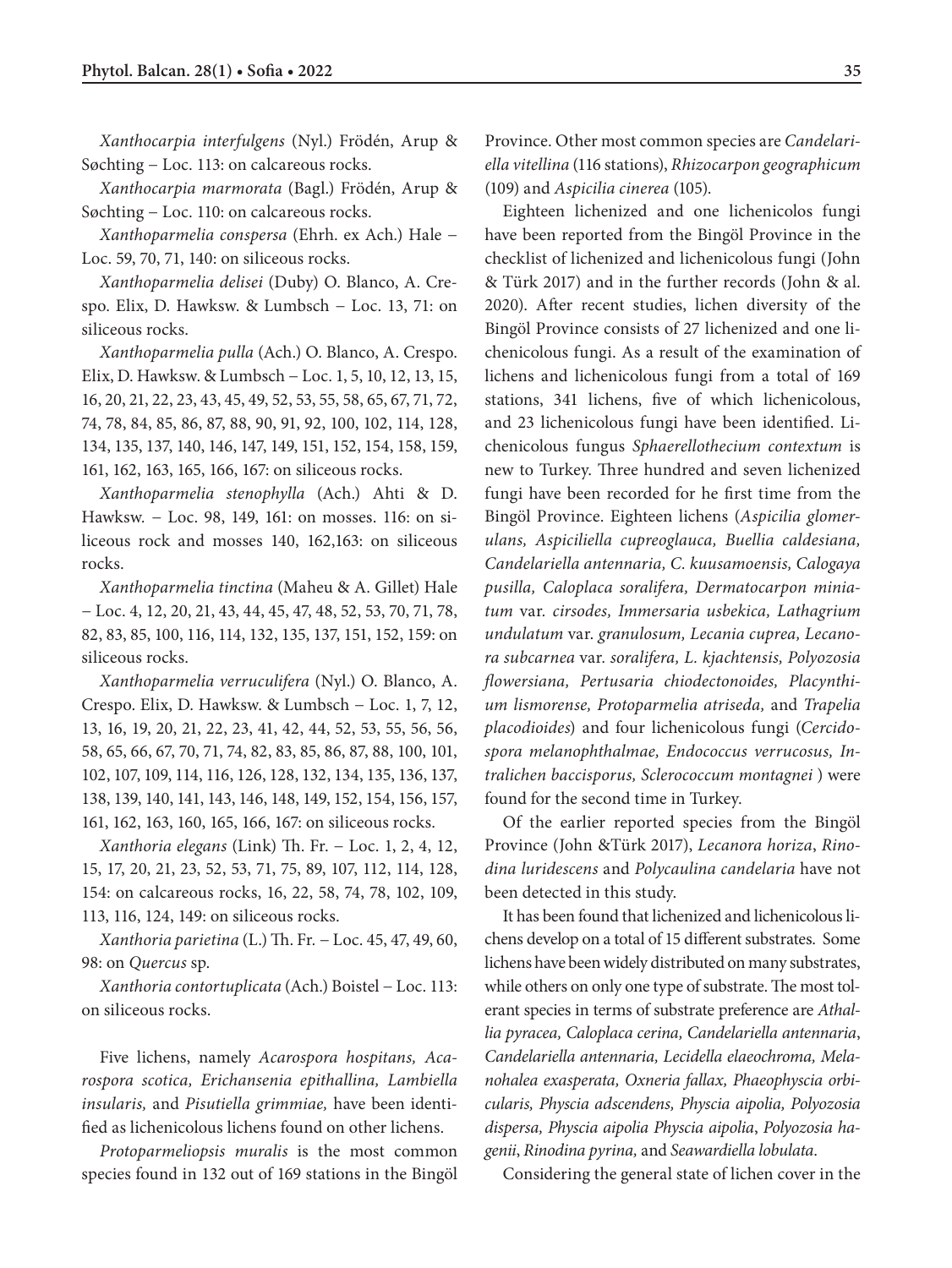Province, lichens have been mostly found in large communities and on large stretches of land covered by oak trees, where the lichen taxa can develop. Bark and leafy lichens develop mostly on abundant rocks and on extensive stretches of soil, otherwise extremely poor for lichen development. Lichens can develop mostly on rocks in the region. Leafy lichens have been found to develop on tree trunks, especially of *Quercus*. Lichens growing on soil and on the highways have been much less in number than the lichen taxa developing on rocks and tree trunks.

Some studies have been carried out in Bingöl before, and 27 lichens and one lichenicolous fungus have been reported. Nineteen lichens and three lichenicolous fungi were found for the second time in Turkey.

Except for the lichenicolous fungi, 261 lichens were crustose, 67 foliose, seven fruticose, and another seven leprose taxa. While 83 of the identified taxa (with the exception of lichenicolous fungi) were epiphytic, 67 were exclusively epiphytic, 251 were detected on rocks (saxicolous), 242 were exclusively saxicolous, 27 were exclusively musicolous (on moss), and 13 were exclusively terricolous (on soil). Forty-eight taxa were observed to grow on mosses. While a total of 42 taxa have developed on trees, 34 taxa were observed to develop exclusively on trees (Table 2).

Although there have been communities formed by broad-leaved trees, such as *Quercus, Crataegus, Fraxinus,* etc., crustose species have been mostly found on rocks, because the forest areas are very poor.

With the exception of lichenicolous fungi, 261 lichens are crustose, 67 foliose, seven fruticose, and seven leprose taxa. While 83 of the identified taxa (except for the lichenicolous fungi) have been epiphytic, 67 have been exclusively epiphytic, 251 taxa have been detected on rocks (saxicolous), 242 taxa have been exclusively saxicolous, 27 have been exclusively musicolous (on moss), and 13 have been exclusively terricolous (on soil). Forty-eight taxa hve been observed to grow on mosses. While a total of 42 taxa have developed on trees, 34 taxa have been observed to develop exclusively on trees.

Localities with the highest number of taxa are: 13 (52 taxa), 14 (46 taxa), 107 (45 taxa), 54 (43 taxa), 57 (43 taxa), 59 (40 taxa), 61 (26 taxa), 120 (23 taxa), 5 (22 taxa), 8 (20 taxa), 80 (18 taxa), 126 (18 taxa), and 121 (17 taxa).

Although the forest area in the Bingöl district accounts for 38.17 %, the observed development of lichens on mosses has been poor.

Lichen flora of the Bingöl Province is mostly com-

| Lichen growth<br>forms                         |                      | <b>Saxicolous</b>    |              | Terricolous    |              | Epiphytic Muscicolous Total Lichenicolous |                | Lichenicolous |                         |
|------------------------------------------------|----------------------|----------------------|--------------|----------------|--------------|-------------------------------------------|----------------|---------------|-------------------------|
|                                                |                      | Calcareous Siliceous |              |                |              |                                           |                | fungi         | lichen                  |
|                                                | Crustose             | 90                   | 116          | 5              | 16           | 7                                         | 235            | 18            | $\overline{4}$          |
| $\mathbf{g}$                                   | Foliose              | 12                   | 15           |                | 18           | 12                                        | 58             |               |                         |
|                                                | Fruticose            | 1                    |              |                |              |                                           | 1              |               |                         |
| only one substrate one<br>Species that grow    | substrate<br>Leprose | 3                    |              |                |              | 3                                         | 6              |               |                         |
|                                                | Squamulose           |                      | 1            | 7              | $\mathbf{1}$ | 3                                         | 12             |               |                         |
|                                                | <b>Total</b>         | 106                  | 132          | 13             | 35           | 25                                        | 312            | 18            | $\overline{\mathbf{4}}$ |
|                                                |                      | 238                  |              |                |              |                                           |                |               |                         |
|                                                | Crustose             |                      | 2            | $\overline{4}$ | 1            | 4                                         | 6              | 5             | 1                       |
|                                                | Foliose              | 2                    | 7            | 5              | 6            | 13                                        | 15             |               |                         |
|                                                | Fruticose            |                      |              |                |              |                                           |                |               |                         |
|                                                | Leprose              |                      | $\mathbf{1}$ |                |              | $\mathbf{1}$                              | 1              |               |                         |
|                                                | Squamulose           | 2                    | $\mathbf{0}$ | 3              |              | 4                                         | $\overline{4}$ |               |                         |
| two or more substrates<br>Species that grow on | <b>Total</b>         | 5                    | 10           | 12             | 7            | 22                                        | 26             | 23            | 5                       |
|                                                |                      | 253                  |              | 25             | 42           | 47                                        | 338            |               |                         |

**Table 2.** The number of taxa based on the growth form and substrate in Bingöl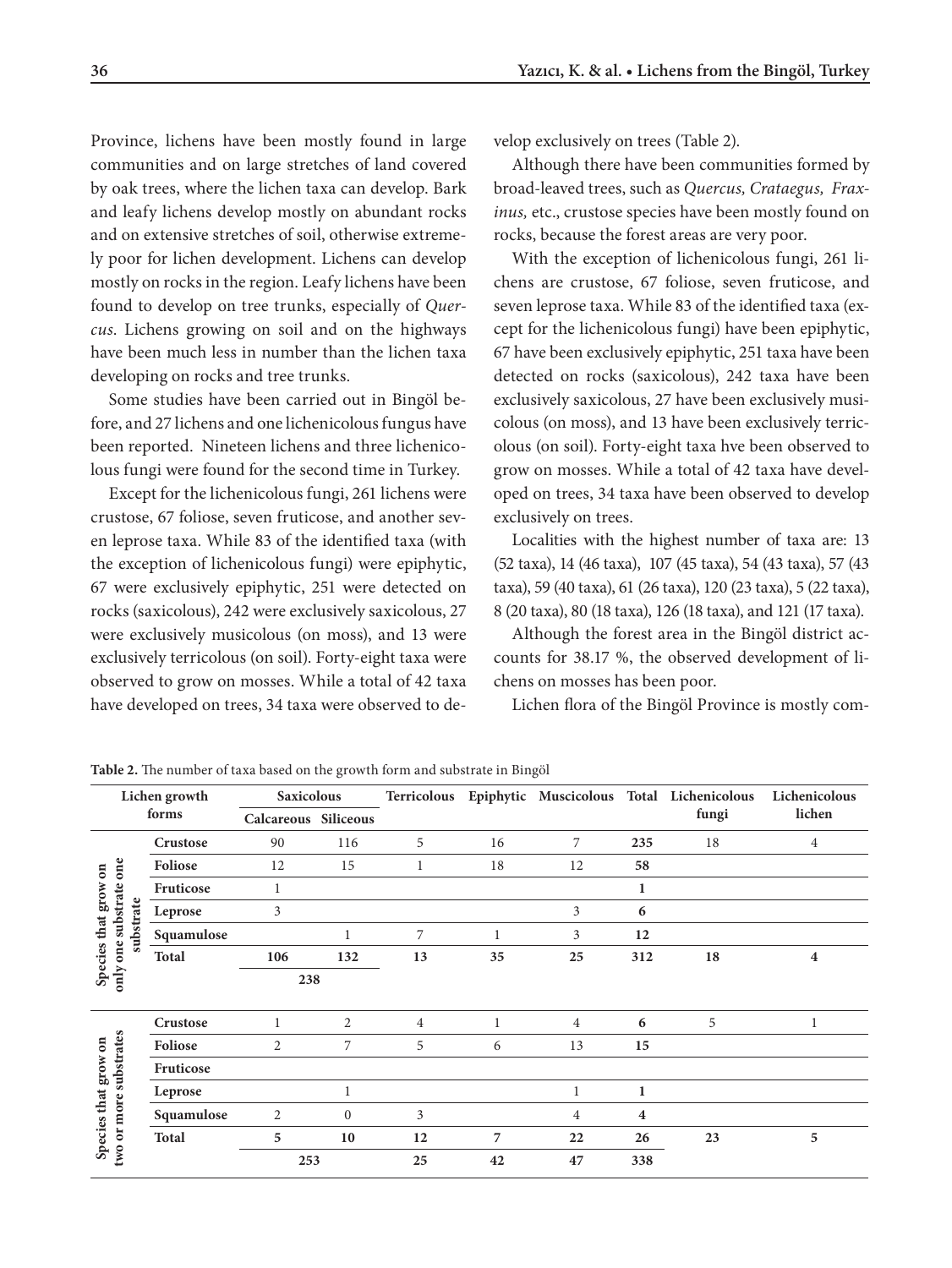posed of crustose lichens and predominantly develops on rocks. The most common species growing on these substrates are: *Acarospora cervina*, *A. fuscata, A. hospitans, A. veronensis, Aspicilia cinerea, A. desertorum, Athallia pyracea, Blennothallia crispa*, *Calogaya saxicola, Caloplaca cerina, Candelariella antennaria, Candelariella aurella, Candelariella vitellina*, *Circinaria caesiocinerea*, *Circinaria calcarea*, *Circinaria contorta*, *Immersaria athroocarpa, Lathagrium cristatum*, *Lecanora rupicola*, *Lecidea fuscoatra*, *Lecidella carpathica*, *Lecidella elaeochroma*, *Lecidella stigmatea*, *Lobothallia radios*a, *Phaeophyscia orbicularis*, *Polyozosia dispersa*, *Polyozosia hagenii*, *Protoparmeliopsis bolcana*, *Protoparmeliopsis muralis*, *Pyrenodesmia atroflava*, *Pyrenodesmia variabilis*, *Rhizocarpon geographicum*, *Rinodina bischoffii*, *Rinodina milvina*, *Romjularia lurida*, *Seawardiella lobulata*, *Scytinium lichenoides*, *Thalloidima sedifolium*, *Verrucaria nigrescens* and *Xanthocarpia crenulatella.*

Species such as *Agonimia tristicula, Calogaya schistidii, Catapyrenium squamulosum, Cladonia pyxidata, Gyalolechia bracteata, Gyalolechia fulgens, Lathagrium auriforme, Lepraria nivalis, Scytinium gelatinosum,* and *Scytinium lichenoides* have been identified more frequently fn mosses. Such species as *Blennothallia crispa, Enchylium tenax*, *Peltigera rufescens, Psora vallesiaca*, *Romjularia lurida, Thalloidima sedifolium,* and *Tonina squalida* have been observed to grow on soil.

There have been some studies on lichens performed in the eastern part of Turkey. Many common crustose species found during these surveys have been also seen and identified in the present research area. Since Ardahan, Artvin, Bitlis, Gümüşhane, Erzincan, Iğdır, and Muş regions are similar to the Bingöl region in terms of climate and terrain, lichen diversity in the above-mentioned provinces is similar to that in the study area in terms of crustose, foliose and fruticose taxa (Yazıcı & Aslan 2003, 2016a,b, 2019; Osyczka & al. 2011; Yazıcı & al. 2011a,b, 2013, 2018, 2020a,b; Yazıcı & Etayo 2014; Krisai-Greilhuber & al. 2017; Yazıcı & Aptroot 2017).

When lichen diversity of the Bingöl Province is compared with the best studied neighboring provinces (Elazığ, Erzurum, Muş), the greatest similarity has been found in Muş (68%), followed by Elazığ (51%). These neighboring provinces are located at the same latitude as Bingöl. Lichen diversity of the Bingöl Province is compared to that in the Erzurum Province located farther north and has shown similarity of 39%. The number of common species between Bingöl and Muş provinces is 211, 133 with Elazığ Province and 112 with Erzurum Province. Similarities between Bingöl and Muş provinces based on lichen diversity were noted down also by Güvenç & al. 2020.

Lichen cover (in terms of lichens that can grow on trees and mosses) in the Province of Bingöl remains relatively poor as compared to that in the above-mentioned provinces. The general state of the lichen cover in the Bingöl Province reflects, in addition to lands without forests with mostly common oak trees, occasionally abundant bare areas, with rare rocks and trees, as well as areas where the soil is very poor in terms of lichen growth. In that region, the lichens develop mostly on rocks. Common bark and foliose lichens also develop on oaks that do not form forest areas.

**Acknowledgement.** This study was supported financially by TUBITAK (Project no: 117Z976).

## **References**

- **Afshar, F.** 1965. Geology of Tunceli-Bingöl region of Turkey. Maden Tetkik ve Arama Dergisi, **65**(65): 33–34.
- **Akman, Y.** 1999. Climate and Bioclimate (The methods of bioclimate and climate types of Turkey). 1<sup>st</sup> edn., Kariyer Matbaacılık Ltd., Şti, Ankara. 350 pp.
- **Arup, U., Søchting, U. and Frödén, P.** 2013. A new taxonomy of the family *Teloschistaceae*. – Nordic J. Bot., **31**(1): 16-83.
- **Baytop, A. & Denizci, R.** 1963. An Overview of Flora and Vegetation of Turkey. Ege Univ. Faculty of Science, Monograf. Ser. 1, Ege Üniv. Mat., İzmir. 43 p. (in Turkish).
- **Blanco, O., Crespo., A., Divakar, P.K., Esslinger, T.L., Hawksworth, D.L. &Lumbsch, H.T**. 2004. *Melanelixia* and *Melanohalea*, two new genera segregated from *Melanelia* (*Parmeliaceae*) based on molecular and morphological data. – Mycol. Res., **108**(8): 873-884.
- **Brodo, M.I, Sharnoff, S.D. & Sharnoff, S**. 2001. Lichens of North America. 1<sup>th</sup> ed. Yale Univ. Press, New Haven and London.
- **Calatayud, V., Navarro-Rosinés, P. & Hafellner,** J. 2002. A synopsis of *Lichenostigma* subgen. *Lichenogramma* (*Arthoniales*), with a key to the species. – Mycol. Res., **106**(10): 1230-1242.
- **Çobanoğlu, G. & Yavuz, M. 2007.** Lichen records from southeast Anatolia (Bingöl and Şırnak). Muzeul Oltenici Craiova. Oltenia.